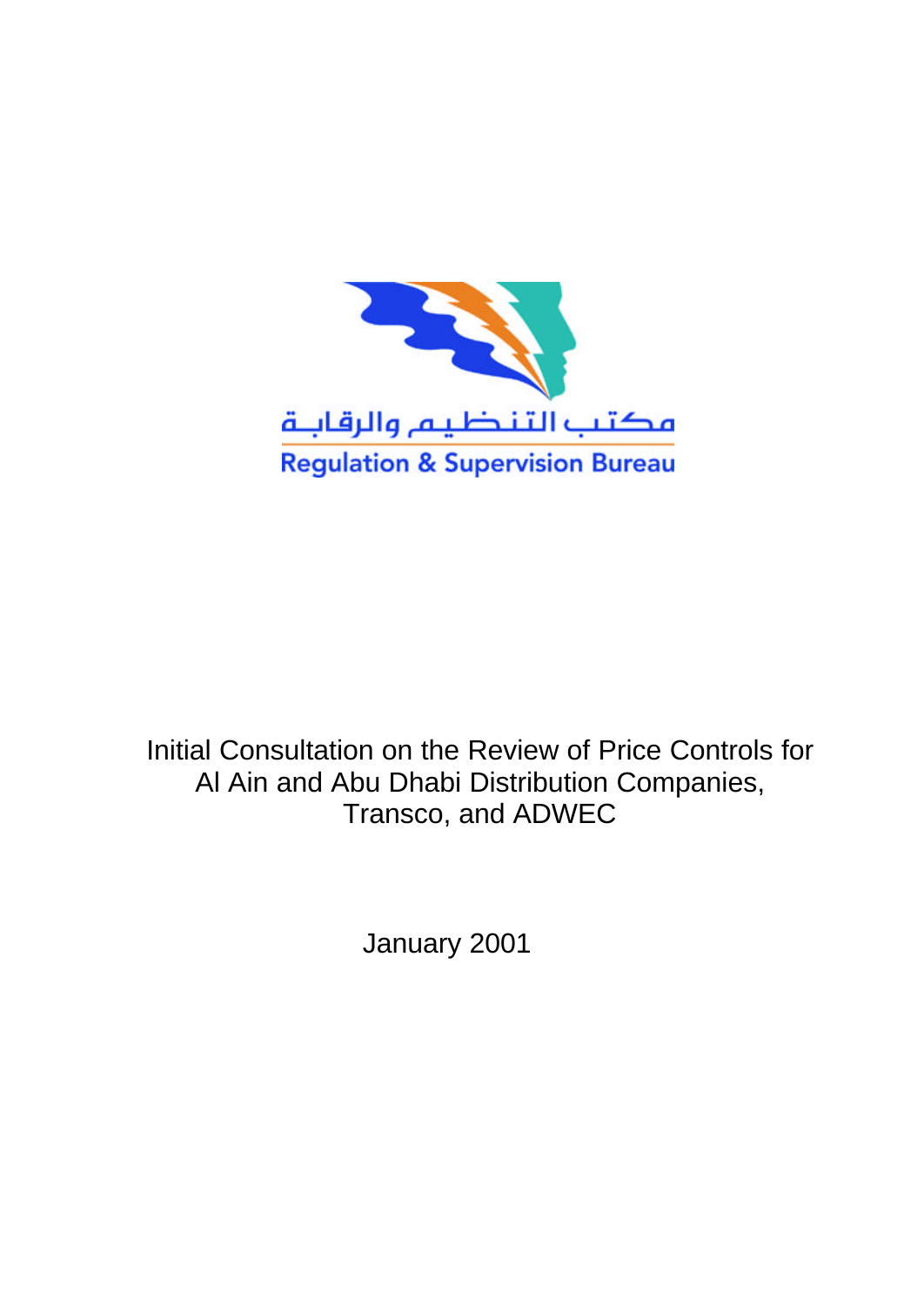

# Initial Consultation on the Review of Price Controls for Al Ain and Abu Dhabi Distribution Companies, Transco, and ADWEC

| Annex D: Form of Control: Approaches to Economic Regulation 60 |  |
|----------------------------------------------------------------|--|
|                                                                |  |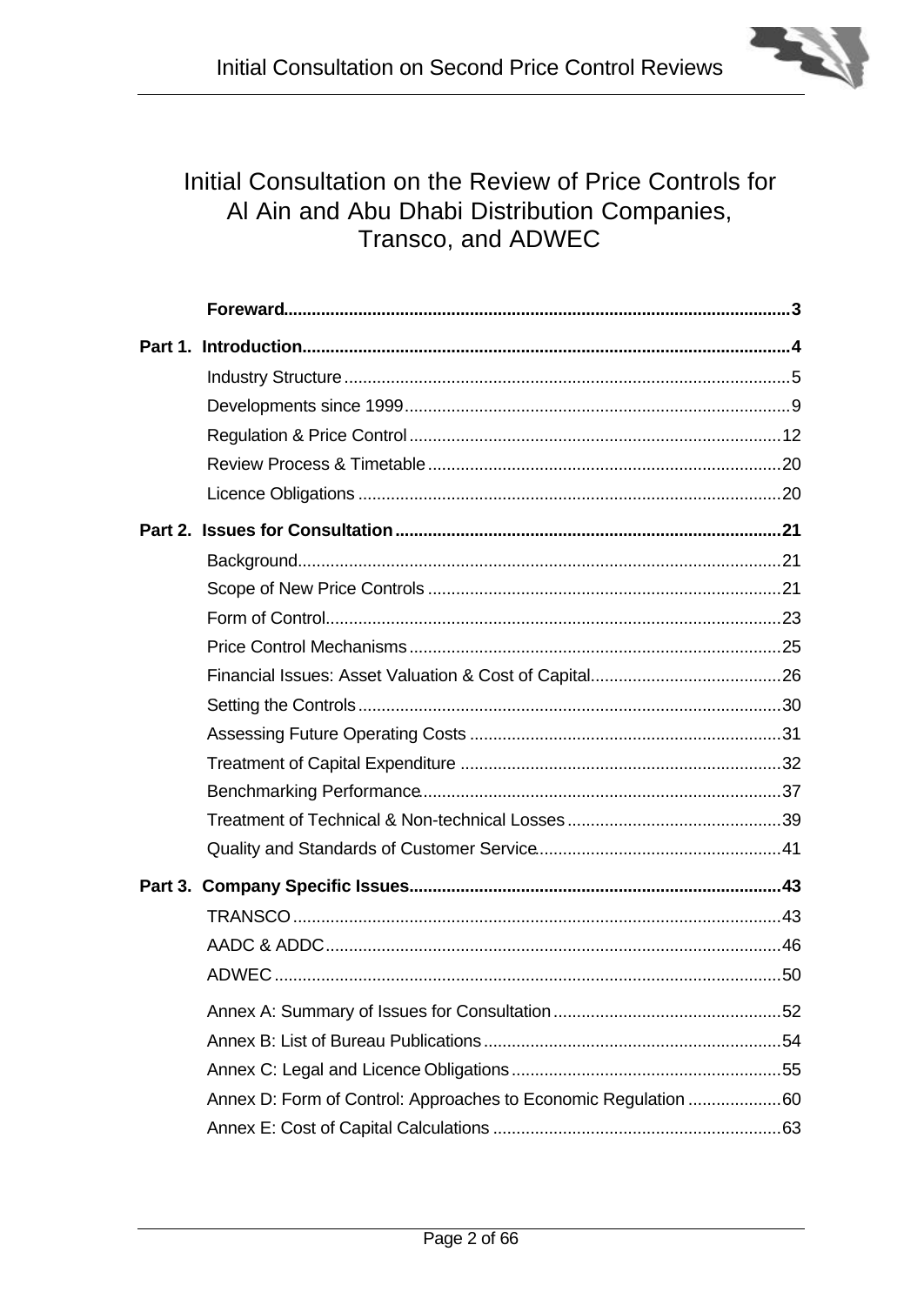

# **Foreward**

In 1999 the Regulation and Supervision Bureau established price controls for the water and electricity businesses of the Abu Dhabi Transmission & Despatch Company (Transco), Abu Dhabi Distribution Company (ADDC) and Al Ain Distribution Company (AADC). A price control was also established for the direct costs of the Abu Dhabi Water and Electricity Company (ADWEC). These price controls came into effect on 1 January 1999 and were set to run for three years.

The Bureau developed the controls in accordance with its Primary and General Duties in Articles (53) and (54) of Law No (2) of 1998. In carrying out its functions under the Law, the Bureau is under an obligation to act consistently, to minimise the regulatory burden on licensees, and to give reasons for its decisions. The Bureau must also take account of the financial position of licensees when setting price controls. The Bureau is committed to these precepts and works to ensure transparency and objectivity when dealing with licensees and others. Accountability is further reinforced by the fact that

arbitration.

New price controls are due to take effect from  $1<sup>st</sup>$  January 2002. The Bureau proposes to consult widely with ADWEA, the licenced companies and other interested parties before finalising the new controls. This initial consultation document sets out issues on which views are sought. Comments on the matters raised in this paper are sought by 21 February 2001. Replies should be sent to:

John Cunneen Senior Economist The Regulation & Supervision Bureau P.O. Box 32800 Abu Dhabi

The Bureau proposes to make responses to the consultation exercise publicly available.

Zaal Mohammed Al Hameeri **Chairman The Regulation & Supervision Bureau**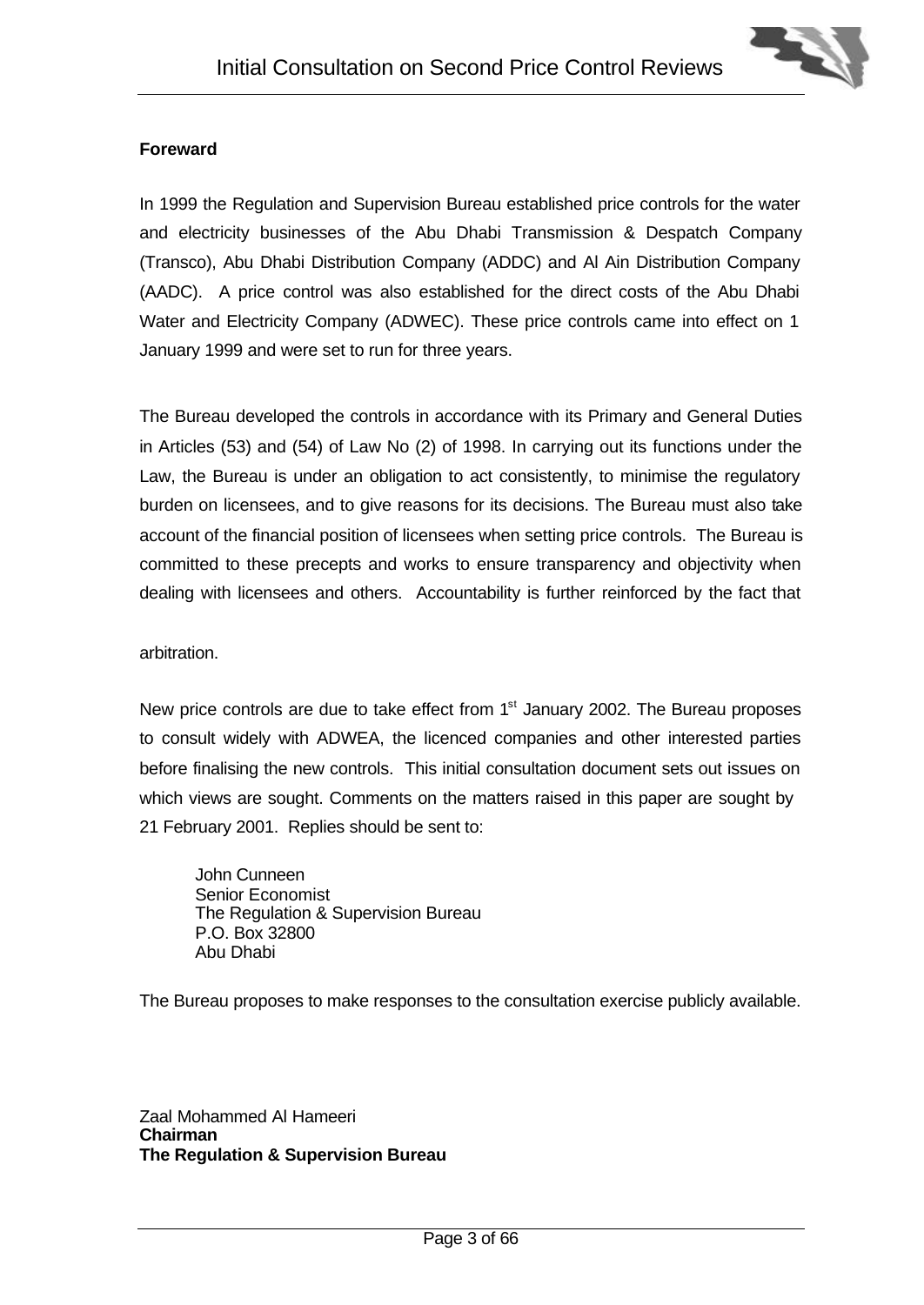

# **Part 1. Introduction**

- 1.1. Transco, ADWEC, and the distribution companies have little direct competition in the areas and activities in which they operate and are therefore able to exercise market power when setting terms and conditions for the services they provide to their customers. The exercise of market power often results in outcomes that are not socially acceptable or economically desirable. For example, production is less efficient and costs are higher than in markets where market power is absent. Output of companies exercising market power is often lower and prices to customers are higher than they need be.
- 1.2. To provide protection for customers and promote economic efficiency, Transco, ADWEC and the distribution companies operate under price controls that set a ceiling on the revenue that can be recovered from licenced activities. These controls came into effect on  $1<sup>st</sup>$  January 1999 and were set to run for three years. New price controls are due to take effect from  $f<sup>st</sup>$ January 2002. This consultation paper marks the start of a process of review of the initial controls that will culminate in new price controls being set. The duration of the new controls is a matter for consultation.
- 1.3. This document sets out issues on which the Bureau wishes to consult before establishing the new price controls. The remaining sections of Part 1 provide background information on industry structure, the present form of regulation and price control, and the timetable envisaged for the review of the present price controls. Part 2 discusses issues common to all price controlled companies, and Part 3 discusses company specific issues. Annex A is a summary of all the issues on which views are sought.
- 1.4. The initial price controls were set by the Bureau following an open and transparent process of consultation with the companies concerned and other interested parties. Issues discussed when setting the initial price controls are documented in a series of consultation papers that are available from the Bureau on request. Details of these papers and other Bureau publications can be found in Annex B.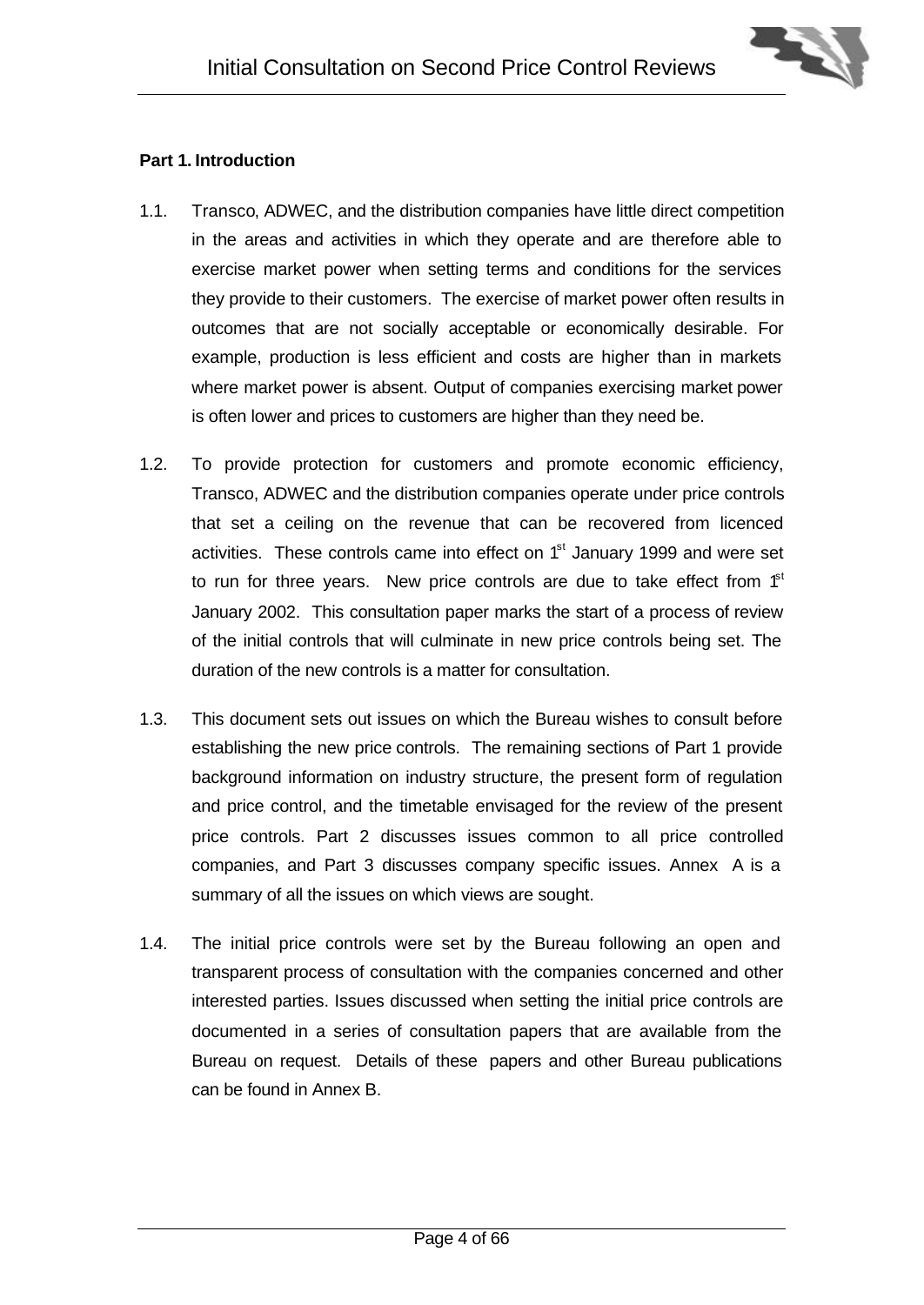

#### **Industry Structure**

- 1.5. The water and electricity sector of the Emirate of Abu Dhabi comprises the production, transmission, distribution and supply of electricity and potable water to customers. The sector has undergone rapid development since its establishment a little more than 30 years ago.
- 1.6. The last few years have seen a radical change in approach to the organisation, regulation and ownership of the sector: the government has embarked upon a long-term programme for the sector's privatisation. This programme has three core elements:
	- The vertical and horizontal restructuring of the sector;
	- The establishment of independent regulation; and
	- The introduction of private funding and operation within the sector.
- 1.7. The basis for this programme was the passing, in March 1998, of Law No (2) of 1998 Concerning the Regulation of the Water and Electricity Sector in the Emirate of Abu Dhabi.
- 1.8. Electricity is generated in predominantly gas-fired power stations located throughout the Emirate. Transmission lines at voltages of 132kV, 220kV and 400kV connect the major centres of generation and demand, although there are some small centres of population that are not connected to the transmission grid. Distribution to customers is at 33kV and 11kV.
- 1.9. Potable water is produced from groundwater wellfields and desalination plant. Desalination takes place predominantly alongside the generation of electricity in cogeneration stations. There are two water grids for transmission through trunk mains pipelines and pumping stations, in the central and western regions of the Emirate. Interconnection of these grids is likely in the next few years. Distribution to customers is by mains pipelines and, in some areas, road tankers.
- 1.10. The sector has grown rapidly alongside the Emirate's social and economic development. The first generation plant was installed in 1966 and the first desalination capacity in 1970. In 1966 when the government's Water and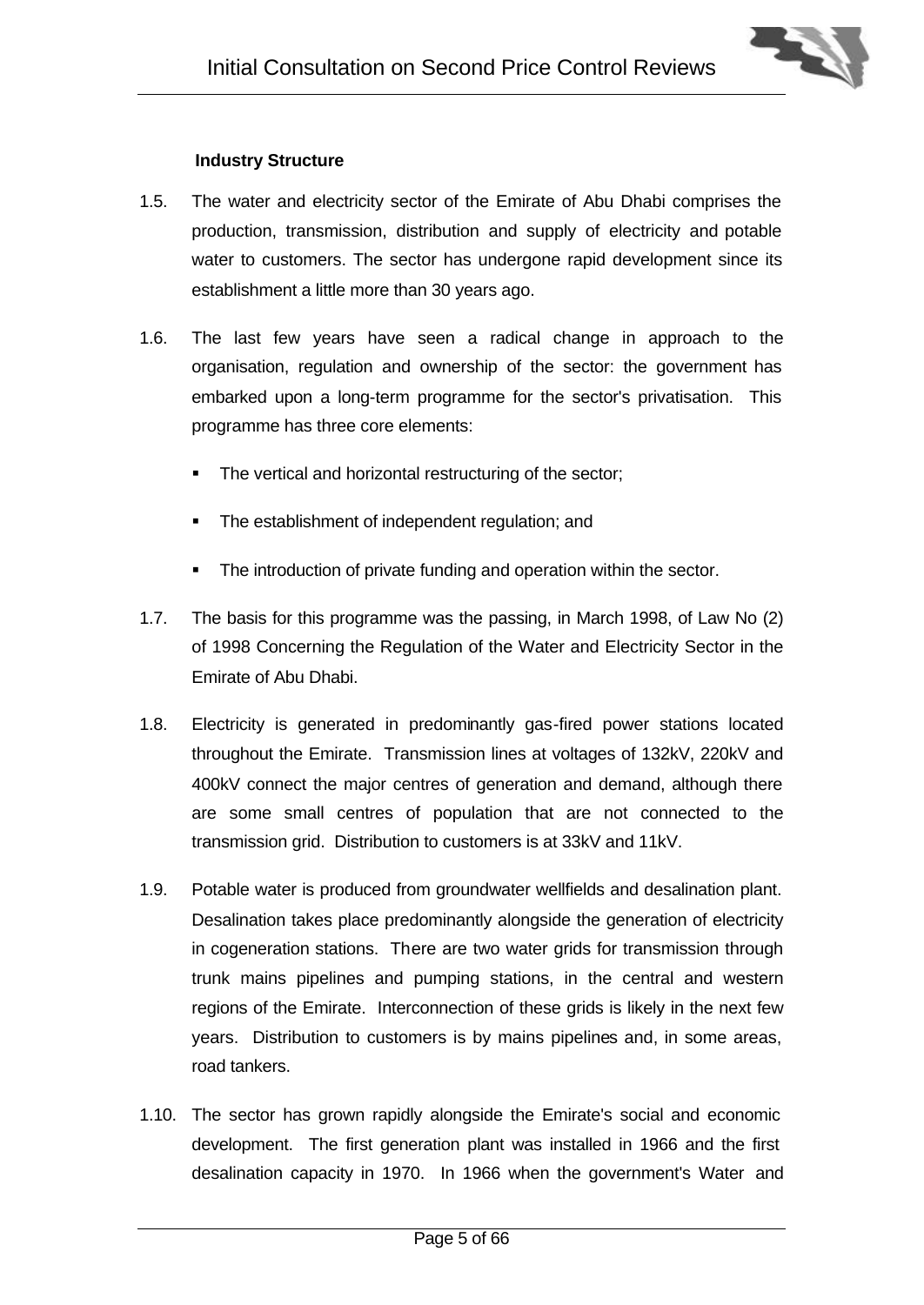

Electricity Department (WED) was formed the installed generation capacity totalled 3MW. By 1999 generation and desalination capacity had reached 3,586MW and 224MGD, respectively, an annual average growth rate of over 14% since 1970.

- 1.11. The growth in capacity reflects the rapid growth in demand for electricity and water in the Emirate. Growth in peak electricity demand has averaged 14.4% each year since 1973. In the past 10 years, peak demand (excluding the Western Region) has increased from 1,524MW in 1989 to 2,908MW in 1999.
- 1.12. Water demand has historically grown at a slightly faster rate than electricity demand. However, figures for water demand have to be treated with some caution: considerable quantities of water, not all of it potable, have been produced in the past, and continue to be produced, from groundwater sources that were not under the control of WED. In addition, demand on the WED system has been constrained by available supply of potable water from desalination and groundwater sources. In some parts of the Emirate, customers continue to receive a timed supply and other customers are supplied by road tanker.

# **The Restructuring and Privatisation Initiative**

- 1.13. In 1996 the government of Abu Dhabi established a Privatisation Committee for the Water & Electricity Sector. The Committee was charged with examining the options for restructuring and privatising the water and electricity sector with the following objectives:
	- ß Ensuring the security of water and electricity supply;
	- Improving economic efficiency and the level of service;
	- **•** Promoting both local and foreign private sector investment and participation;
	- **•** Creating employment and training opportunities for UAE nationals; and
	- ß Maximising revenues from asset sales.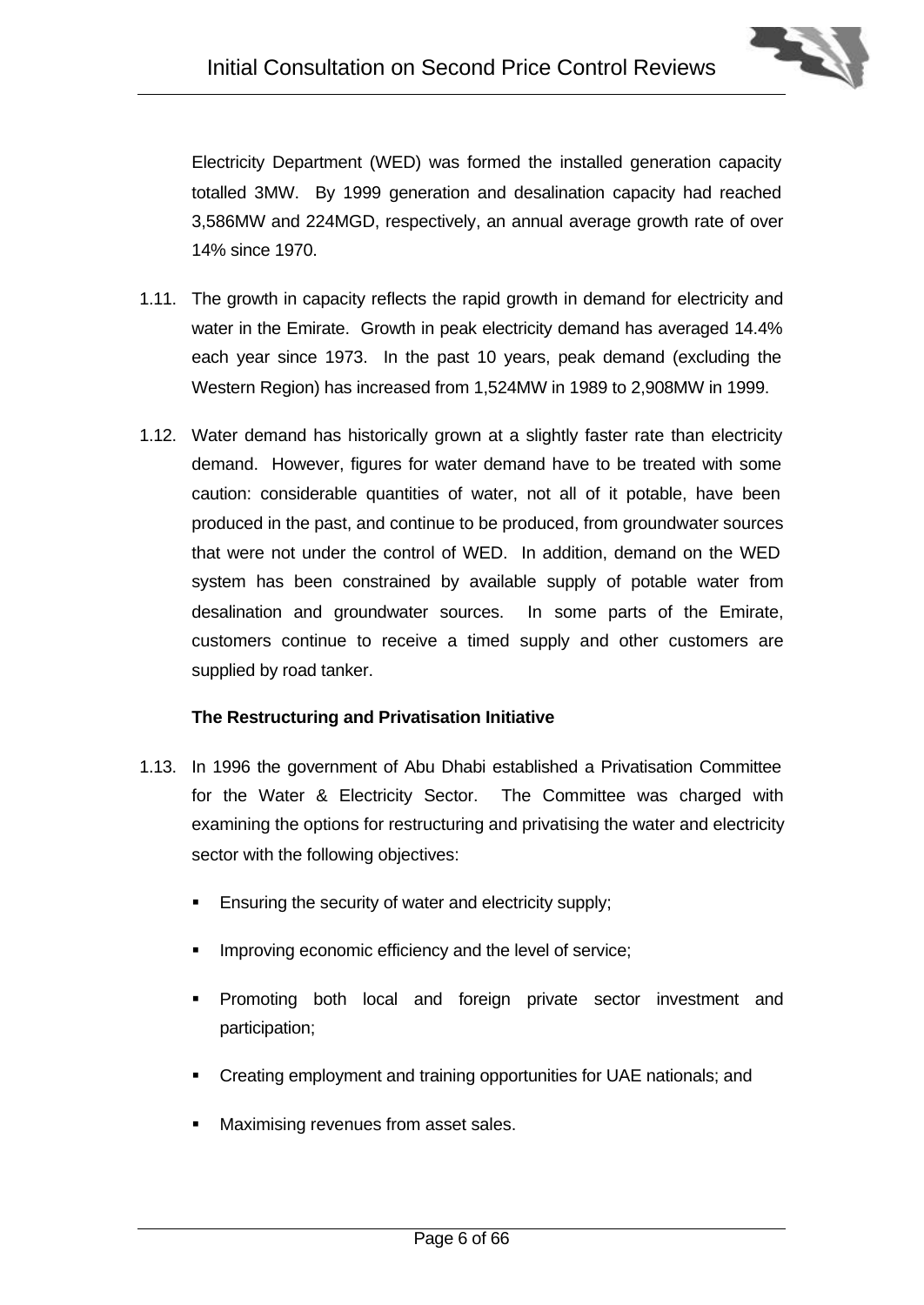

- 1.14. The Committee's work resulted in the drafting and passing, in March 1998, of Law No (2) of 1998. The main provisions of the Law are:
	- ß The creation of the Abu Dhabi Water & Electricity Authority (ADWEA), which is responsible for government policy towards the sector, including its privatisation;
	- The transfer of control of WED to ADWEA;
	- The establishment of new sector companies and, through the definition of their duties, the creation of a new structure for the sector;
	- **•** Provisions for a Transfer Scheme under which all assets, liabilities and employees of WED would be transferred to one or other of the new sector companies; and
	- The creation of an independent regulator for the sector, the Regulation and Supervision Bureau for the Water and Electricity Sector in the Emirate of Abu Dhabi.
- 1.15. Following the passage of the Law, ADWEA set about restructuring WED in preparation for the new sector companies assuming their responsibilities. WED operated as a single, vertically integrated government department, albeit with some internal organisational division along geographic and functional lines. The new structure for the sector required both vertical and horizontal "unbundling" of WED.
- 1.16. Abu Dhabi's sector has been separated into segments separately responsible for production, transmission and distribution. Additionally, planning and contracting for new production capacity was made the responsibility of a "Single Buyer", the Abu Dhabi Water & Electricity Company (ADWEC).
- 1.17. WED's electricity generation and water desalination plant were split between four new generation and desalination companies (G/Ds): Al Taweelah Power Company, Bainounah Power Company, Umm Al Nar Power Company, and Al Mirfa Power Company.
- 1.18. Transmission of both electricity and water is the responsibility of Abu Dhabi Transmission and Despatch Company (Transco).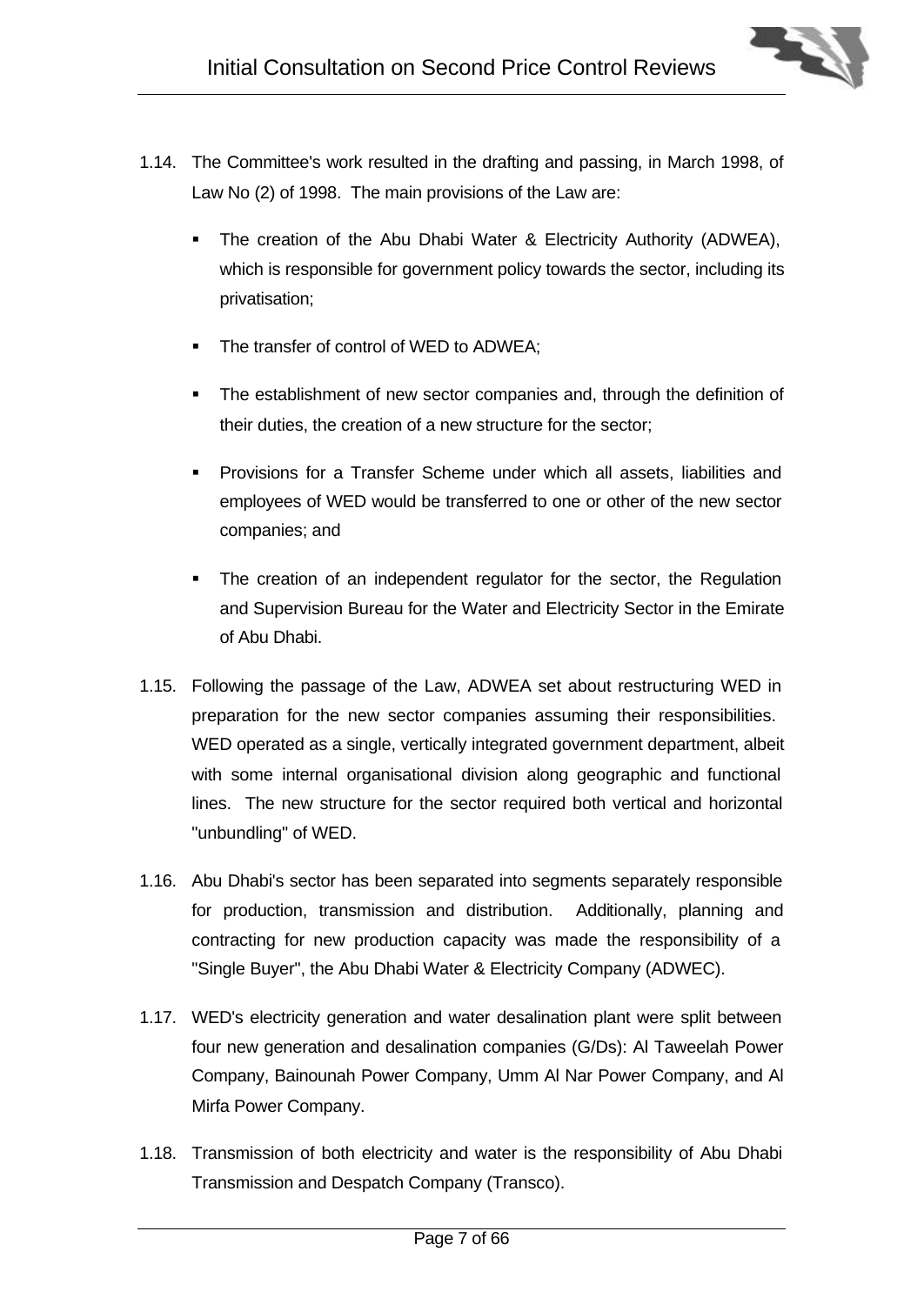

- 1.19. Distribution and supply to customers is the responsibility of Abu Dhabi Distribution Company (ADDC) and Al Ain Distribution Company (AADC).
- 1.20. Responsibility for WED's groundwater production facilities passed to the Abu Dhabi Company for Servicing Remote Areas (ADCSRA). ADCSRA also has responsibility for supply to remote areas of the Emirate not connected to the main electricity and water grids.
- 1.21. In parallel with the restructuring of WED, the Privatisation Committee issued in late 1997 a Request for Proposal (RfP) for a new generation and desalination station on the Taweelah site, known as Taweelah A2.
- 1.22. As described above, in the new market, production capacity is contracted to ADWEC. The RfP for Taweelah A2 therefore represented the first competitive tender organised by the Single Buyer. The Bureau understands that the procurement of new generation and desalination capacity will be subject to a similar process of competitive tender. With little competition *in* the production sector, competition *to enter* the market will help constrain production costs to competitive levels.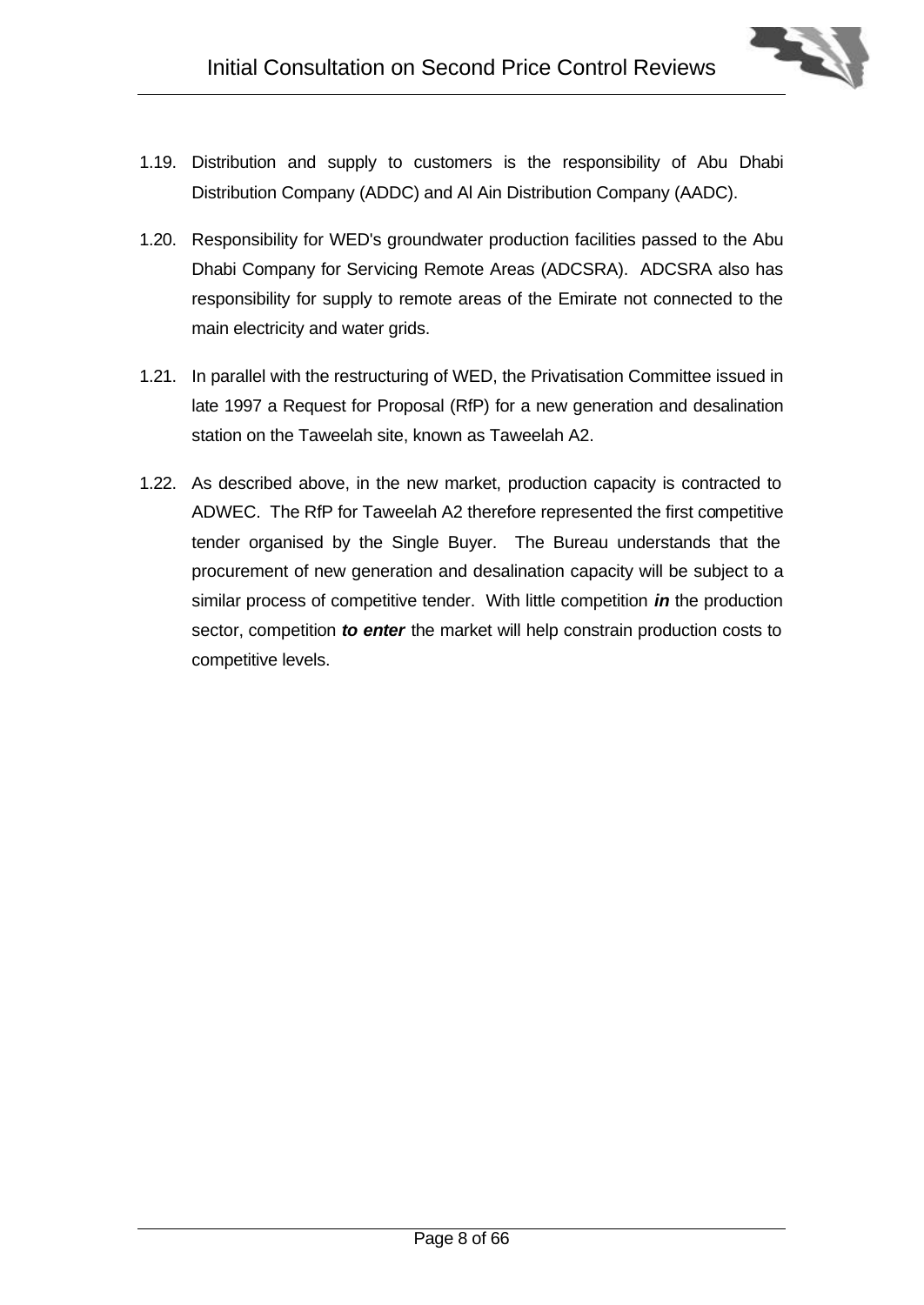

#### **Developments since 1999**

- 1.23. The Taweelah A2 project awarded to CMS Energy achieved financial close in April 1999. The project involves the construction of a 710MW net-capacity combined-cycle generation plant with 50MGD of multi-stage flash desalination capacity. In July 1999 a Request for Proposal (RfP) was issued relating to the sale, refurbishment and extension of the Taweelah A1 plant. The project was awarded to TotalFinaElf and Tractebel, who each own 20 per cent of the project, and the Gulf Power Company, a wholly owned subsidiary of ADWEA who owns the remaining 60 per cent. The price to be paid for the output of the new plant was set at the same level as the final price for Taweelah A2. The A1 project achieved financial close in December 2000 and will see the net capacity of the station increase to 1,350MW and 84MG by 2003.
- 1.24. ADWEA has decided to reorganise the activities undertaken by ADCSRA. The reorganisation will see the distribution assets of ADCSRA transfer to ADDC, along with the majority of ADCSRA staff. ADCSRA will retain ownership of its well-field assets, and the assets used to produce electricity, water, and standby generation for customers in remote areas. ADDC will operate all the assets owned by ADCSRA and will recover the costs of operating and maintaining these assets, including a management charge, from ADCSRA.
- 1.25. The legal framework of the water and electricity sector recognises the importance of health and safety issues. All companies are required by the terms of their licence to prepare a Health, Safety and Environment (HSE) policy. These policies are subject to Bureau approval. Most companies now have an agreed HSE policy and these will be implemented once the necessary monitoring and support systems are in place. A further development is that incident reporting and investigation regulations will come into force in 2001. These regulations require major incidents arising from the activities of licenced companies to be reported to the Bureau.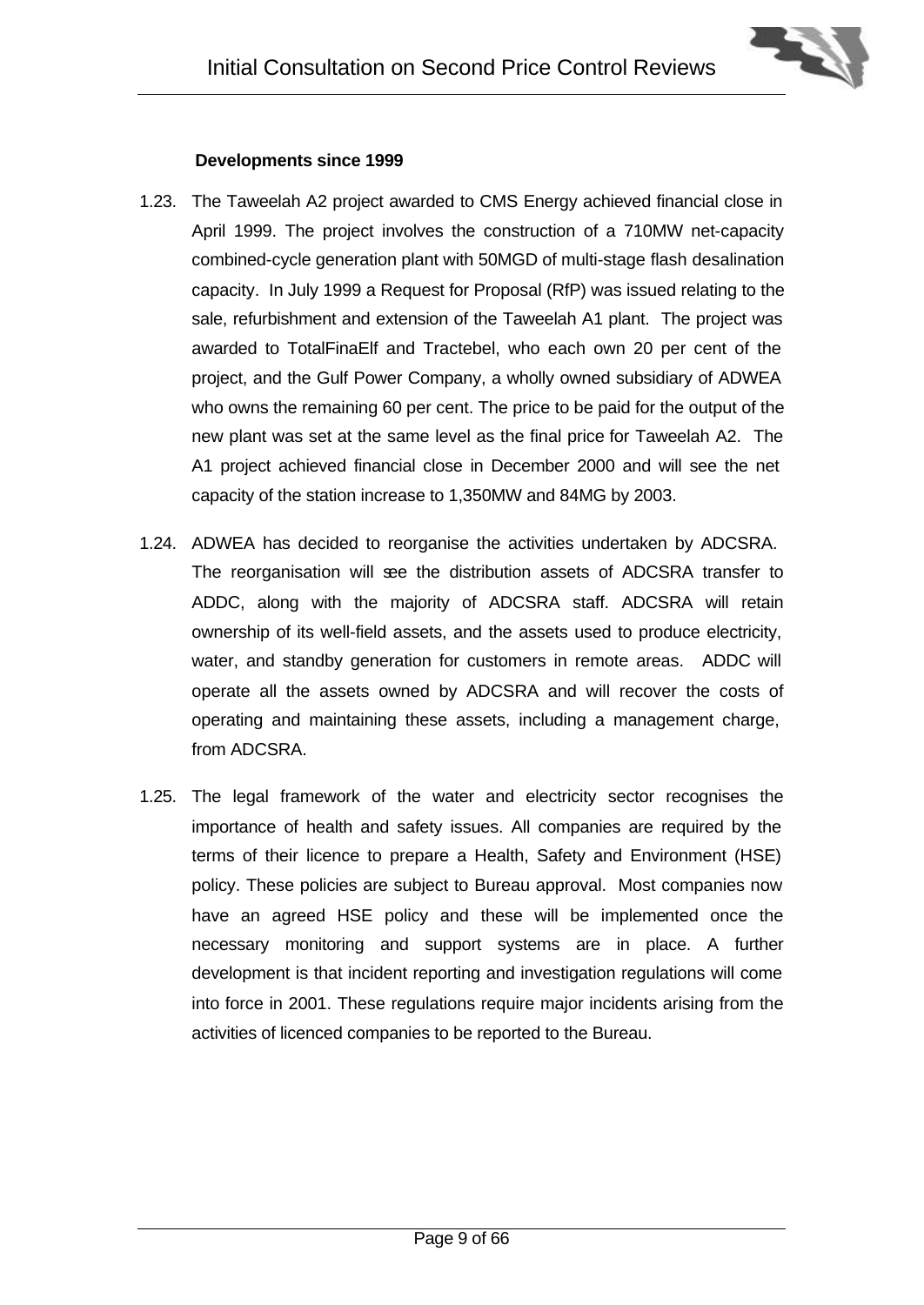

1.26. The distribution companies are required by the terms of their licences to report on their performance against an agreed set of standards. The Bureau has now set guaranteed and overall standards of performance and looks to the distribution companies to review their performance against the standards each year, and to make the results of these reviews available to customers.

# **Electricity & Water Costs**

1.27. The separation of the sector into segments separately responsible for production, transmission, and distribution has increased the transparency of sector costs. Figure 1 shows the composition of electricity and water costs in 1999, the first year of the initial price controls. For both water and electricity, production costs account for more than half of total costs. The balance between transmission and distribution and supply, however, varies significantly between the two products. Transmission accounts for a higher proportion of water prices than distribution and supply but distribution and supply accounts for twice the proportion of electricity prices accounted for by transmission.



# **Figure 1: The Component Costs of Electricity & Water**

Source: Bureau calculations

1.28. The water and electricity tariffs paid by customers are below the economic cost of provision. The difference between customer revenue and the economic costs of the sector is the subsidy required by the sector from the government. The effectiveness of the price controls discussed in this paper will therefore have an important bearing on the level of subsidy required by the sector over the medium term.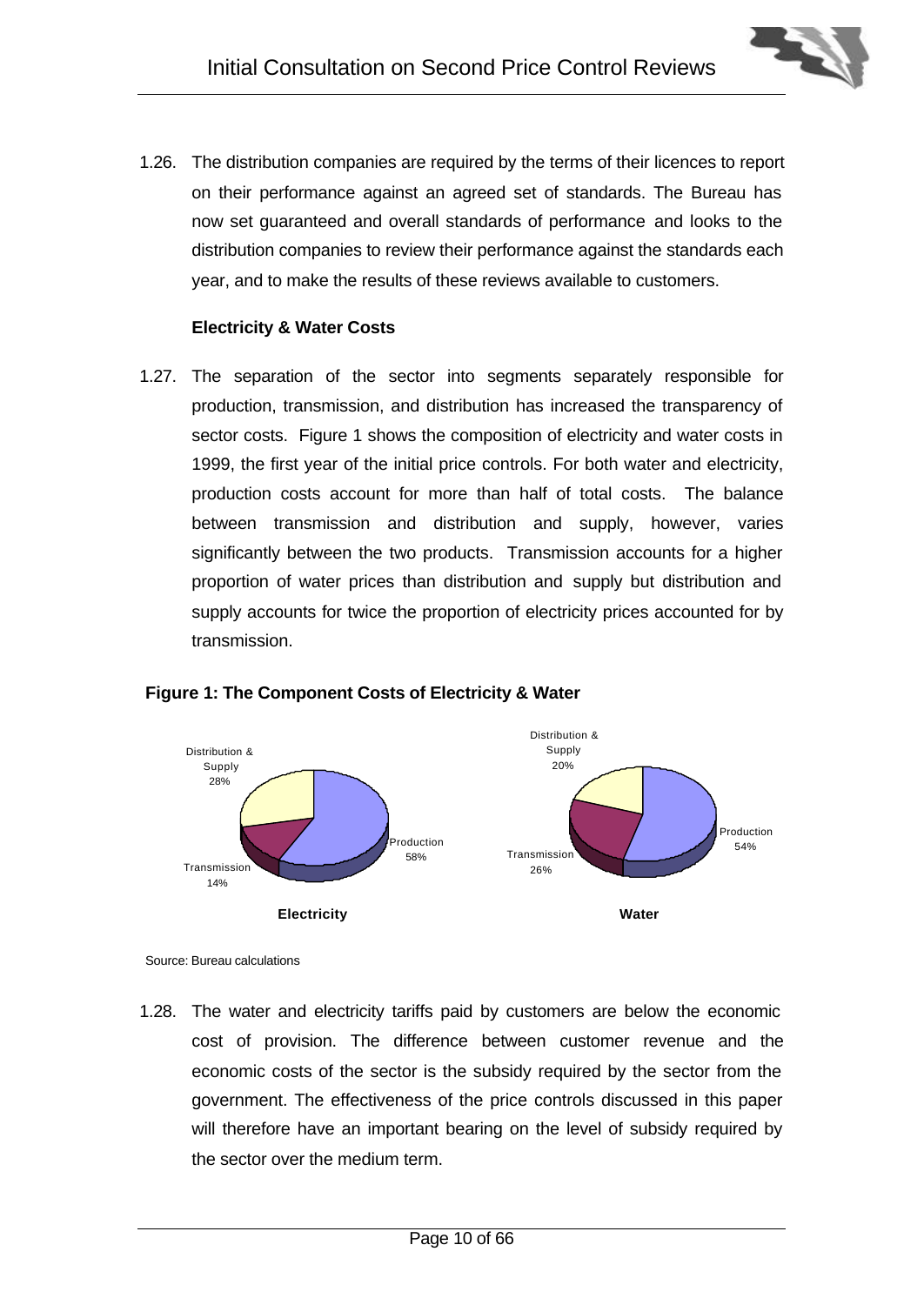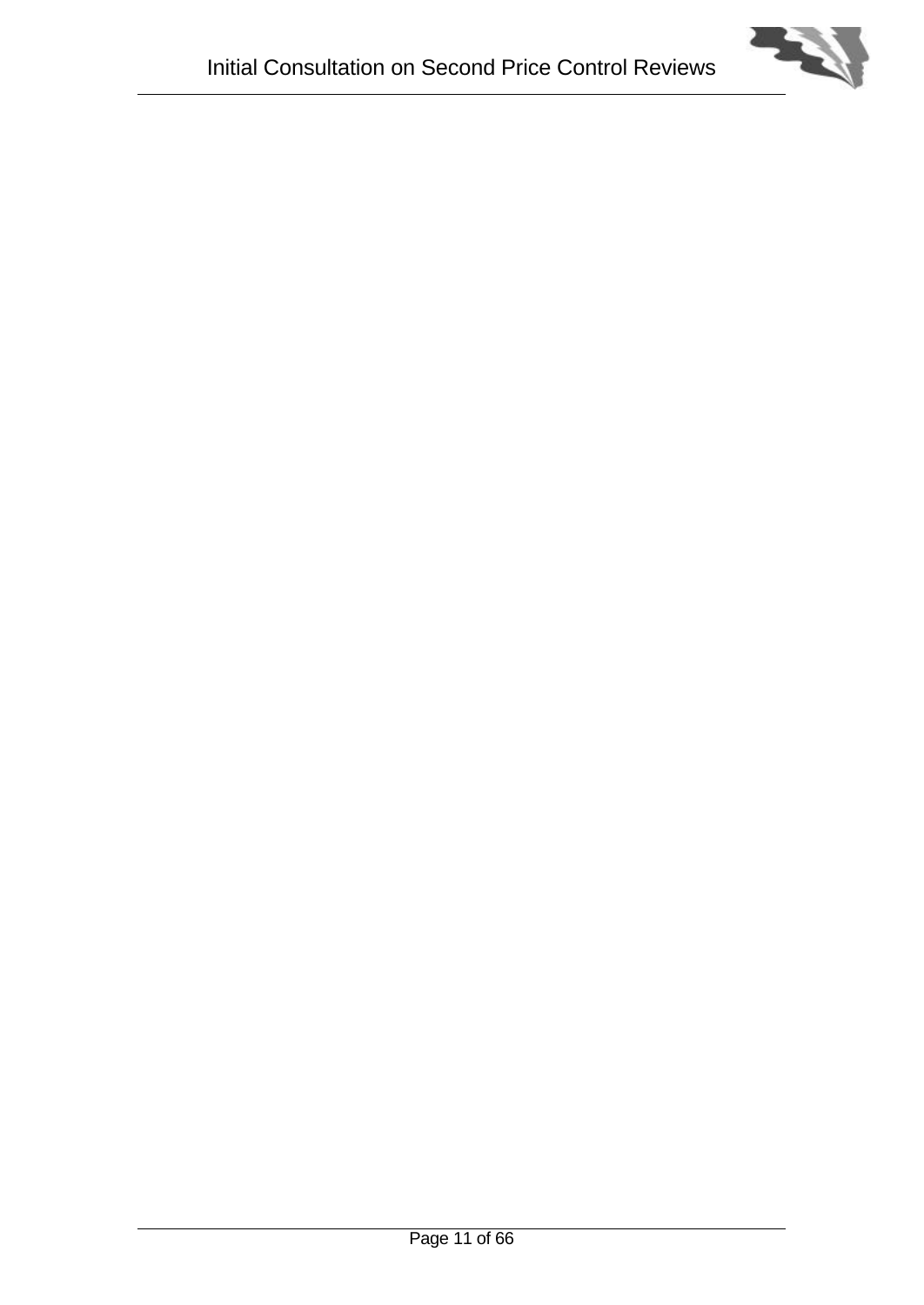

### **Regulation & Price Control**

- 1.29. For the companies in the water and electricity sector with significant market power, direct price-capping by the Bureau is a feature of the companies' licences. Al Ain and Abu Dhabi distribution companies, Transco and ADWEC all have charge restriction conditions in the licences granted by the Bureau. The initial controls were set to run for three years starting in 1999.
- 1.30. The price controls set by the Bureau are, for the most part, of the "RPI-X" type increasingly adopted worldwide as delivering the best long-run combination of low prices and high quality of service to customers.
- 1.31. Given the highly capital-intensive nature of the water and electricity sector, a crucial aspect of the price controls is the assessment of the cost of capital of the businesses concerned. Whilst there are well-developed techniques for estimating the cost of capital, there is comparatively little information available to the Bureau regarding the capital markets of the UAE. A number of respondents to the consultation on the initial price controls were of the view that local capital market information was available and would inform an assessment of the required cost of capital for the Abu Dhabi companies. For the new price controls, the Bureau has reviewed the development of capital markets in the region and the availability and type of information they provide. The results of this review are discussed in Part 2.
- 1.32. When setting the initial controls the Bureau examined estimates of the cost of capital for similar businesses in other countries with similar regulatory regimes. It supplemented this examination with available information regarding the cost of capital in the UAE, from the UAE's sovereign debt ratings, and the financing of the Taweelah A2 project.
- 1.33. On the basis of the analysis outlined above, the Bureau estimated the weighted average cost of capital for the network businesses at 6 per cent in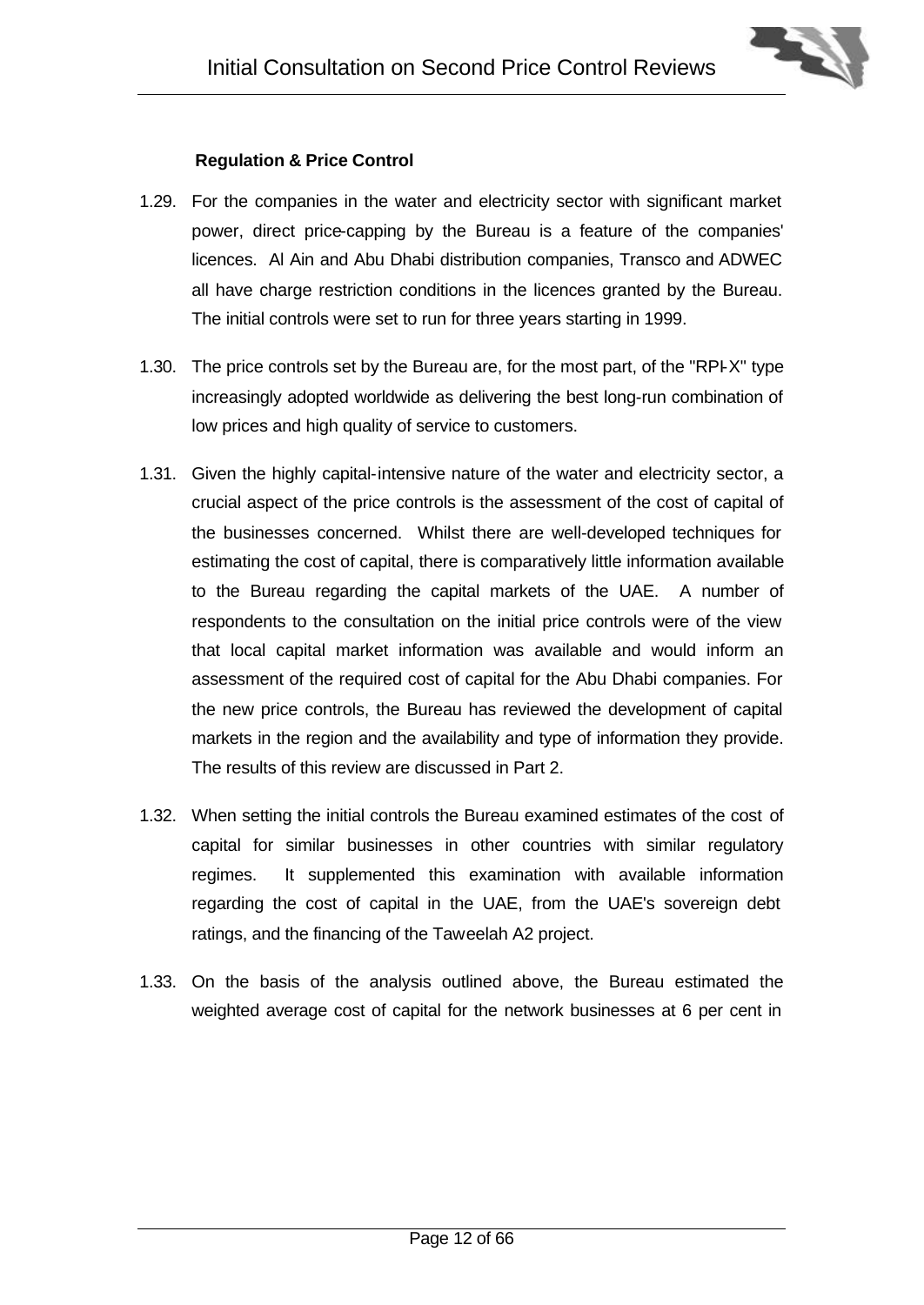

- 1.34. A final significant feature of the price controls for the network businesses is the treatment of capital expenditure. In other jurisdictions, it has been commonplace to set price controls on the basis of a forecast of capital expenditure. The price controls concerned typically only include a return on the capital expected to be invested and an element of depreciation of that capital. This leaves the undepreciated portion of the asset base to be remunerated through subsequent price controls. Nevertheless, in present value terms a significant proportion of the expenditure concerned is recovered in the period in which it is incurred. This places a significant burden on the accuracy of capital expenditure forecasts. The Bureau was concerned that accurate forecasts of capital expenditure were not available for the network operators and that, in the context of recent rapid demand growth, there was scope for large errors in forecasting capital expenditure.
- 1.35. The Bureau therefore set the initial price controls assuming no capital expenditure in the price control period. When setting the new controls, the Bureau will take account of actual capital expenditure during the current period, provided that expenditure carried out was consistent with the planning standards and was efficiently procured. This gives customers the assurance that they will not be asked to pay for capital expenditure that may not be carried out and before they have received the benefit of enhancements to the networks.
- 1.36. The following sections summarise the structure of the present price controls.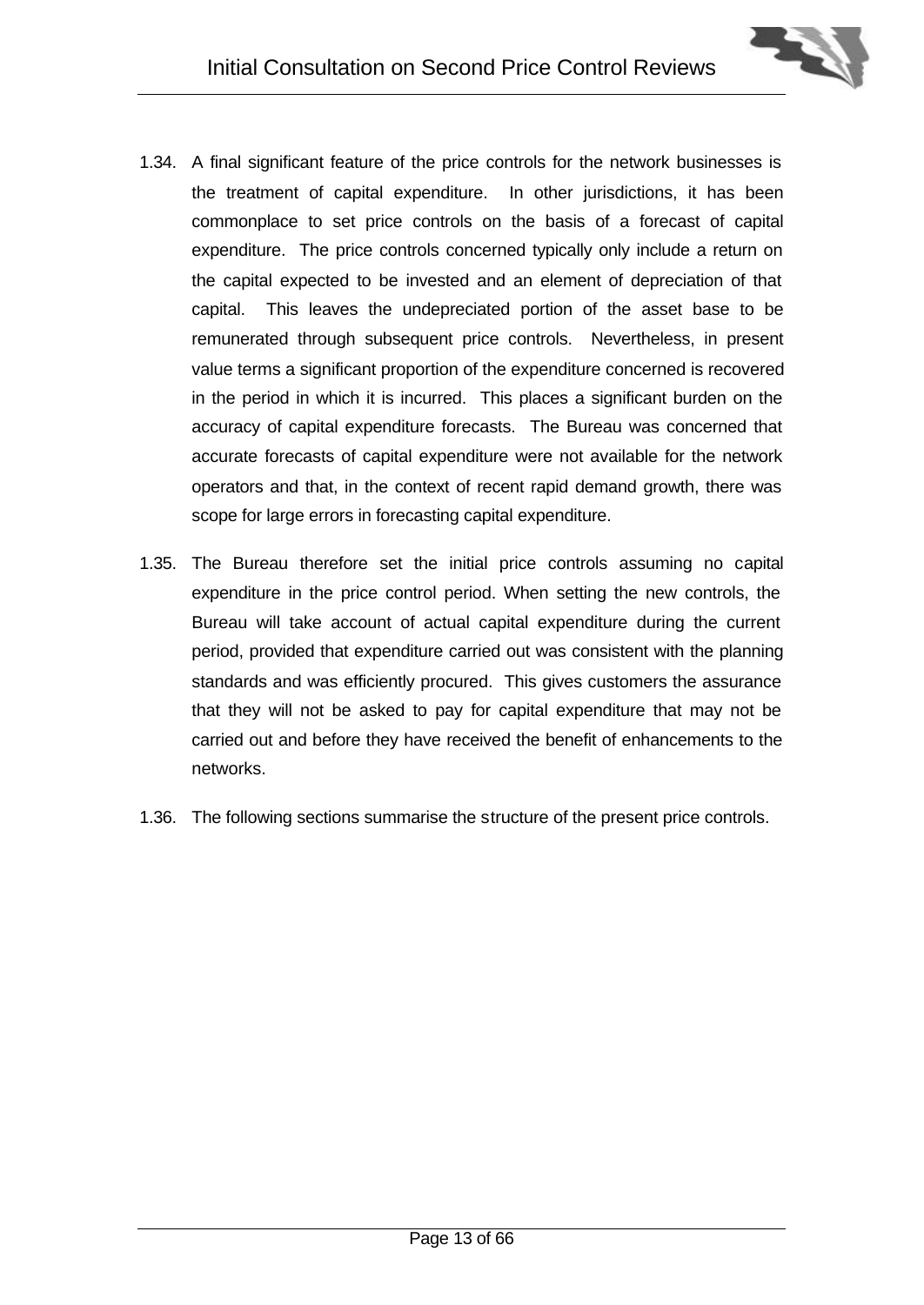

### **Transmission**

- 1.37. Transco has separate price controls on its water and electricity transmission businesses. For both businesses, revenue in each year is determined by a formula with three components, or revenue drivers: a fixed term; an amount related to the peak demand met by the transmission system; and an amount related to the total throughput of the transmission system.
- 1.38. Each of these revenue drivers changes from year to year by the rate of increase in inflation less an "X" factor. The rate of inflation used in the price control formula is a composite of US and UAE consumer price index (CPI). The use of US CPI recognizes that much of Transco's expenditure, particularly for capital items, is on imported goods, for which UAE CPI might be an inappropriate index.
- 1.39. Figure 2 below shows the value for each revenue driver in 1999 and the "X" factor for the water and electricity transmission businesses. The fixed terms have a comparatively high weighting, accounting for 50% of revenue in 1999. This reflects the fact that over the three years of the control, costs are not expected to move significantly with short-term changes in demand, albeit over the longer-term transmission system costs should bear a much stronger relationship to output.

| <b>Transco Electricity</b><br><b>Transmission Business</b> |                  |         | <b>Transco Water</b><br><b>Transmission Business</b> |                  |               |  |
|------------------------------------------------------------|------------------|---------|------------------------------------------------------|------------------|---------------|--|
| <b>Units</b><br><b>Values</b><br><b>Notified Value</b>     |                  |         | <b>Notified Value</b>                                | <b>Units</b>     | <b>Values</b> |  |
| $A_{pt}$                                                   | AED <sub>m</sub> | 186.17  | $A_{wt}$                                             | AED <sub>m</sub> | 167.58        |  |
| $B_{pt}$                                                   | AED/kW           | 41.19   | $B_{wt}$                                             | AED/kIG          | 461.89        |  |
| $C_{pt}$                                                   | AED/kWh          | 0.00382 | $C_{wt}$                                             | AED/IG           | 0.00065       |  |
| $\mathsf{X}_{\mathsf{ot}}$                                 |                  | 6.7     | $\mathsf{X}_{\mathsf{wt}}$                           |                  | 6.0           |  |

#### **Figure 2: 1st Price Control Notified Values; Transco**

1.40. The "X" factors imply that real unit prices for water and electricity transmission should fall significantly over the price control period. This reflects the expected continued strong growth in demand against costs that are largely fixed in the short-term but also the Bureau's belief that there is significant scope for efficiency improvement in Transco.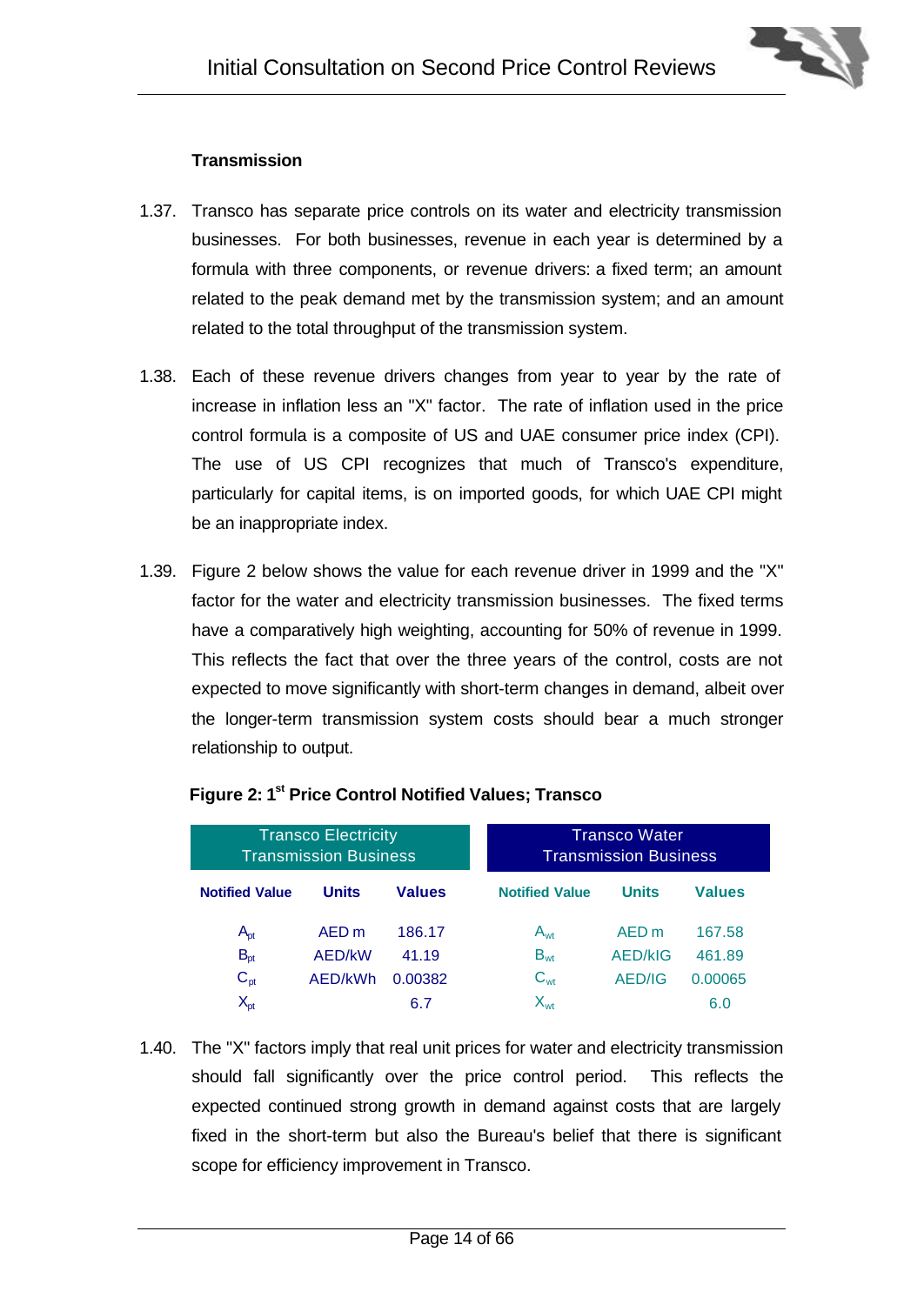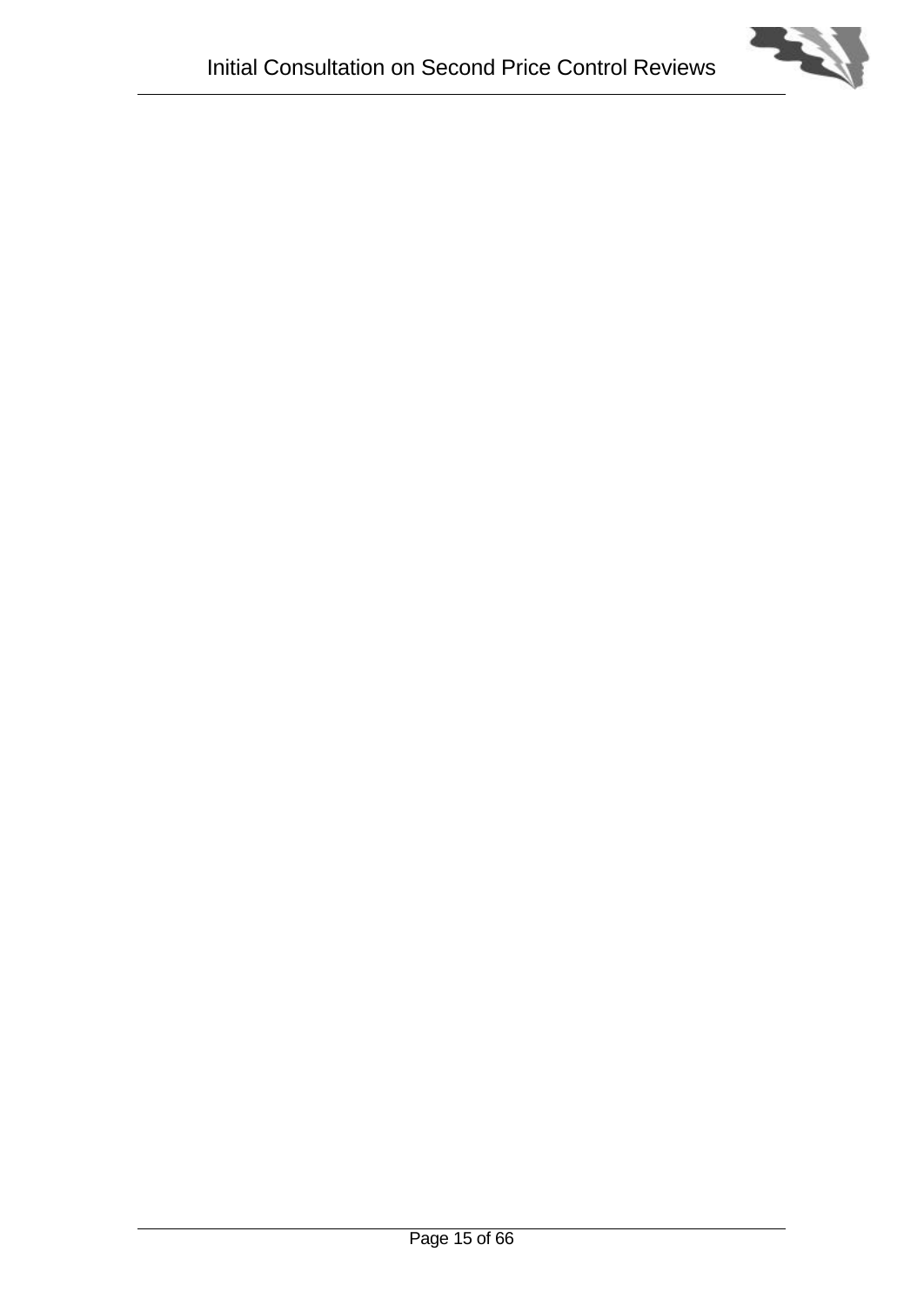

# **Distribution**

1.41. The price controls on the water and electricity businesses of the distribution companies operate through formulae that place a ceiling on the aggregate level of revenue recoverable in each year of the control. The water and electricity price controls are broadly similar and are described here using the electricity control as an example. The maximum allowed electricity system revenue in a year is calculated according to the following formula:

$$
MRE_t = EPC_t + ETC_t + EDSR_t - KE_t \tag{1}
$$

- 1.42.  $EPC_t$  is the cost of purchases of electricity from ADWEC through the BST.  $ETC<sub>t</sub>$  -of-system charges. These two components are treated as pass through items as they are costs over which the distribution companies have no direct control and are regulated elsewhere. The term KE<sub>t</sub> is a correction factor used to adjust for over or under recovery.  $EDSR<sub>t</sub>$  is the maximum allowed electricity network and customer service revenue. This revenue is set to recover the costs of an efficient distribution and supply business that provides outputs to agreed standards of performance.
- 1.43. The price controls used to determine electricity network and customer service revenue have a similar form to those for Transco. They also employ three revenue drivers and use a composite of US and UAE CPI for indexation. One significant difference is that instead of a measure of peak demand, they incorporate customer numbers as a revenue driver. Whilst peak demand may well be a significant driver of costs for a distribution business, its measurement is not straightforward. Customer numbers are readily available and are likely to be a significant factor in the costs of distribution and supply. One further feature worth noting is that the water price controls contain a revenue driver that relates to metered water quantities. Not all water customers are presently metered. The price control implicitly assumes a significant increase in the number of water customers with meters. If the distribution companies fail to introduce metering to the extent assumed by the Bureau in setting the controls, then they stand to lose significant revenues.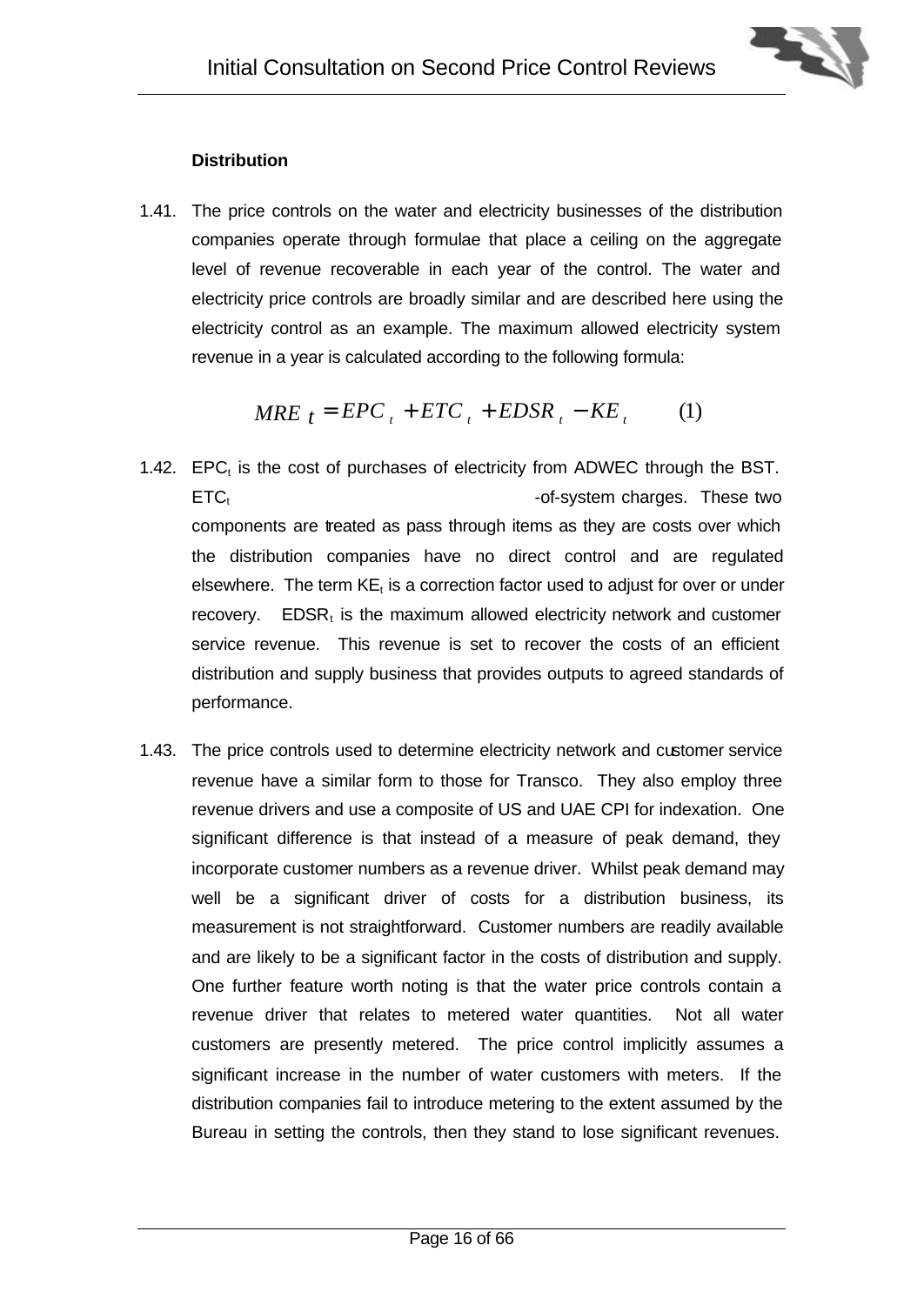

The control should, therefore, act as a significant incentive on the companies to improve the present patchy coverage of water meters.

1.44. Figure 3 summarises the main elements of the price controls that determine network and customer service revenue for the water and electricity businesses.

# **Figure 3: 1st Price Control Notified Values; ADDC & AADC**

|                                       | <b>ADDC Electricity</b><br><b>Distribution Business</b> |               | <b>AADC Electricity</b><br><b>Distribution Business</b> |                  |          |  |
|---------------------------------------|---------------------------------------------------------|---------------|---------------------------------------------------------|------------------|----------|--|
| <b>Units</b><br><b>Notified Value</b> |                                                         | <b>Values</b> | <b>Notified Value</b>                                   | <b>Units</b>     |          |  |
| $A_{pt}$                              | AED <sub>m</sub>                                        | 141.61        | $A_{\text{ot}}$                                         | AED <sub>m</sub> | 83.54    |  |
| $B_{pt}$                              | AED/customer                                            | 1.501.79      | $B_{pt}$                                                | AED/customer     | 2.048.49 |  |
| $C_{pt}$                              | AED/kWh                                                 | 0.00713       | $C_{pt}$                                                | AED/kWh          | 0.00922  |  |
| $\mathsf{X}_{\mathsf{pt}}$            |                                                         | 8.0           | $X_{\text{pt}}$                                         |                  | 6.0      |  |

|                       | <b>ADDC Water</b><br><b>Distribution Business</b> |               | <b>AADC Water</b><br><b>Distribution Business</b> |                  |               |  |
|-----------------------|---------------------------------------------------|---------------|---------------------------------------------------|------------------|---------------|--|
| <b>Notified Value</b> | <b>Units</b>                                      | <b>Values</b> | <b>Notified Value</b>                             | <b>Units</b>     | <b>Values</b> |  |
| $A_{wt}$              | AED <sub>m</sub>                                  | 86.35         | $A_{wt}$                                          | AED <sub>m</sub> | 28.4          |  |
| $B_{wt}$              | AED/customer                                      | 1.170.62      | $B_{wt}$                                          | AED/customer     | 866.24        |  |
| $C_{wt}$              | AED/G                                             | 0.00076       | $C_{wt}$                                          | AED/G            | 0.00699       |  |
| $X_{wt}$              |                                                   | 12.6          | $X_{wt}$                                          |                  | 11.3          |  |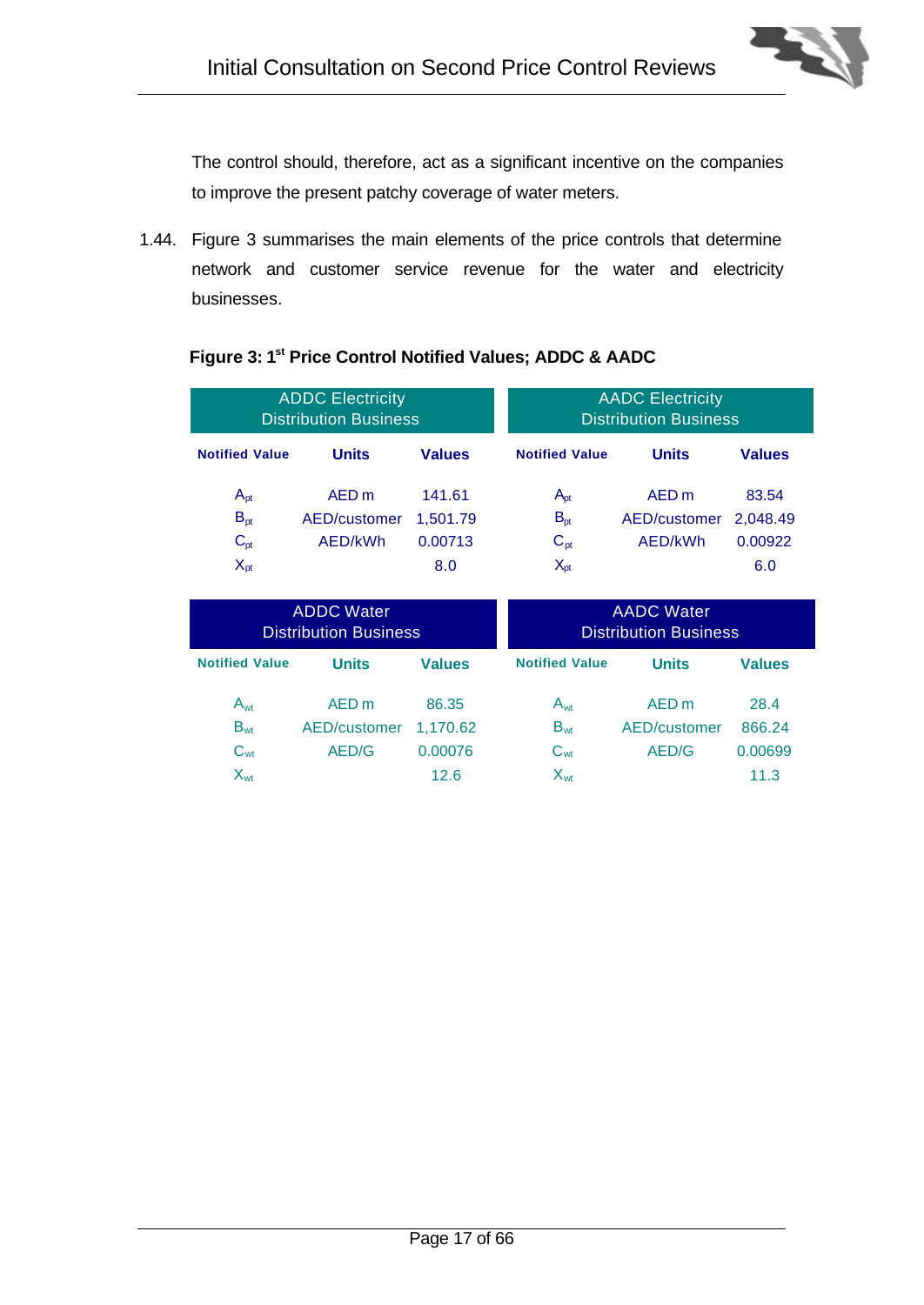

#### **Power & Water Procurement**

- 1.45. As discussed above, ADWEC's price control is somewhat different to the controls for the network businesses. Most of ADWEC's costs represent payments under the PWPA and fuel supply agreements. Linking these costs to movements in demand and general price inflation would be complex and would significantly increase the business risk of ADWEC's activities. In these circumstances, the Bureau considers it appropriate that the competition required for new production capacity and ADWEC's economic purchasing obligation are the principal means of regulating the costs of procuring water and electricity production.
- 1.46. Those direct costs over which ADWEC has control are subject to incentive regulation of the RPI-X variety. In ADWEC's case, indexation is by reference solely to UAE CPI. Figure 4 summarises the main elements of ADWEC's price control.

# **Figure 4: 1st Price Control Notified Values: ADWEC**

| <b>ADWEC Procurement Costs:</b> |                  |               |  |  |  |
|---------------------------------|------------------|---------------|--|--|--|
| <b>Notified Value</b>           | Units            | <b>Values</b> |  |  |  |
| $A_{t}$                         | AED <sub>m</sub> | 7.814         |  |  |  |
| Xa.                             |                  | 0.0           |  |  |  |

# **Economic regulation of the Abu Dhabi Company for Servicing Remote Areas (ADCSRA)**

1.47. ADCSRA undertakes three main activities: the production of water from wellfields, the operation of the standby generation installed in hospitals and at other sites where security of electricity supply is particularly important, and the generation, distribution and supply of water and electricity to customers in remote areas. For completeness, the economic regulation of these activities is

activities is relevant to the present review following the reorganisation of ADCSRA outlined in paragraph 1.24.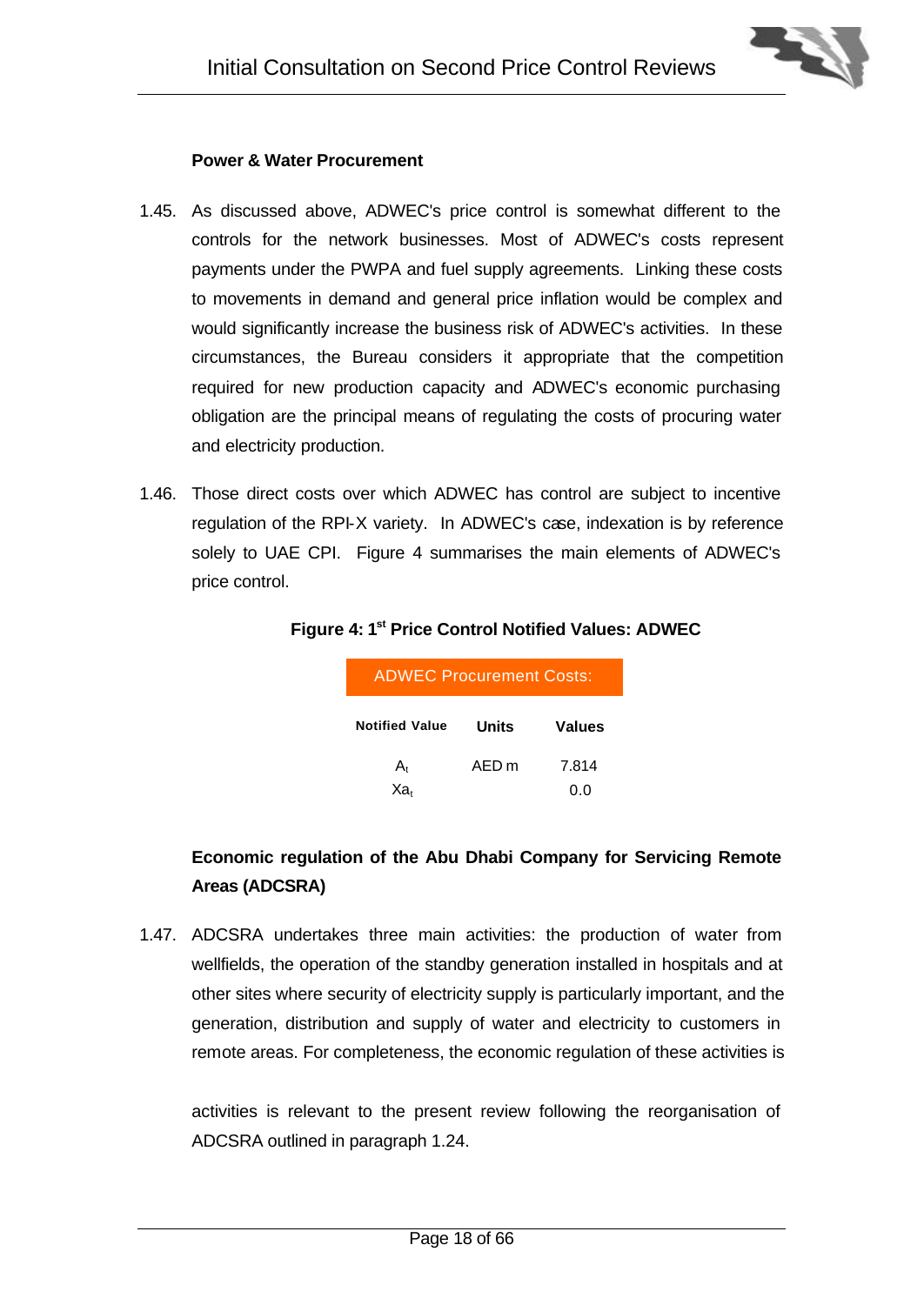

- 1.48. Under Law No (2) of 1998, ADCSRA is exempt from the general requirement for all production capacity to be sold to ADWEC, the single buyer. Groundwater from wellfields is, therefore, sold by ADCSRA directly to the distribution companies and to the company's own customers.
- 1.49. Economic regulation of this activity takes the form of tariffs approved by the Bureau for well water supplies to ADCSRA's customers. The approved tariffs presently in place emerged following extensive discussions between the Bureau, ADCSRA and the distribution companies. The analysis of wellfield production costs proceeded by constructing the costs for a number of typical well types. These types varied according to location and the operational and control technology used. This approach avoided the need to examine the costs of all wellfields on an individual basis whilst recognising the main sources of difference in cost between different wellfields.
- 1.50. The Bureau then developed a number of different tariff schemes for wellfield water. These schemes aimed to give ADCSRA incentives to deliver a reliable supply of wellfield water without exposing the company to excessive profit risk, including from despatch decisions over which it has little direct control. At the same time, the tariff schemes were intended to give the distribution companies and other customers comfort that ADCSRA would be subject to a strong cost discipline. The present tariffs will be subject to review in 2001.
- 1.51. ADCSRA is also responsible for operation of the standby generation installed in hospitals and at other sites where security of electricity supply is particularly important. Economic regulation of this activity again takes the form of an approved schedule of tariffs for these services. The Bureau worked with ADCSRA to develop an economically sound basis for standby generation charges. The tariffs for this activity are subject to annual review.
- 1.52. The form of economic regulation for ADCSRA's third activity, the generation, distribution and supply of water and electricity to customers in remote areas, has not yet been determined. Discussions between the Bureau and ADCSRA are ongoing. In light of the changes to ADCSRA's operations, the Bureau may need to involve the distribution companies, ADDC in particular, when assessing the costs of generation, distribution and supply of water and electricity to customers in remote areas.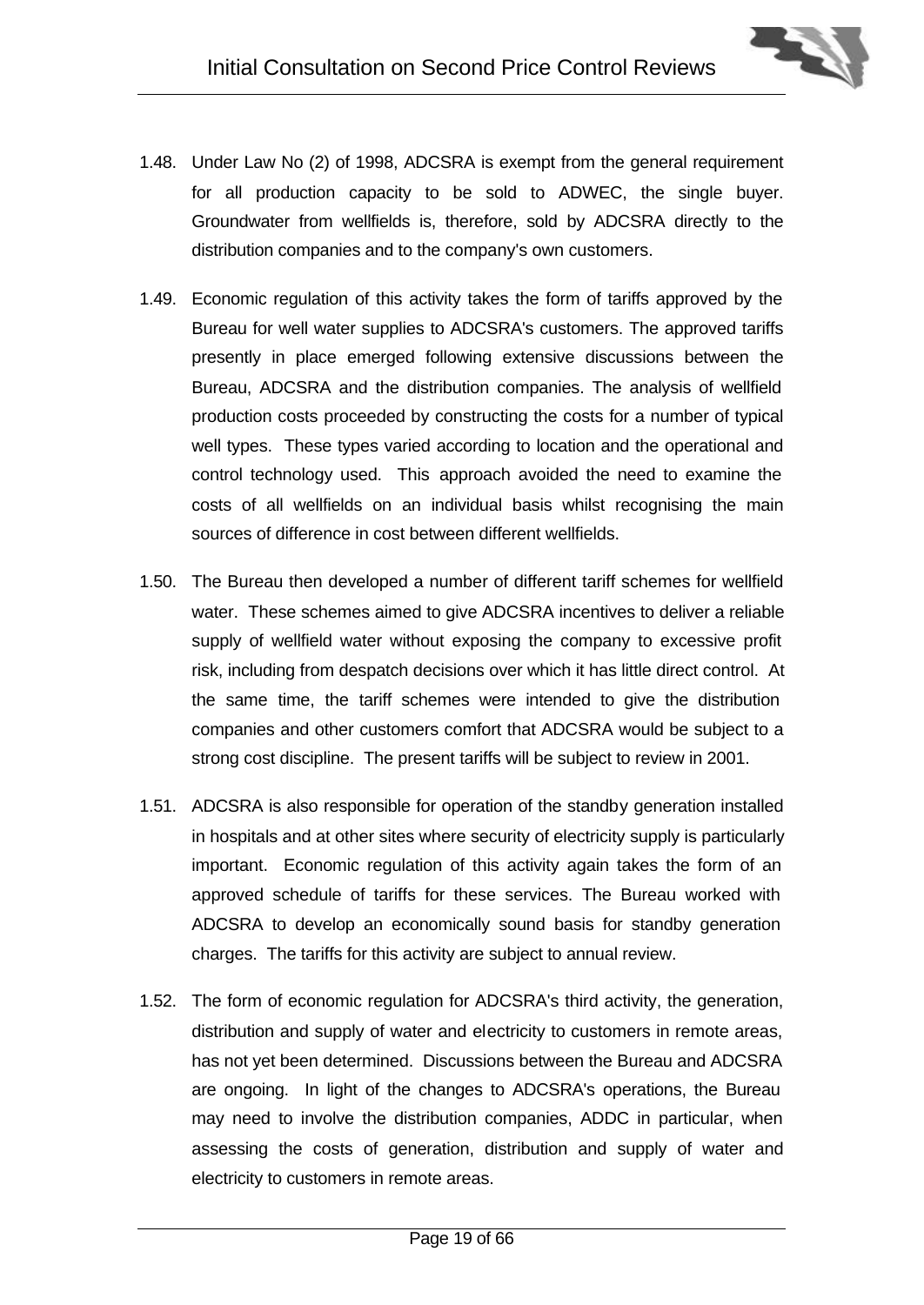

### **Review Process & Timetable**

- 1.53. The Bureau proposes a process of review similar to that used when setting the initial price controls. Key milestones and their timing are as follows:
	- This initial consultation paper signals the start of the price control reviews

initial thinking on those issues. Responses to issues raised in this paper are sought by 21 February 2001;

- The Bureau has asked the companies to complete price control submissions. These will include projections of demand for the period 2002 to 2006 and estimates of the costs each company expects to incur in meeting projected demands;
- The Bureau will meet with each company to discuss responses to this consultation paper and the information provided by the companies in their price control submission. The Bureau will then issue further consultation papers, one for each company, by June 2001. These second consultation papers will include draft price control proposals;
- The Bureau will consider responses to the second consultation papers and, if necessary, hold further meetings with the companies. The licences of each company may need to be modified for the new controls to take effect. These modifications require the consent of each company. If the required consent is not given, the matter refers to arbitration. Final proposals therefore need to be issued by September 2001 to allow sufficient time for arbitration and the necessary licence modifications.

# **Licence Obligations**

1.54. Any person wishing to engage in a regulated activity requires authorisation from the Bureau. Authorisation can take the form of a licence granted by the Bureau or exemption from the requirement for a licence. It is through the conditions attached to licences and the enforcement of those conditions that the Bureau is able to influence the conduct of companies involved in the sector. The licence conditions applicable to Transco, ADWEC and the distribution companies are set out in Annex C.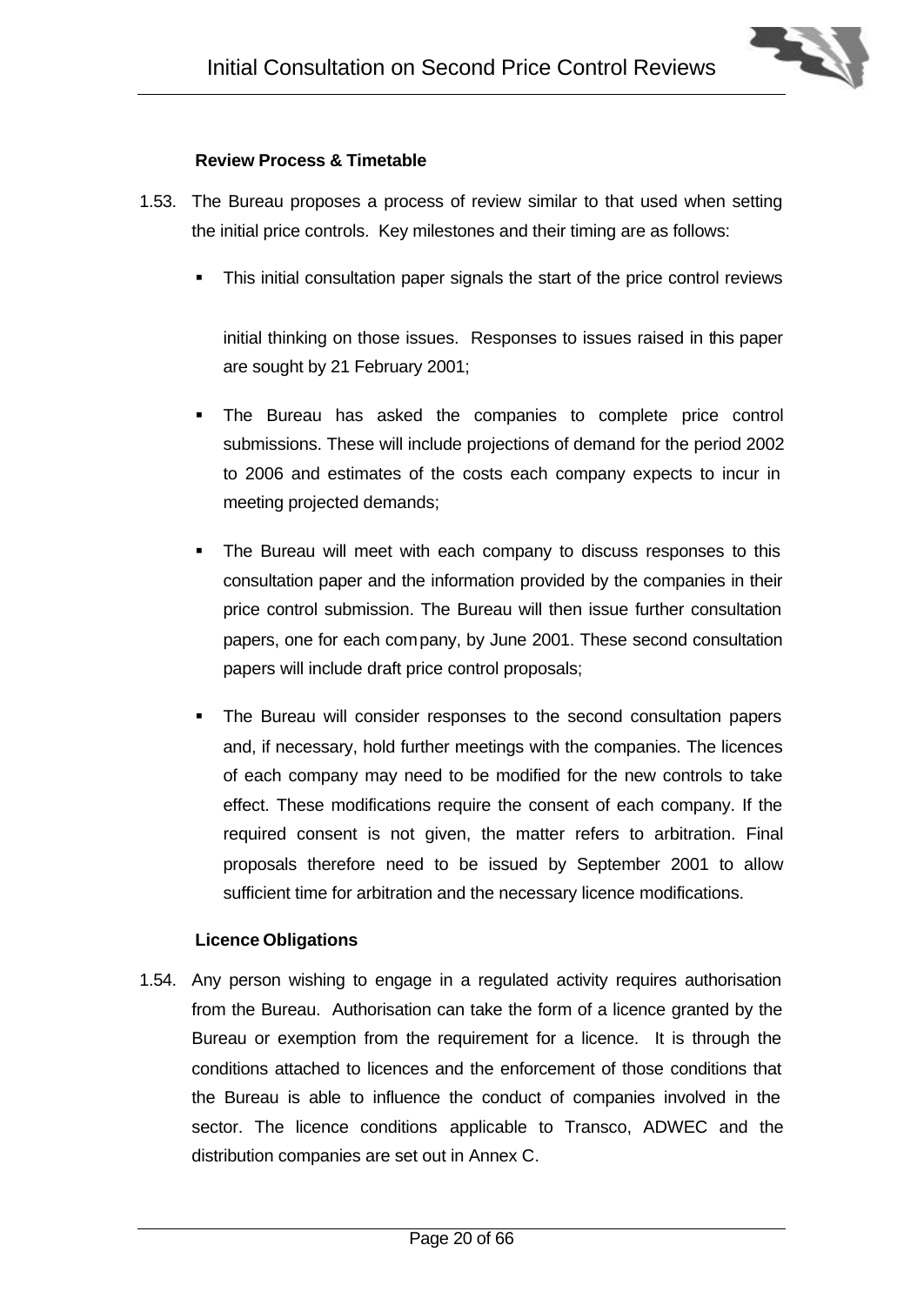

# **Part 2. Issues for Consultation**

# **Background**

- 2.1 The first price controls were set against a background of considerable uncertainty. The sector had been extensively restructured and the new sector companies that replaced the Water and Electricity Department were adjusting to their responsibilities. The Bureau had only limited information on the costs of each sector activity. Information provided by the companies was uncertain and audited financial accounts were not available.
- 2.2 These factors had a bearing on important aspects of the initial controls. For example, the transmission and distribution price controls were set without reference to forecasts of capital expenditure for these businesses as no reliable forecasts of capital expenditure were available. As regards duration, the initial controls were set to continue for three years, whereas evidence suggests that incentives to improve efficiency tend to be stronger the longer the price control period. The Bureau recognises the importance of reducing technical and non-technical losses on the transmission and distribution systems, but was unable to provide a direct loss-reduction incentive in the initial controls due to incomplete metering of the systems.
- 2.3 The Bureau will therefore need to review all issues discussed when setting the initial controls and will consider whether a tightening of the controls is justified. If appropriate, the new controls will include additional measures to further strengthen efficiency incentives.

# **Scope of New Price Controls**

- 2.4 The Bureau thought it appropriate that the initial controls should cover all revenue recovered from charges to customers, but noted the possibility that certain charges may in future be excluded from the controls.
- 2.5 The case for excluding services from the scope of a control is generally based on there being services which are unpredictable and therefore difficult to capture adequately in price control formulae. Services that are open to competition need not be subject to price control.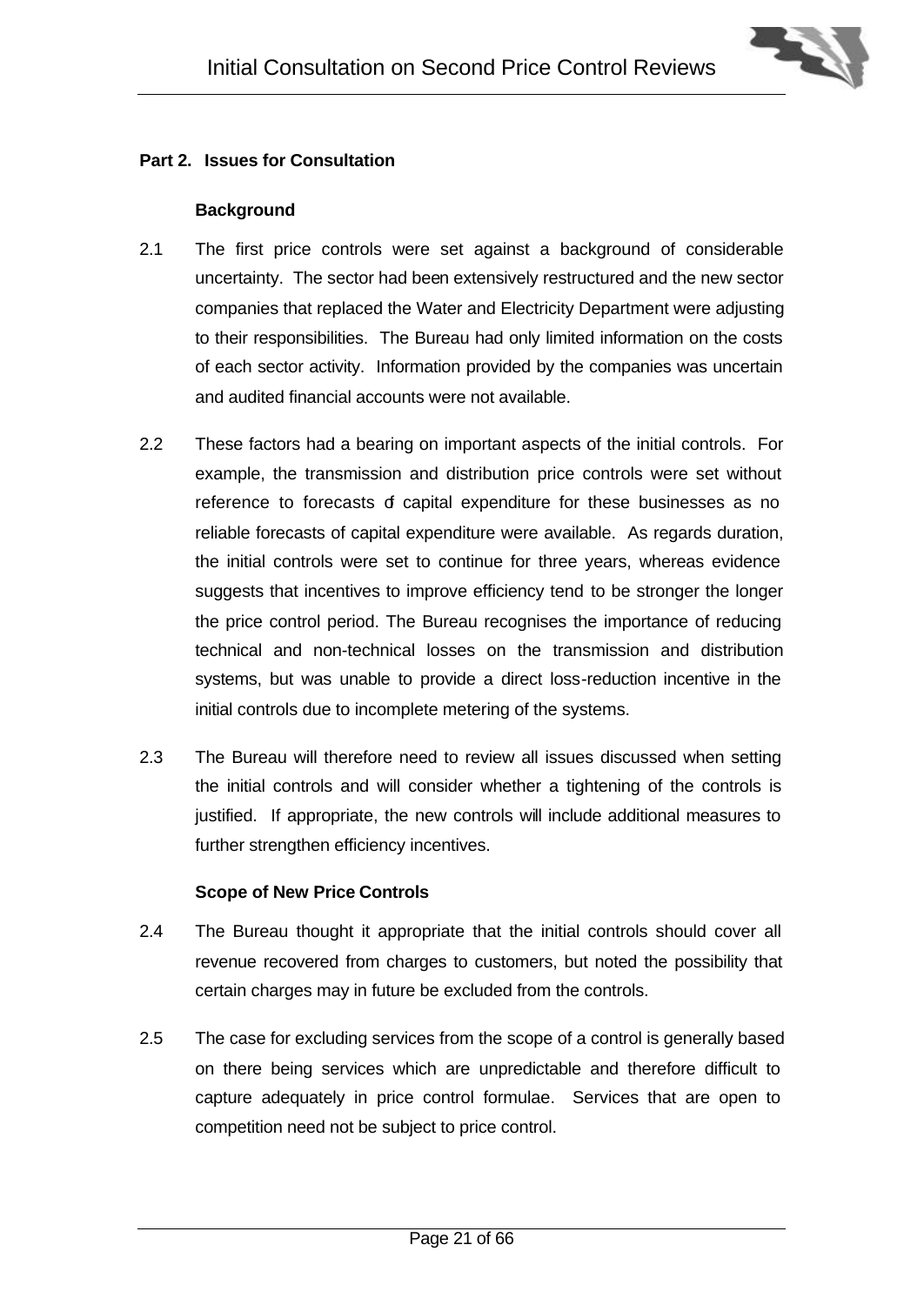

- 2.6 The Bureau understands that some companies will argue for revenue streams from certain services to be treated as unregulated revenue. Proposals to exclude a service from the scope of a control require careful consideration.
- 2.7 Regulated revenue recovers the costs of services essential to a licenced activity. If a service can be exposed to competition, the construction work associated with new connections for example, then there may be grounds for excluding revenue associated with that service from a control. As regards services that are not essential to a licenced activity, or to meet a licence obligation, the case for engaging in that activity would need to be made.
- 2.8 Removing services from the scope of a control raises concerns over cost allocation and potential cross subsidy, particularly where services are subject to competition. It would not be appropriate for the customers of a pricecontrolled service to subsidise customers of a service that is not subject to control.

# 2.9

revenue recovered from charges to customers.

# **Duration of the New Controls**

- 2.10 The duration of a price control must strike a balance between providing incentives for efficiency and reducing exposure to unanticipated outcomes. There is evidence that a longer duration provides stronger incentives for companies to implement efficiency savings. On the other hand, a longer duration also increases the possibility of performance being significantly at variance with expectations at the time that a control is set.
- 2.11 The initial price controls were set to run for three years. This reflected the limited information available when setting the controls on which to base projections of future costs. The Bureau was also aware that the newly established companies had to adjust to their responsibilities in the new industry structure while meeting rapid demand growth.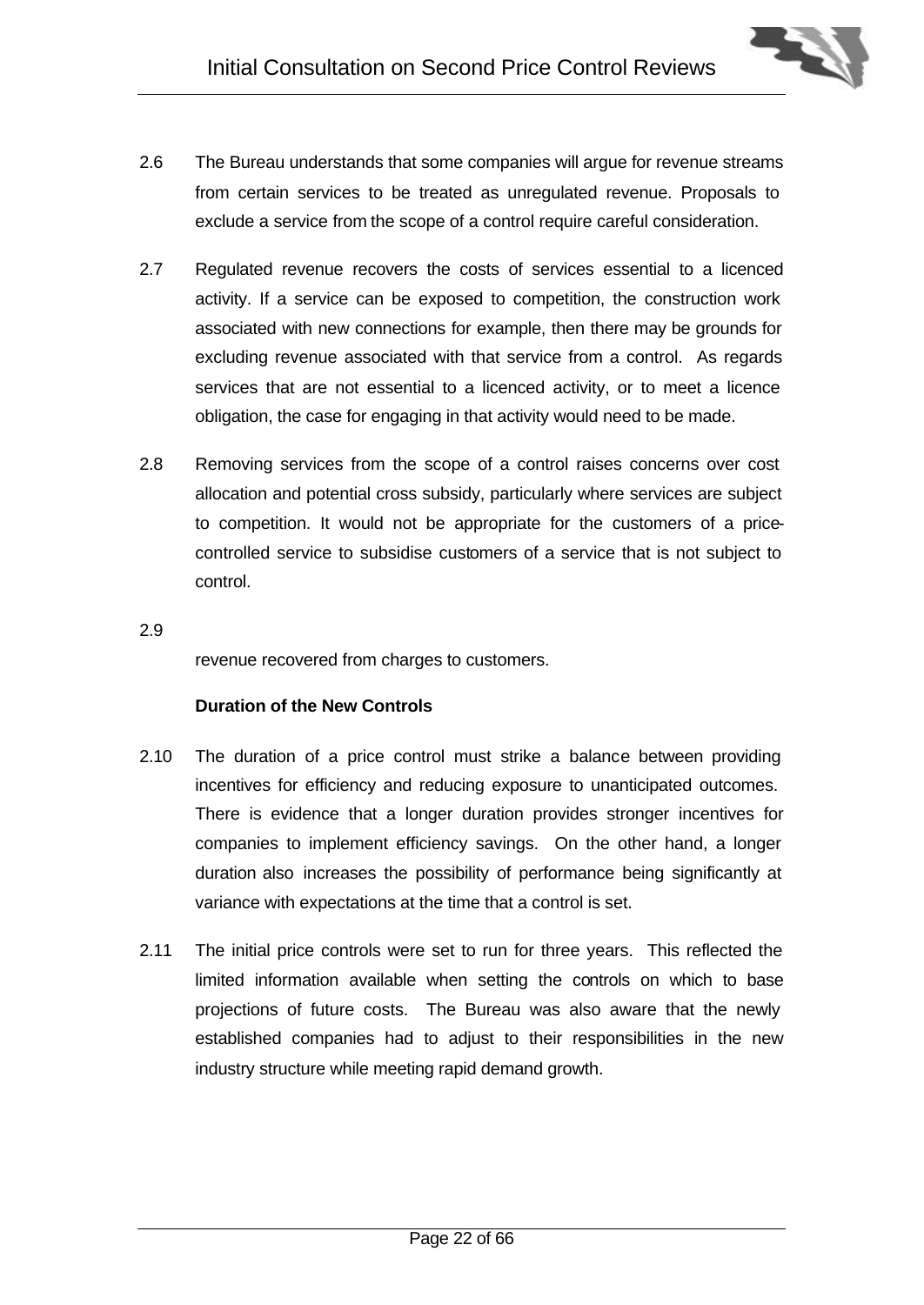

- 2.12 Considerations such as these are more difficult to sustain when considering the duration of the new controls. The companies now have experience of the new sector structure. They have in some cases developed and have access to information systems and data that make assessments of present costs and projections of future costs less uncertain.
- 2.13 The Bureau's initial view is that the new controls should have a five-year duration.

# **Form of Control**

- 2.14 When considering different forms of control, regulators have regard to how different approaches contribute to the objective of promoting economic efficiency, particularly in circumstances where competition is absent and the market will not achieve the efficiency aims unassisted. Annex D presents a summary of different forms of control and highlights their relative strengths and weaknesses in promoting allocative and productive efficiency.
- 2.15 The form of price control chosen strongly influences the allocation of risk between a regulated company and its customers. Broadly speaking, incentive forms of regulation such as 'RPI-X' seek to allocate risks where they are best managed.
- 2.16 The present price controls are, for the most part, of the 'RPI-X' type. This form of control is increasingly adopted world wide and is recognised as delivering the best long run combination of efficient prices and the required quality of service to customers.
- 2.17 Since the initial Abu Dhabi controls were set, developments in other markets reinforce the view that 'RPI-X' is the most appropriate form of control. For

both confirmed the superiority of RPI-X. In the USA, there is further evidence that RPI-X is replacing the rate of return approach as the preferred form of utility regulation for network businesses.

2.18 The Bureau's view is that an 'RPI-X' approach remains the preferred form of regulation for the Abu Dhabi companies.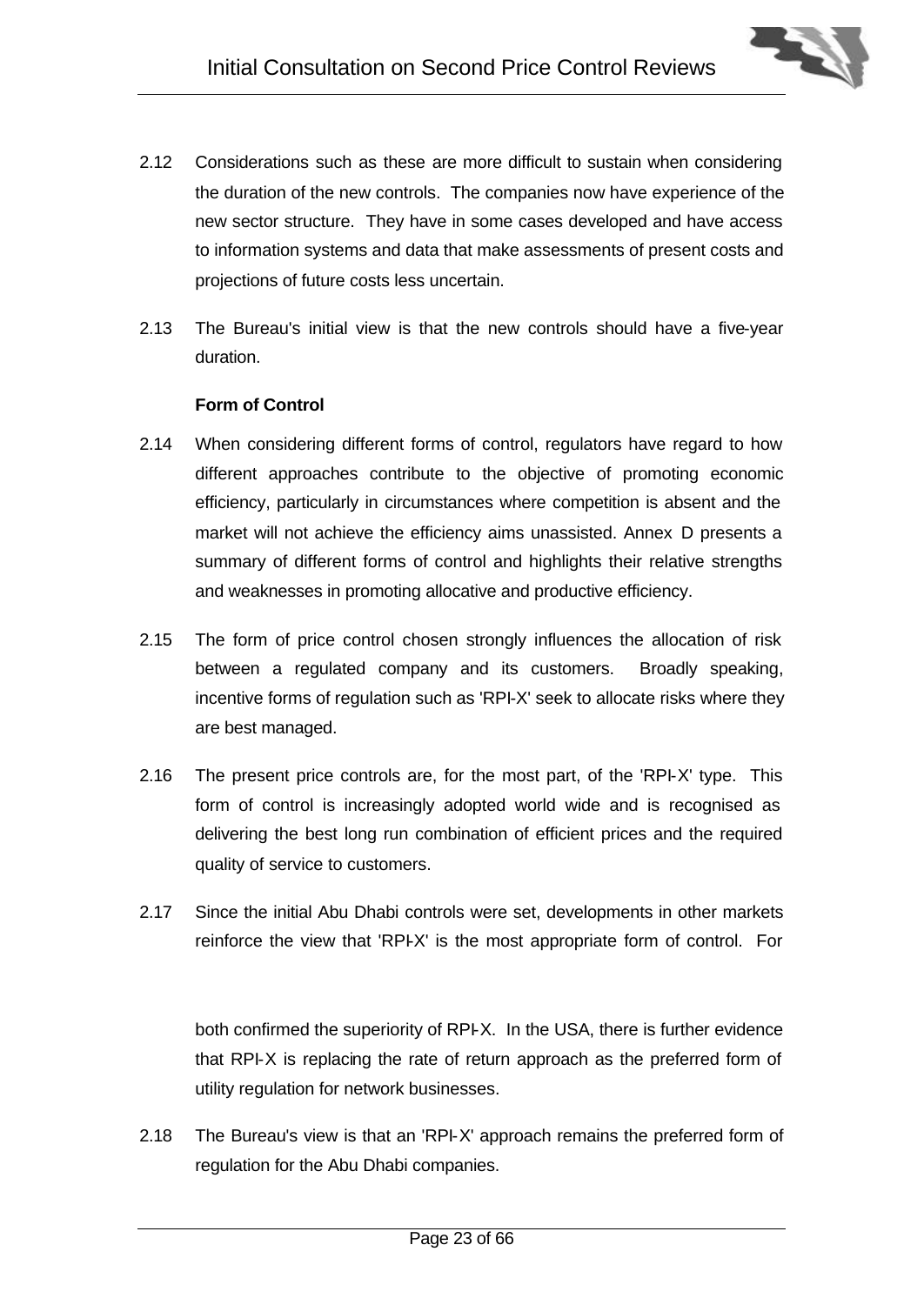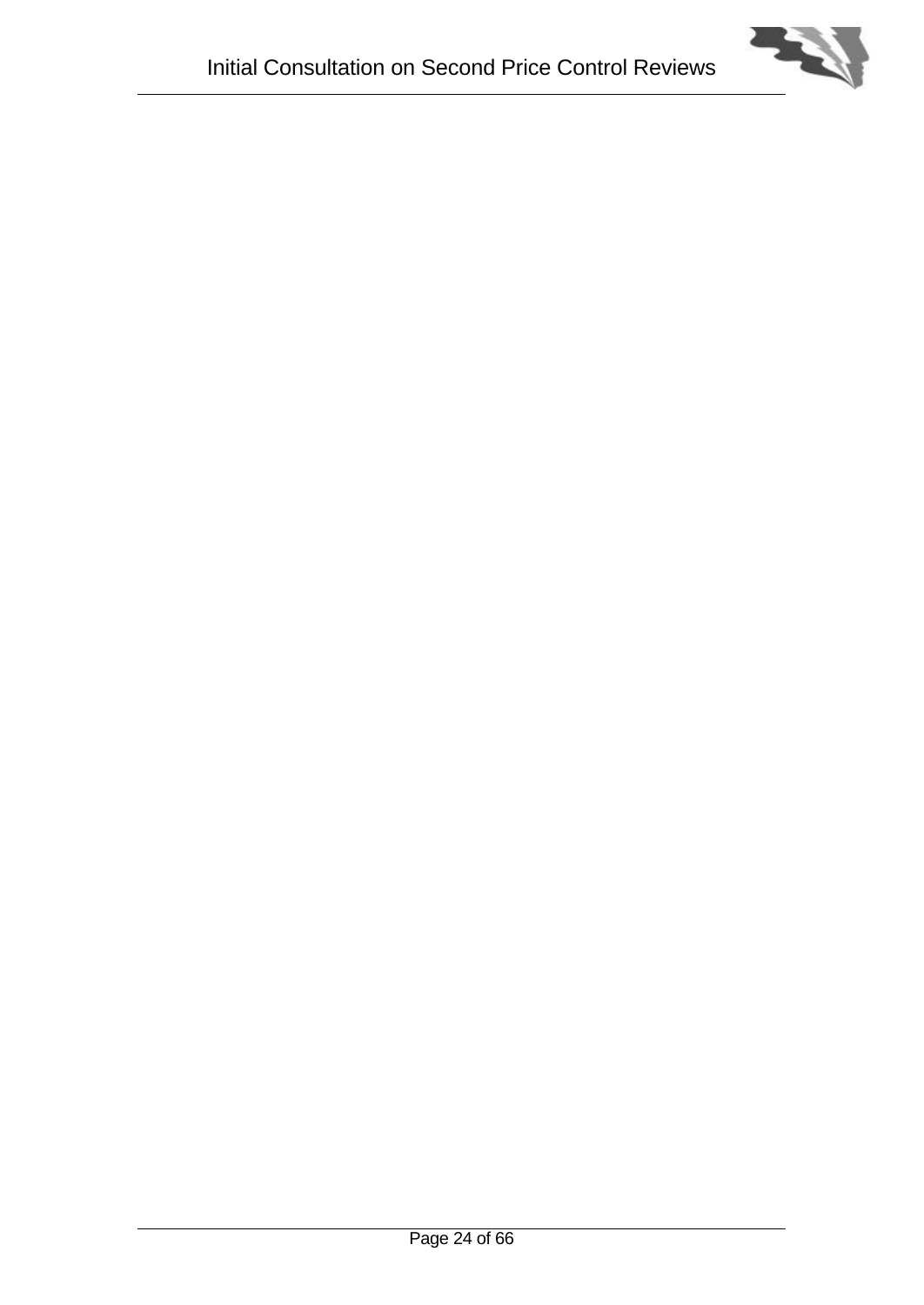

### **Price Control Mechanisms**

- 2.19 Paragraphs 1.37 to 1.46 describe the structure of the present controls under which Transco, ADWEC and the distribution companies operate. The price controls for the network businesses include revenue drivers that, when applied to the relevant units of outputs or customer numbers, determine the allowed revenue that can be recovered from charges to customers in each year of the control.
- 2.20 The revenue drivers serve a number of functions. They allow revenue to vary with changes in demand that might be expected to affect costs. In this regard, they can help to reduce profit volatility which in turn keeps the cost of capital for the businesses lower than it would otherwise be. The precise extent to which a business should be subject to profit volatility as a result of factors, such as demand growth, largely outside its control depends on the appropriate allocation of risk between that business and its customers. Where customers bear risk, they may be in a better position to manage it through insurance or other contractual arrangements.
- 2.21 The structure of ADWEC's control is somewhat simpler in that the allowed revenue associated with ADWEC's own costs is a fixed sum. Year on year this changes by CPI-X. The value of X in ADWEC's present control is set to 0 and allowed revenue therefore increases year on year in line with UAE CPI.
- 2.22 The Bureau will review the operation of the present price control mechanisms and consider whether changes are required for the new controls. In particular, the choice of revenue drivers, the case for increasing or decreasing the number of drivers in a control, and the proportion of revenue attributable to each driver. The Bureau invites views on these issues.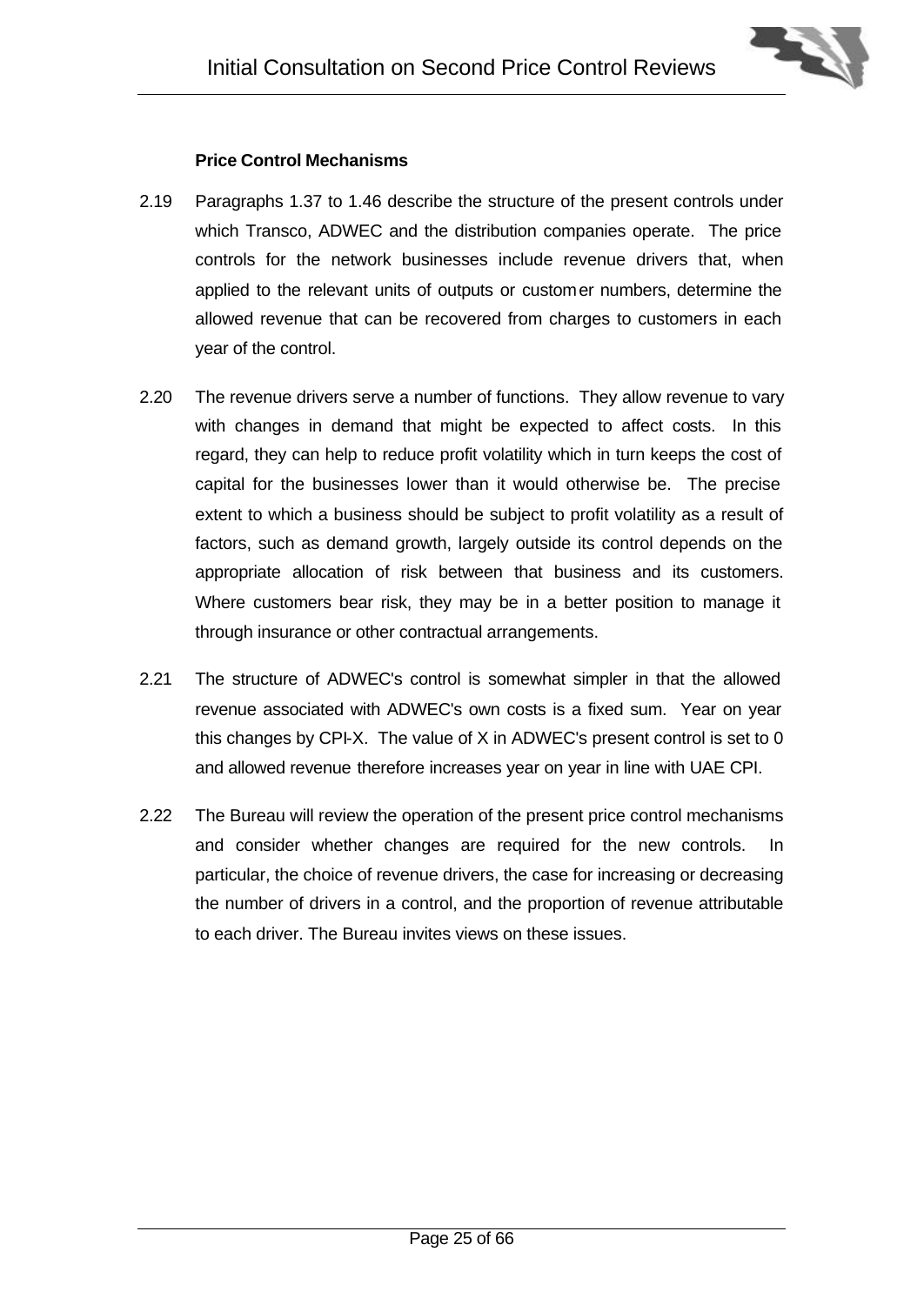

# **Financial Issues: Asset Valuation & Cost of Capital**

# **Asset Valuation**

- 2.23 The value ascribed to the assets of each company has a significant bearing on the level of price control revenue and unit prices to customers. When setting the initial controls, the Bureau considered three principal methods of asset valuation; accounting, market and economic, particularly Long-run Marginal Cost (LRMC). The Bureau inclined towards the use of accountingbased values on the basis that there is no market-based information on asset valuation presently available in Abu Dhabi, and LRMC approaches present significant practical difficulties. However, the Bureau considered whether the accounting based valuations should be adjusted to bring them in line with
- 2.24 The Bureau compared the asset values of Transco's electricity business with peer companies in other markets. The Bureau then compared gross asset value per unit of maximum demand with the capital expenditure cost per unit of increased maximum demand implied by projections of electricity business capital expenditure. These comparisons show unit of maximum demand as 19 per cent higher than the unit cost of the significant system expansion expected over the next five years.
- 2.25 These comparisons were strongly indicative of an overassets on an accounting basis. In recognition of this, the Bureau applied a 15

corresponding reduction in depreciation, thus leaving asset lives unaffected. The analysis on which this adjustment was based used information on electricity asset valuation alone. The likelihood of over-valuation of electricity assets alone was regarded as remote and the same 15 per cent adjustment was applied to Transco's water assets.

2.26 The accounting valuations of the electricity distribution businesses were compared with those of British electricity distribution businesses. The Bureau also compared the gross asset value per unit of maximum demand of the Abu Dhabi companies with the capital expenditure cost per unit of increased demand implied by forecasts of capital expenditure.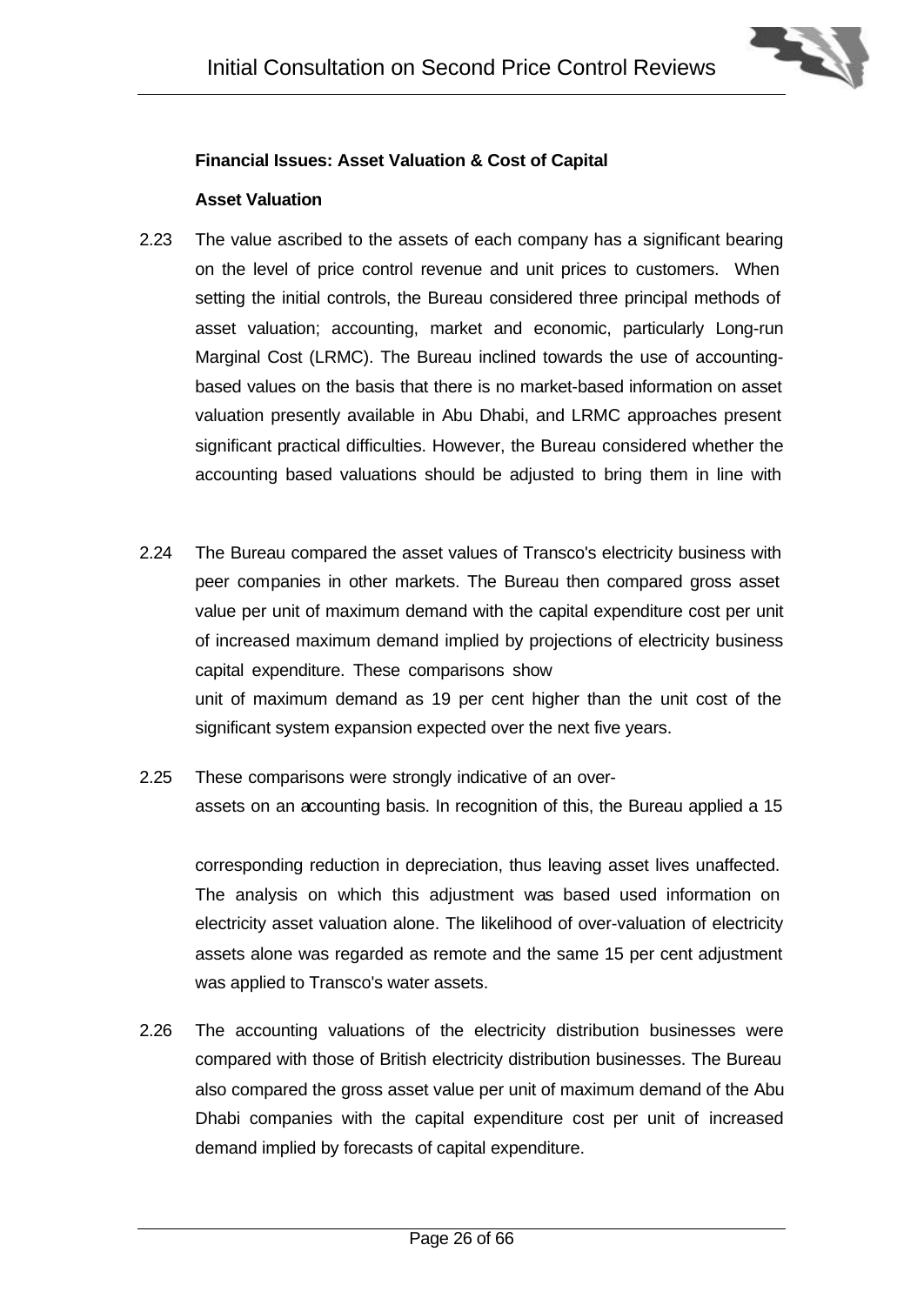

- 2.27 These comparisons showed that the accounting valuations of the Abu Dhabi distribution businesses did not appear to be overstated. Finally, the Bureau compared the estimated Abu Dhabi costs of major capital items with costs for the same items at the Federal Ministry of Electricity and Water (MEW), and Dubai Electricity and Water Authority (DEWA). These comparisons suggested that prices paid by the former WED were significantly higher than elsewhere in the UAE.
- 2.28 Assessing the valuation of assets of the distribution businesses is extremely sensitive to the assumptions made about future costs. The Bureau did not consider the comparisons described above sufficiently robust enough to warrant an adjustment to accounting values.

#### 2.29

decision not to adjust the assets of the distribution businesses at the time of the next price control review. The Bureau will therefore reappraise the value of assets of the network businesses to ensure that asset valuations remain appropriate or whether further adjustments are warranted.

#### **Cost of Capital**

- 2.30 The cost of capital is the rate of return at which investors need to be rewarded if they are to continue to finance a business. The cost of capital is usually calculated as a weighted-average of the cost of debt and equity finance. As well as providing a return on debt and equity, companies must also finance their tax liabilities and the cost of capital is adjusted, when necessary, to allow for taxation.
- 2.31 Different methods of estimating the cost of capital may produce different answers and it is appropriate to consider a range for the component elements of the cost of capital calculation. The Bureau uses the Capital Asset Pricing Model (CAPM) to estimate the cost of equity to the Abu Dhabi businesses. The cost of debt is found by adding a suitable corporate debt premium to a risk free rate. Annex E describes the approach used by the Bureau to estimate the cost of capital for the purposes of setting price controls.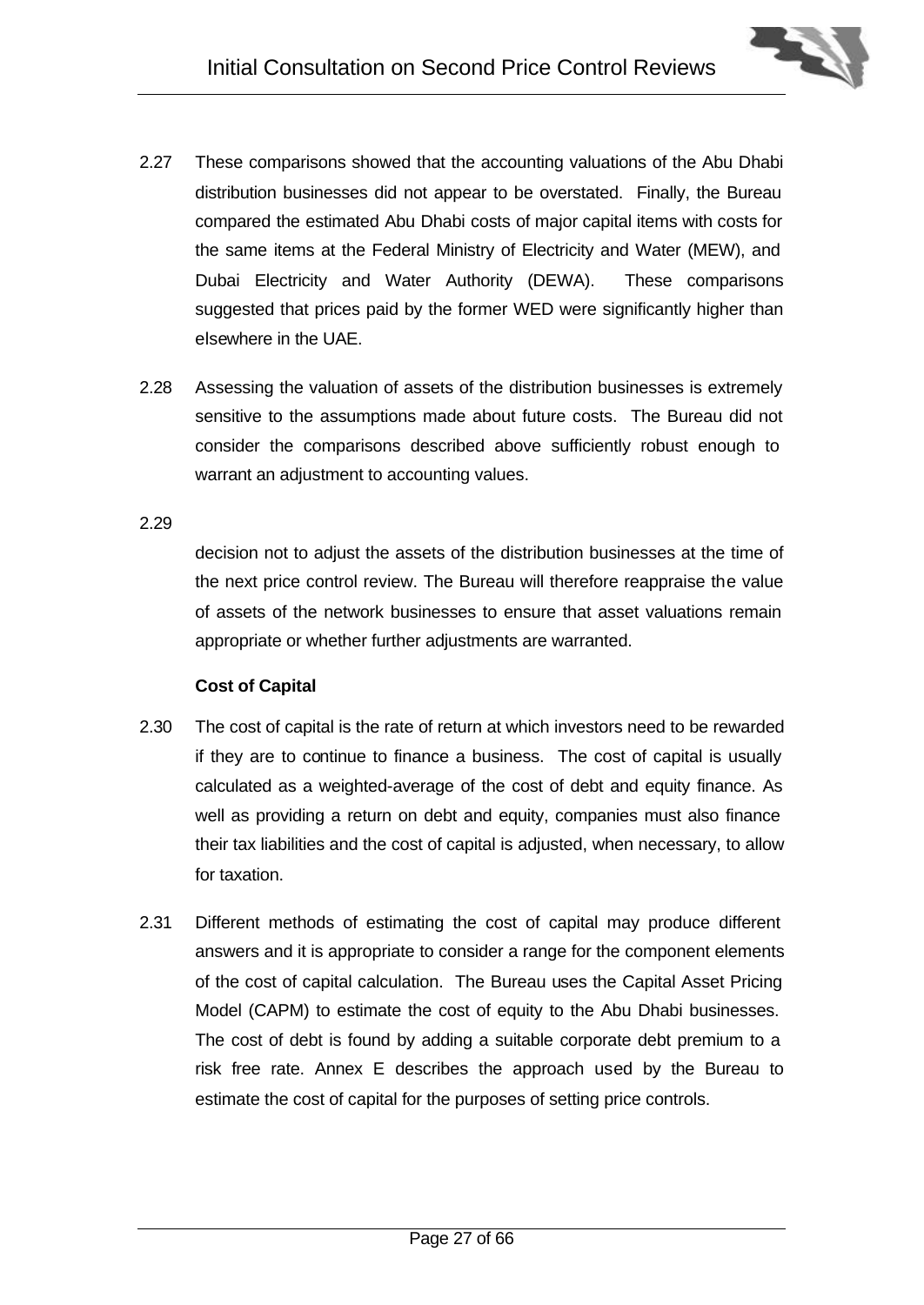

2.32 The Bureau used a value of 6% to set the initial price-controls of Transco, ADWEC and the distribution businesses. A review of the component elements of the cost of capital calculations has confirmed that the 6 per cent value remains appropriate for the new controls. This value is intended to represent a post-tax return and has been calculated on the basis that companies will not face any taxation of profits or be able to offset interest expenses against tax.

# **UAE Capital Markets**

#### 2.33

on estimates of the cost of capital of network businesses in the UK, USA, and Australia. Equity markets in these countries are well developed and are subject to close supervision. Information issued to the markets by quoted companies must meet stringent standards of disclosure. Moreover, financial information has to be prepared in accordance with certain accounting standards that apply to all quoted companies. Trading is active with high ratios of turnover and liquidity, and there is wide diversity in respect of sector coverage. These factors provide a degree of confidence that statistical analyses of information from these markets, such as those used in cost of capital calculations, are reliable.

- 2.34 A number of respondents to the consultation on the initial price controls were of the view that local capital market information was available and would inform an assessment of the required cost of capital for the Abu Dhabi companies. In response to these comments, the Bureau has reviewed the development of capital markets in the region, the UAE in particular, and the availability and type of information they provide. A c report is available on request.
- 2.35 There have been equity markets in the Middle East for some time, but no official and regulated UAE stock market until March 2000. The unofficial indices comprise three sectors: banking, services, and insurance, with banking and services accounting for well over 90 per cent of market capitalisation. These sectors will, initially, be the main constituents of the official UAE stock market.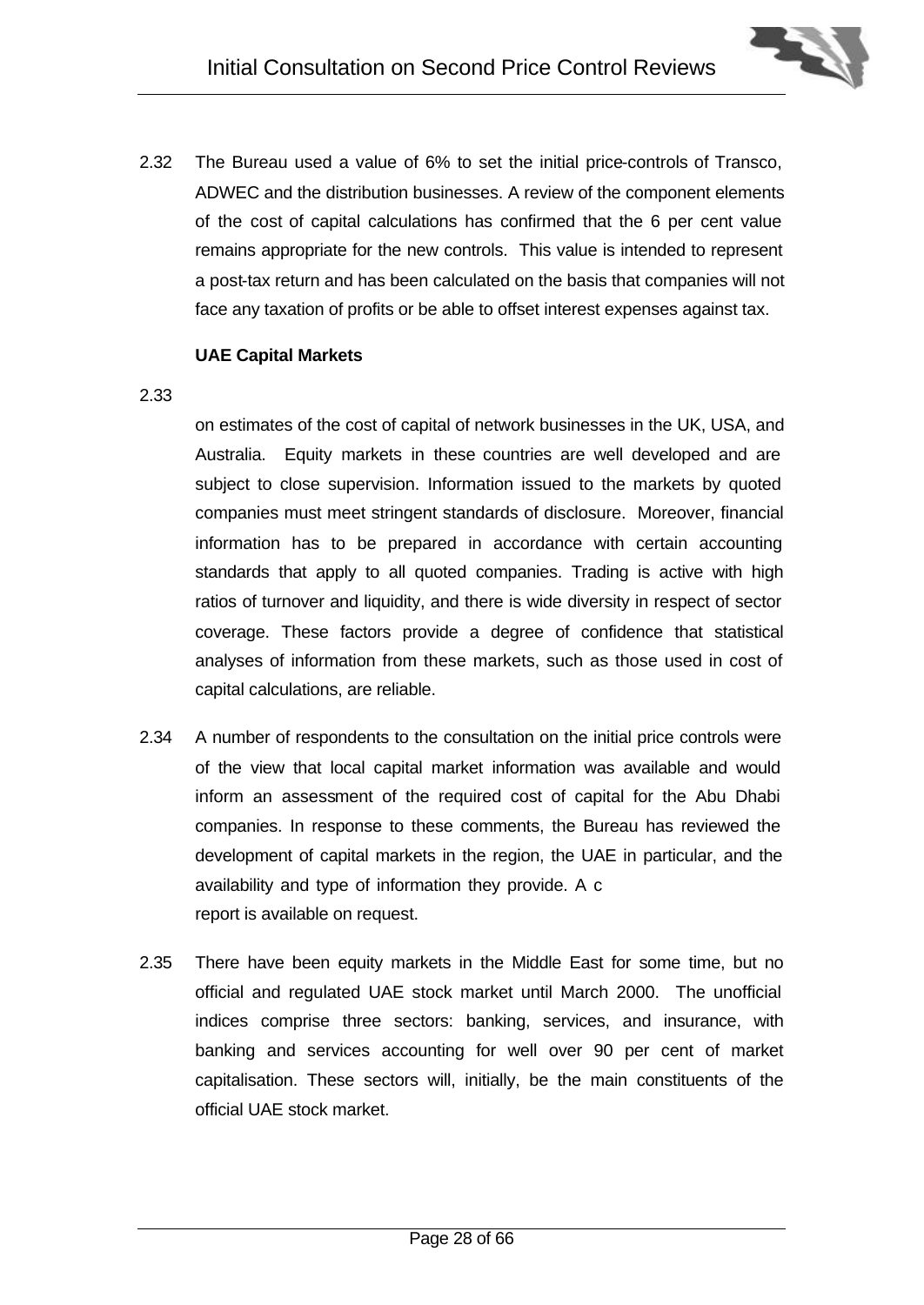

- 2.36 The Bureau compared indicators of size and liquidity of the UAE market with other markets in the Middle East and in the UK, Australia, and the USA. The value of UAE trades in 1999 expressed as a percentage of GDP was a little under 2 per cent. This was the lowest ratio of all Middle East markets in that year and was significantly below the ratios observed in the UK, Australia, and the USA, 92 per cent, 116 per cent, and 164 per cent, respectively.
- 2.37 The turnover ratio is a measure of liquidity. It expresses the value of shares traded as a percentage of average market capitalisation. The UAE turnover ratio in 1999 was just over 3 per cent, compared to 53 per cent, 52 per cent, and 106 per cent in the UK, Australia, and the USA respectively.
- 2.38 With regard to market size, the capitalisation of the UAE market in 1999 was just 55 per cent of GDP, compared to 173 per cent, 224 per cent, and 154 per cent in the UK, Australia, and the USA, respectively.
- 2.39 As the official UAE market develops the Bureau is confident that it will provide information relevant to an assessment of the required cost of capital of the Abu Dhabi businesses that are subject to price controls. However, the present coverage and liquidity of the UAE market is such that the Bureau is reluctant to reference its cost of capital calculations to it. The Bureau will monitor the development of the official UAE market and review the situation at the time of the next price control reviews.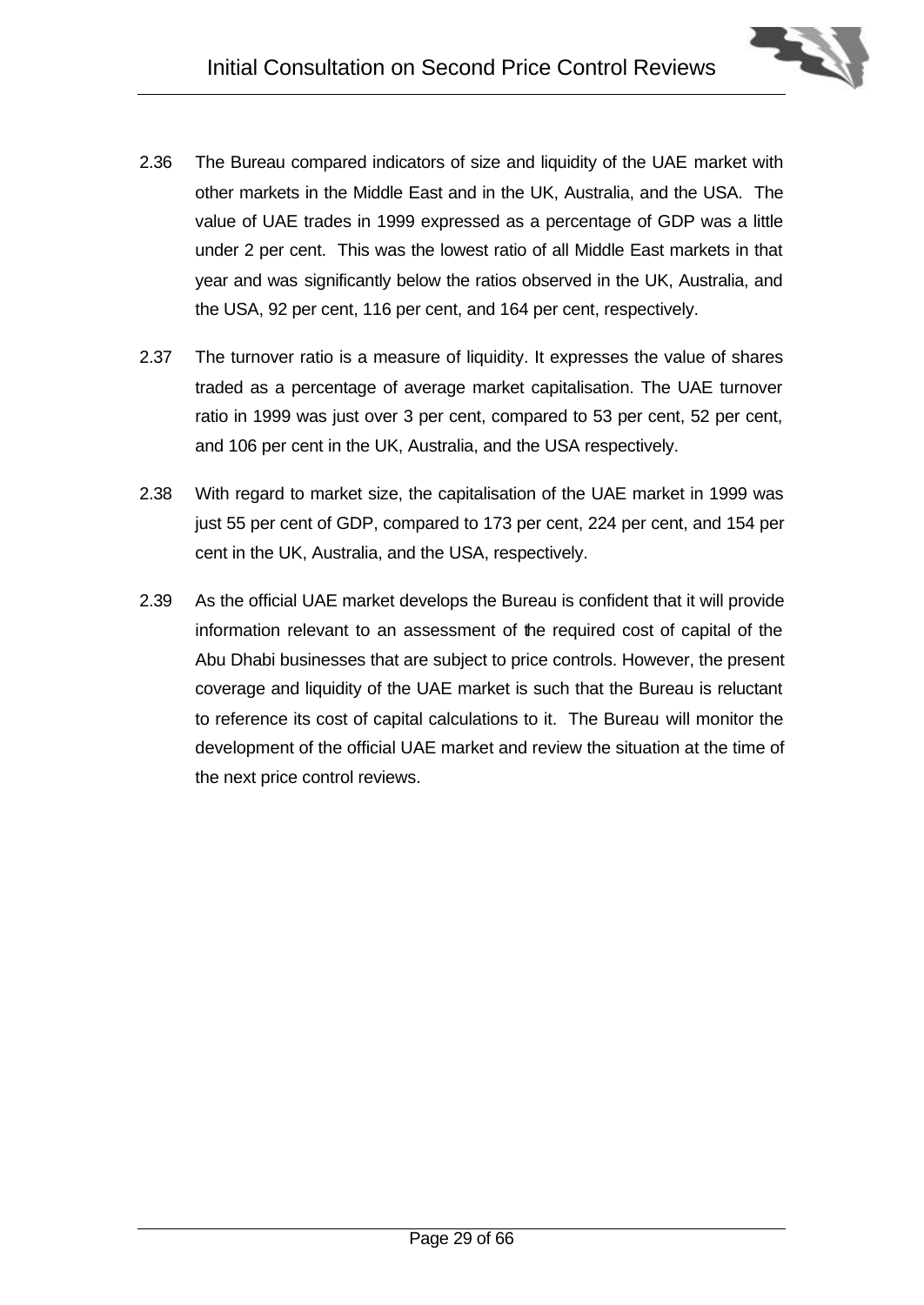

# **Setting the Controls**

- 2.40 The Bureau uses a net present value (NPV) framework to establish the level and profile of price control revenue. This is now a widely accepted way of determining the profile of price control revenue in the RPI-X approach.
- 2.41 The present value of revenue over the control period is set to equal the present value of cash operating costs and capital expenditure, and a return on the opening asset value minus the discounted closing value of assets at the end of the control period. The discount rate used in the present value calculation is the cost of capital. The calculation is summarised below:

 $Revenue_{PV} = Opening AV + OpeX_{PV} + CapeX_{PV} - Closinq AV_{PV}$  (2)

2.42 Expression (2) can be rearranged to show that the price control represents a discounted cash flow analysis:

Opening AV = Revenue<sub>pv</sub> - Ope
$$
x_{PV}
$$
 - Cape $x_{PV}$  + Closing AV<sub>PV</sub> (3)

- 2.43 The opening asset value (Opening AV) is equal to the cash the assets generate (Revenue<sub>PV</sub> - Opex<sub>PV</sub> - Capex<sub>PV</sub>) plus the present value of the terminal value of the assets (Closing  $AV_{PV}$ ).
- 2.44 The initial price controls were set without regard to capital expenditure. This issue is discussed in detail in paragraphs 2.49 to 2.60 below where a worked example shows how setting forecast capital expenditure to zero is not fully reflected in the reduction of allowed revenue because of the relationship between capital expenditure and the closing value of assets.
- 2.45 Once the present value of revenue is established, the control itself can be sculpted in different ways to yield the same present value of revenue depending on the initial value of the notified values in the price control formulae and the subsequent value of X. The Bureau will want to assess the impact of different profiles of price control revenue on the financial accounts of a company, including its cash flows, capital structure and other financial indicators. The path of unit prices is also relevant to these calculations.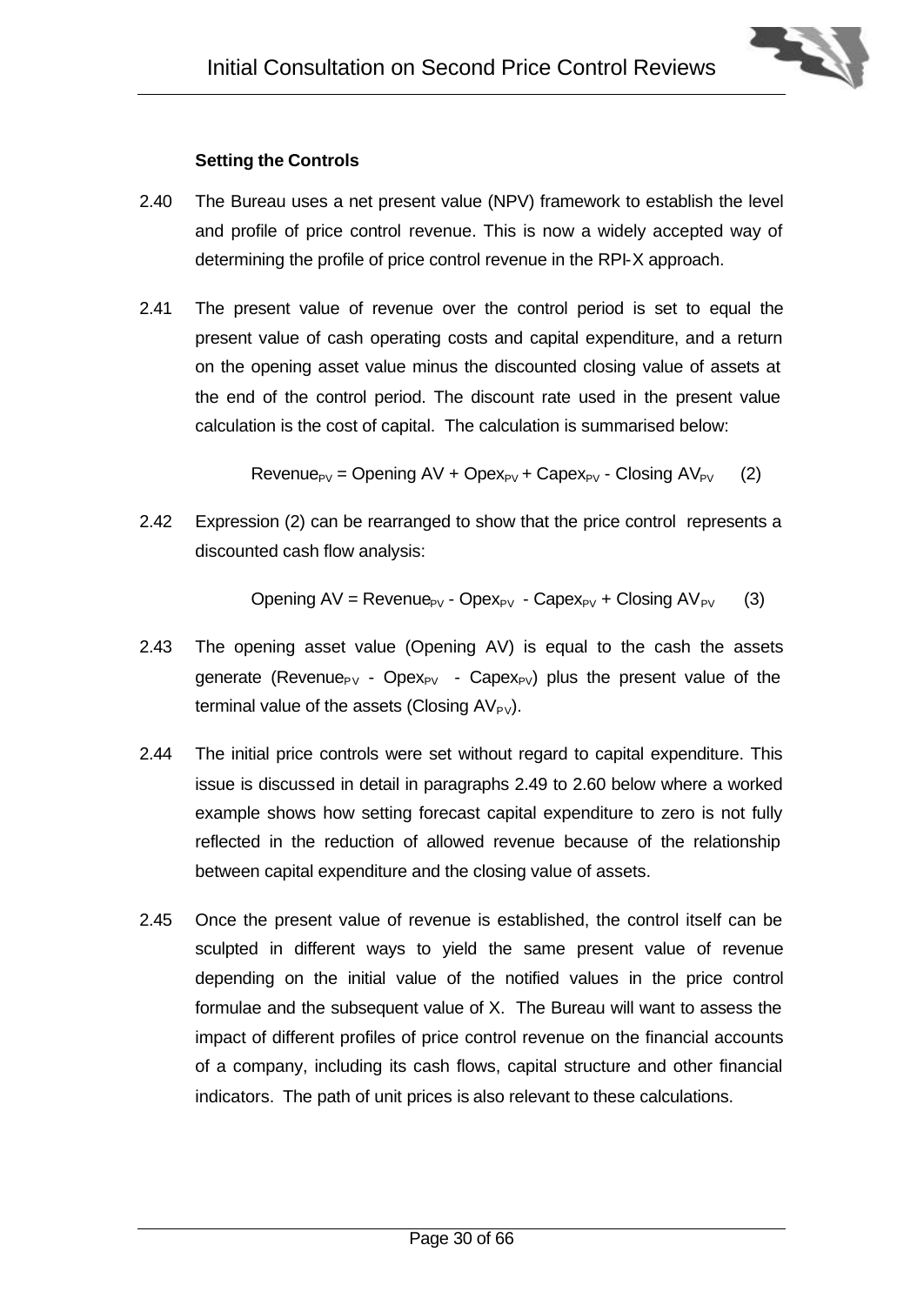

# **Assessing Future Operating Costs**

- 2.46 It will be important to understand how the operating costs of each business have changed under the present price controls. Audited 1999 accounts for the ADWEA companies should be available early in 2001. These accounts and the cost information to be provided in the price control submissions will require close and careful scrutiny.
- 2.47 Operating costs may be influenced by many internal and external factors. External factors such as the geography and topography of the area served, weather, and the rate of demand growth will have an important bearing on the level of costs. Of internal factors, the corporatisation of the ADWEA companies and the introduction of more efficient management techniques will have had a bearing on the trend of costs since 1999, and will influence the future path of operating costs in the period covered by the new controls.
- 2.48 As part of the price control review process, the Bureau will discuss and where necessary challenge the assumptions underlying the companies' assessments of future operating costs. There may be scope for comparisons with similar businesses in other countries and the benchmarking techniques discussed in paragraphs 2.70 to 2.78 below will be useful to the assessment of operating costs.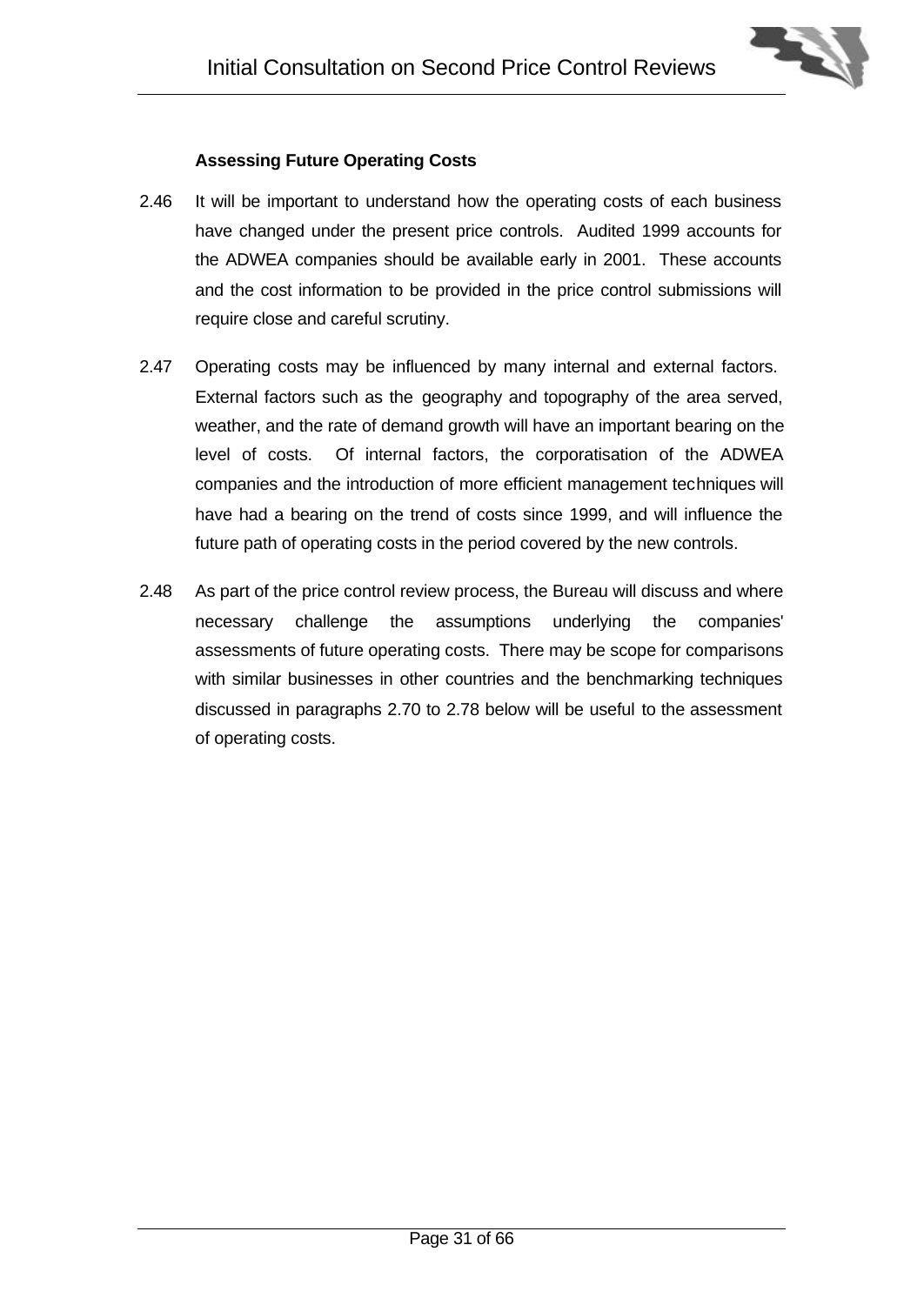

# **Treatment of Capital Expenditure**

- 2.49 The initial price controls were set without regard to capital expenditure. Actual capital expenditure during the period of the first control will, subject to the issues discussed in paragraphs 1.35 above, be rolled forward and together with an allowance for financing costs be included in the opening 2002 regulatory asset base (RAB).
- 2.50 This approach to capital expenditure was justified, in part, by the significant uncertainty associated with expected levels of capital expenditure on the electricity transmission and distribution systems over the period of the first control. Other than for 1999, no forecasts of water related capital expenditures were available.
- 2.51 There will be a degree of uncertainty associated with capital expenditure levels over any medium term forecast period. Consequently, the treatment of capital expenditure in a price control raises a number of important regulatory issues. Before discussing these issues the following section clarifies the Bureau's approach to capital expenditure and, in particular, the relationship between excluded capital expenditure and price control revenue.

# **Price Control Revenue and Capital Expenditure**

- 2.52 The Bureau uses the NPV framework described in paragraphs 2.40 to 2.45 to determine price control revenue. There are usually three components of allowed costs; capital expenditure, operating costs, and an allowed return on the RAB.
- 2.53 The Bureau did not include capital expenditure when setting the initial controls and the allowed costs of the Abu Dhabi companies therefore comprised operating costs and the return on capital element only. When assessing the merits of this approach, the Bureau sought to satisfy itself that the proposed treatment would not result in an inappropriately low level of allowed revenue during the control period, and would not result in large movements in unit prices between one control and the next.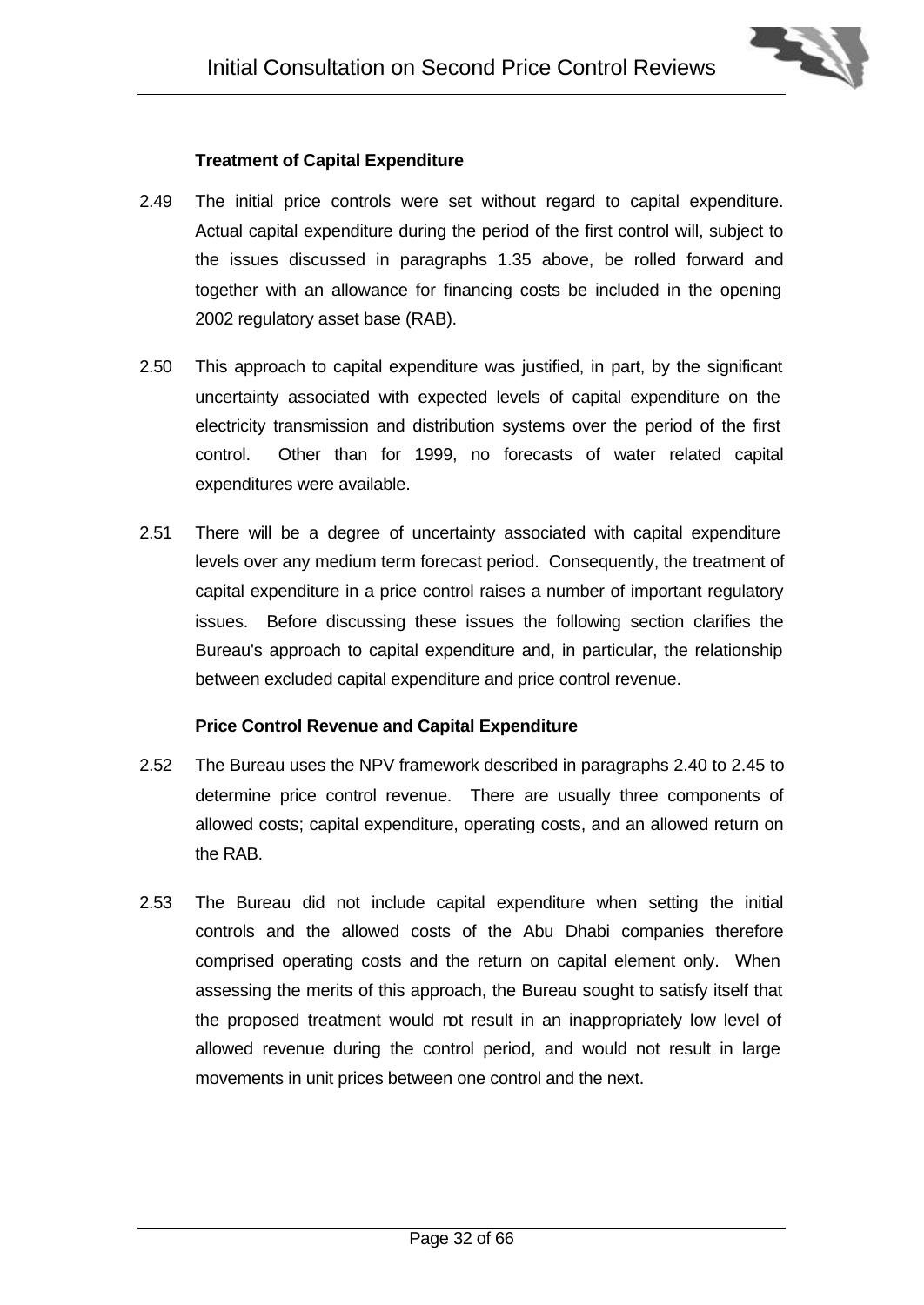

2.54 The Bureau was able to satisfy itself that neither of these outcomes was likely because of the relationship between the level of forecast capital expenditure and the effect of depreciating the RAB. As a starting point, expression (2) from paragraph 2.41 above can be rearranged as follows:

```
Revenue<sub>PV</sub> = Opex<sub>PV</sub> + Capex<sub>PV</sub> + (Opening AV - Closing AV<sub>PV</sub>) (4)
```
- 2.55 Of interest to this discussion is the term (Opening AV Closing  $AV_{PV}$ ). If the discounted closing asset value is higher than the opening asset value, this will be negative and will reduce the present value of revenue. But if the discounted closing asset value is lower than the opening asset value the difference will be positive and will increase the present value of revenue. Setting capital expenditure to zero has a direct effect on the discounted closing asset value. A simple worked example will clarify this relationship.
- 2.56 Figure 5 shows two sets of calculations. Panel A shows the calculation of price control revenue including forecast capital expenditure of AED 30 million. Panel B shows the same calculation but with capital expenditure excluded. The upper section of each panel shows the calculation of opening and closing asset values, the lower panels show the calculation of price control revenue. To simplify the discussion, discounting and inflation are ignored in this hypothetical example.

| <b>Asset Value</b>          | <b>A: Capex Included</b> |        |        |
|-----------------------------|--------------------------|--------|--------|
| <b>AED Million</b>          | Year 1                   | Year 2 | Year 3 |
| <b>Opening Asset Value</b>  | 100                      | 104    | 107    |
| Capex                       | 10                       | 10     | 10     |
| OAV + Capex                 | 110                      | 114    | 117    |
| Existing asset depreciation | 5                        | 5      | 5      |
| New Capex depreciation      |                          | 2      |        |
| <b>Closing Asset Value</b>  | 104                      | 107    | 109    |
|                             |                          |        |        |

# **Figure 5: Capital Expenditure & Price Control Revenue**

| <b>Allowed Revenue</b>       | <b>A: Capex Included</b> |    |    |                      | <b>B: Capex Excluded</b> |                                    |    |          |
|------------------------------|--------------------------|----|----|----------------------|--------------------------|------------------------------------|----|----------|
| <b>AED Million</b>           | Year 1                   |    |    | Year 2 Year 3 Totals |                          | Year 1 Year 2 Year 3 <b>Totals</b> |    |          |
| <b>CAPEX</b>                 | 10                       | 10 | 10 | 30                   | 0                        |                                    | 0  | $\Omega$ |
| Opex                         | 20                       | 20 | 20 | 60                   | 20                       | 20                                 | 20 | 60       |
| Return on Capital            |                          |    |    | -9                   |                          |                                    |    | 15       |
| <b>Price Control Revenue</b> |                          |    |    |                      |                          |                                    |    | 75       |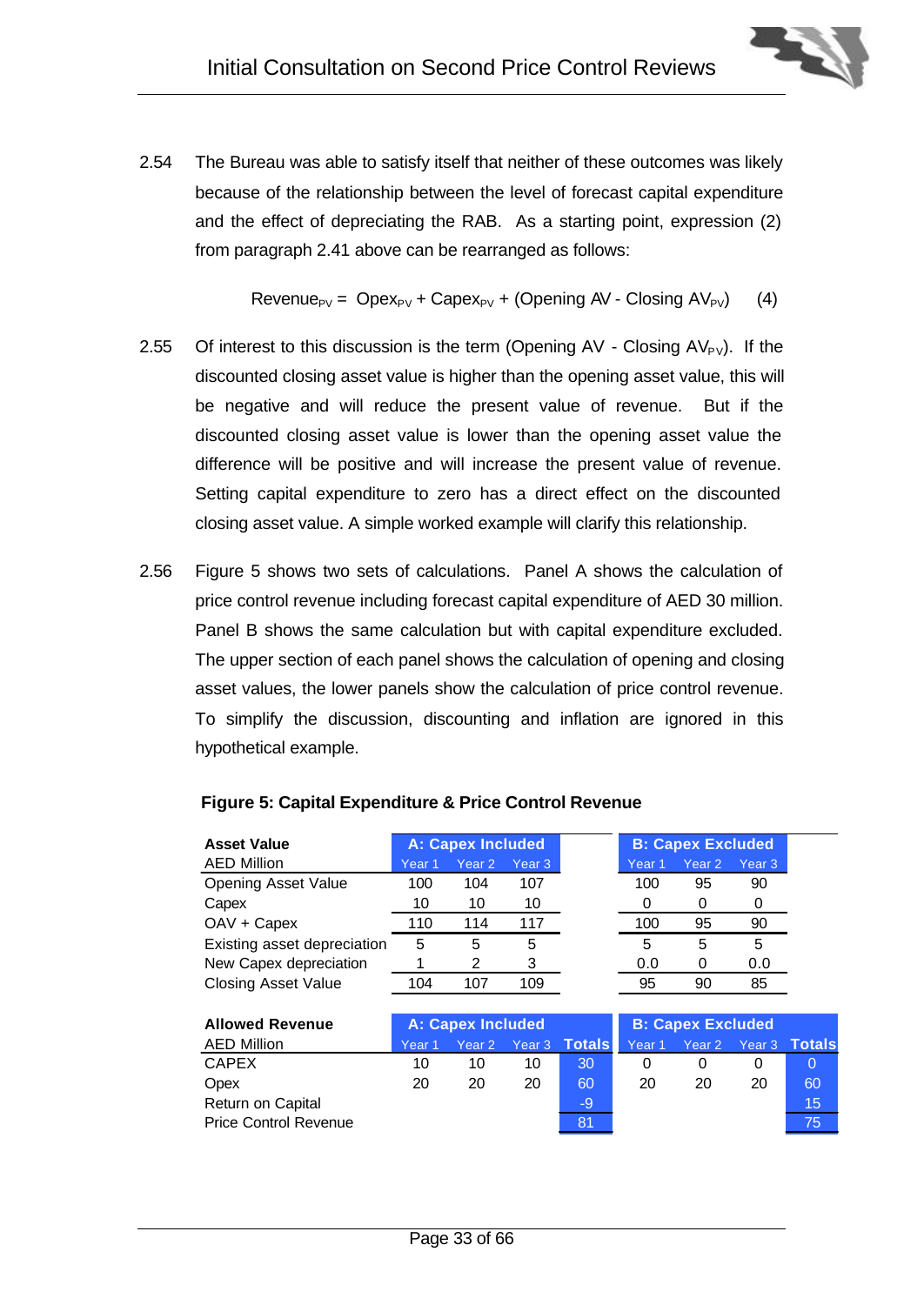

- 2.57 The element of the RAB on which a return is required is found by subtracting the closing asset value in year three from the opening asset value in year one. From the upper section of panel A this is:  $100 \quad 109 = -9$ . The closing asset value is higher than the opening value **due to the addition of new capex in each year of the control**. The lower section of panel A shows the calculation of allowed revenue, which is the sum of capex plus operating costs **minus** the AED 9 million return on capital element. Total price control revenue is AED 81 million.
- 2.58 Panel B shows the same calculation but with forecast capital expenditure excluded. The closing asset value in year three is now lower than the opening value in year one, **because with no capex additions the depreciated value of assets reduces in each year of the control**. The element of the RAB consumed during the price control period on which a return is required is therefore:  $100 \quad 85 = 15$ . Allowed revenue is found by adding operating costs to the return on capital element to give total revenue of AED 75 million. The component elements of price control revenue including and excluding capex are summarised in Figure 6.

|                              | <b>Treatment of Capex</b> |     |                   |
|------------------------------|---------------------------|-----|-------------------|
| <b>AED Million</b>           | In                        | Out | <b>Difference</b> |
| <b>CAPEX</b>                 | 30                        |     | -30               |
| Opex                         | 60                        | 60  |                   |
| Return on Capital            | -9                        | 15  | 24                |
| <b>Price Control Revenue</b> | 81                        | 75  | -h                |

#### **Figure 6: Component Elements of Price Control Revenue**

- 2.59 Excluding the AED 30 million forecast capital expenditure from the control results in a revenue reduction of just AED 6 million. The AED 30 million capex reduction is offset by the AED 24 million increase in the return on capital element.
- 2.60 For the new price controls, actual capital expenditure will be added to the RAB only if it meets certain criteria: first, that the expenditures were required to meet growth in customer demand or the relevant security standards. Second, the Bureau will benchmark and market test actual expenditure to establish that they were efficiently procured*.*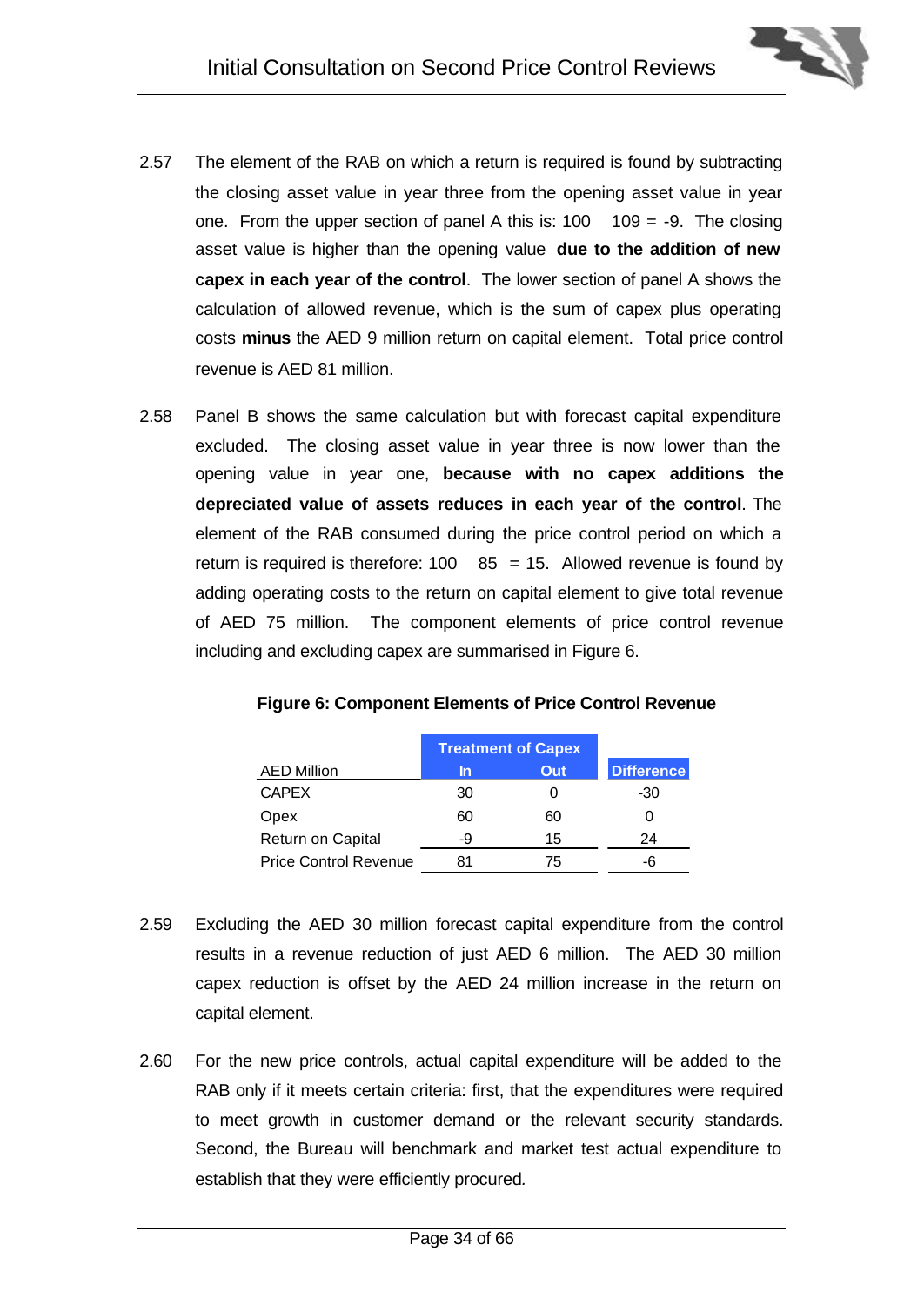

# **Treatment of Capital Expenditure in the New Controls**

- 2.61 The capital expenditures of Transco and the distribution companies account for a significant proportion of the costs of their network businesses. This will continue to be the case for some time as the present rate of demand growth is forecast to continue over the medium term.
- 2.62 The companies have been asked to provide, as part of their price control submissions, forecasts of capital expenditure for their systems out to 2006. The Bureau has to decide whether the new price controls should be set using

used for the initial controls should again be applied.

- 2.63 Capital investment for a network business can be divided into three categories:
	- **Load-related** expenditure which is needed for the connection of new customers and for changes in the demand of existing customers;
	- **Non-load related** expenditure which is needed to refurbish or replace parts of the network which are no longer performing satisfactorily; and
	- **Non-operational** expenditure such as information technology, vehicles and so on.
- 2.64 Individual projects in each category should be subject to an appropriate investment appraisal. This is to ensure that the costs of a project are more than offset by the expected benefits, taking account of the timing of both costs and benefits. However, even where capital expenditure forecasts appear justified when setting a price control, regulators can face considerable difficulties when comparing forecasts with actual expenditures.
- 2.65 In cases where actual expenditure is below that used to set a price control, the regulator has to determine whether the difference is due to improved efficiency on the part of the company. It may be that the company has underspent its capital expenditure allowance, or substituted operating for capital expenditure. A lower level of expenditure may result in lower service standards that would not show up for several years, or reflect the deferral of capital expenditure that may need to be undertaken in the future.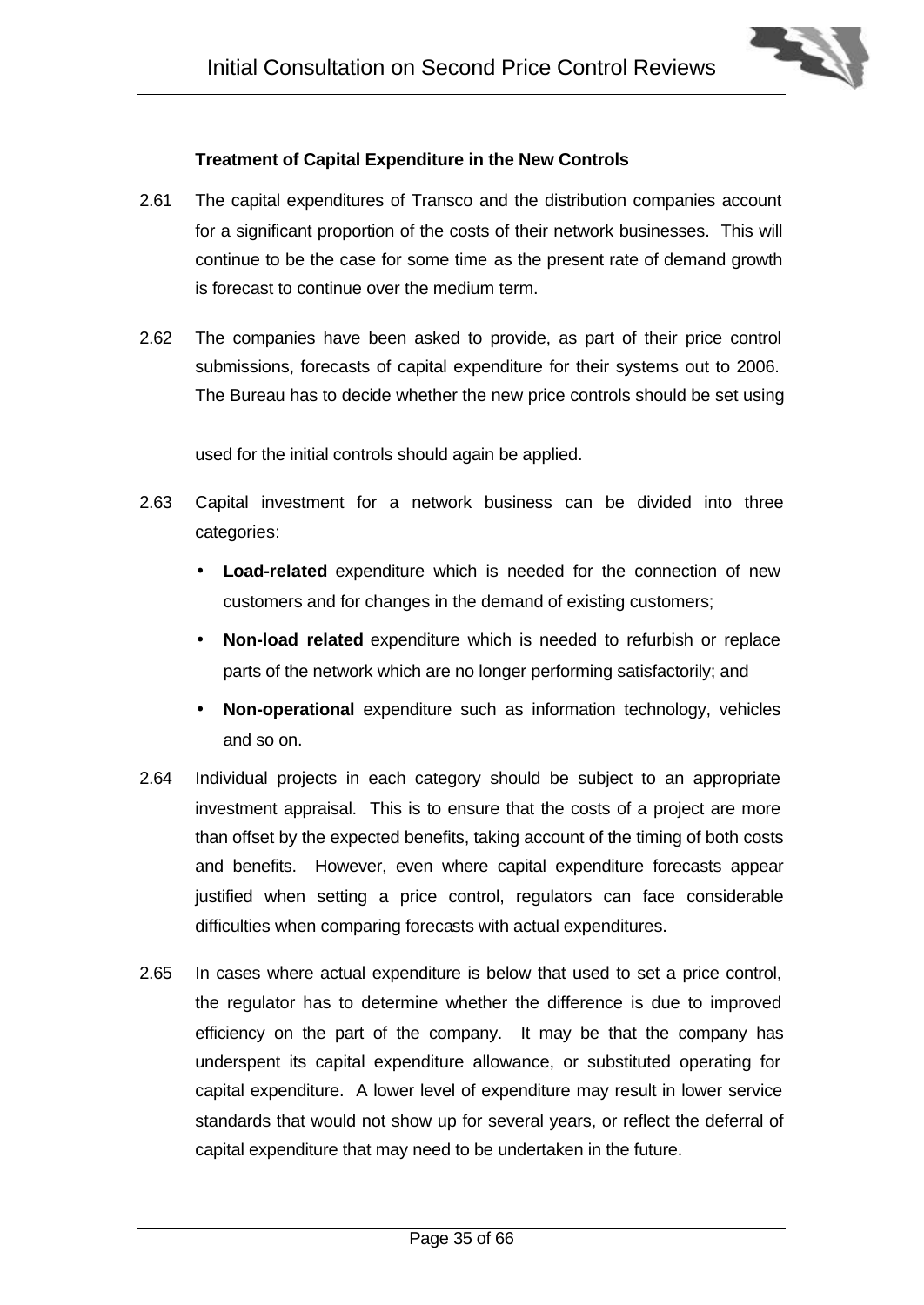

- 2.66 These difficulties have led to closer monitoring of capital expenditures during a price control period. This sometimes takes the form of specified output targets for individual projects. In other cases regulators have set specific targets for standards of performance: if a company underspends on capital investment and the targets are not achieved an adjustment will be made to the allowed expenditure in the subsequent price control review.
- 2.67 An alternative approach is to set a price control without regard to forecasts of capital expenditure. Actual expenditure would be remunerated in a subsequent control, subject to meeting certain criteria.
- 2.68 While setting a price control without regard to forecast capital expenditure avoids the uncertainty associated with medium term forecasts, some have argued that it dilutes efficiency incentives. On the other hand, the approach ensures that customers do not pay for capital expenditure that may not be carried out, and before they have received the benefit of enhancements to the networks.
- 2.69 Both approaches to the treatment of capital expenditure in an RPI-X control

new controls should be set without regard to forecasts of capital expenditure. Actual expenditure would be remunerated in the subsequent control, subject to meeting certain criteria.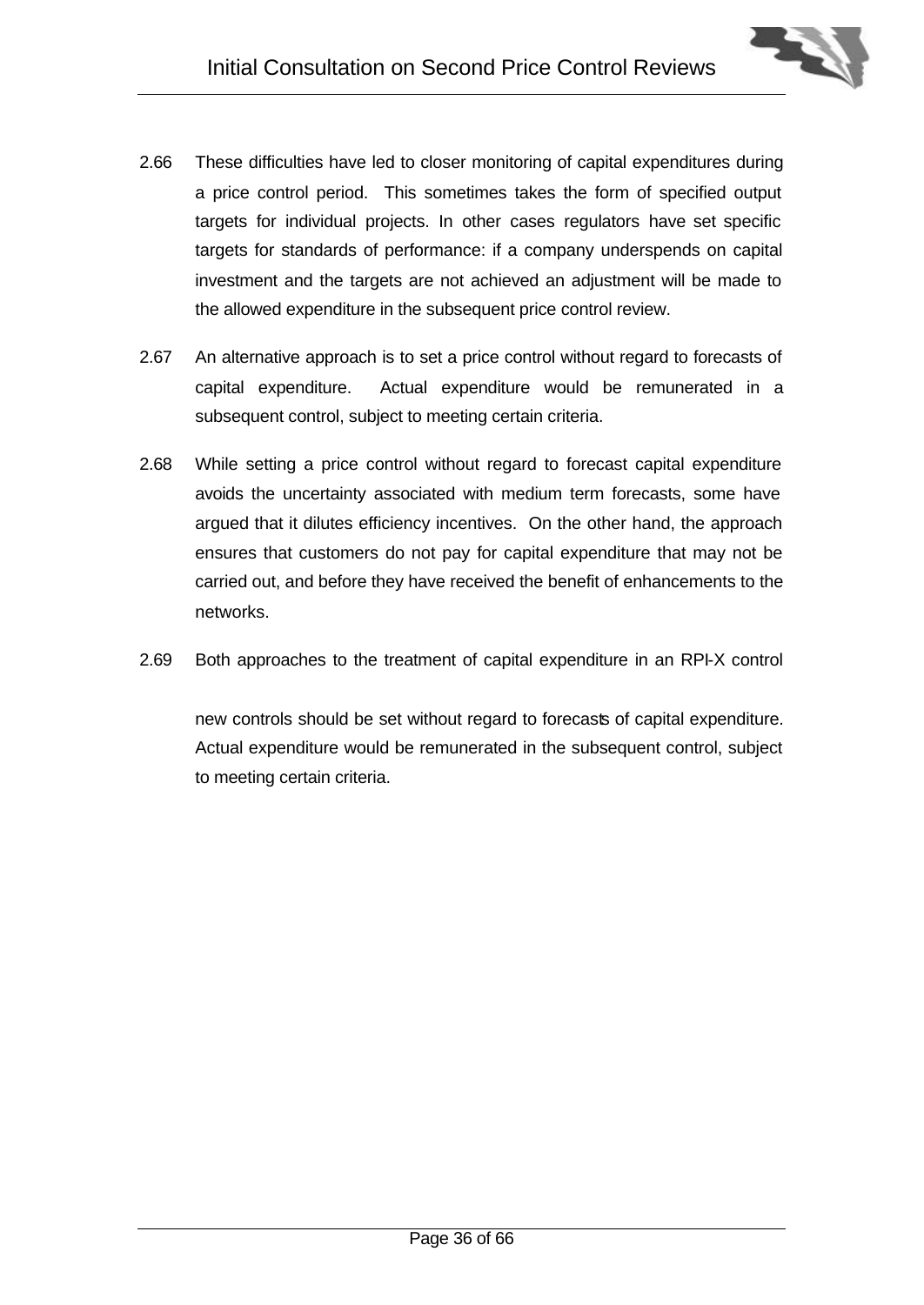

#### **Benchmarking Performance**

- 2.70 The level of revenue allowed in a price control should be consistent with the expected costs of a well-managed and efficient business. Regulatory authorities therefore need to come to a view on a regulated company's efficiency, both in terms of operating costs and asset cost. This can be achieved by comparing a regulated company to suitable benchmarks that reflect efficient performance.
- 2.71 Benchmarking can be used to assess *productive efficiency* (is maximum output obtained from a given set of inputs?), *allocative efficiency* (are inputs used in proportion to their cost?) and *scale efficiency* (is the company operating at the optimal level of output?).
- 2.72 Benchmarking techniques range in form and complexity. When setting the initial controls, the Bureau made use of simple comparative assessments such as cost per unit of output. These comparisons proved useful when assessing productive efficiency but did not inform on allocative or scale efficiency.
- 2.73 When setting the initial controls, the Bureau indicated that it would look to extend the use of benchmarking by increasing the number of comparator companies examined, by refining the information on which the comparisons are based, and by adopting additional techniques with which to assess efficiency. Formal benchmarking techniques allow explicit recognition to be given to different geographic conditions and circumstances in which peer businesses operate, to differences in scale of operation, and to different capital labour ratios.
- 2.74 For the new controls, the Bureau will assess the efficiency of Transco and the distribution companies in two important respects. First, how efficient the Abu Dhabi businesses are *at present* compared to peer businesses. Second, what improvements in total factor productivity is it reasonable to expect over the period of the new controls?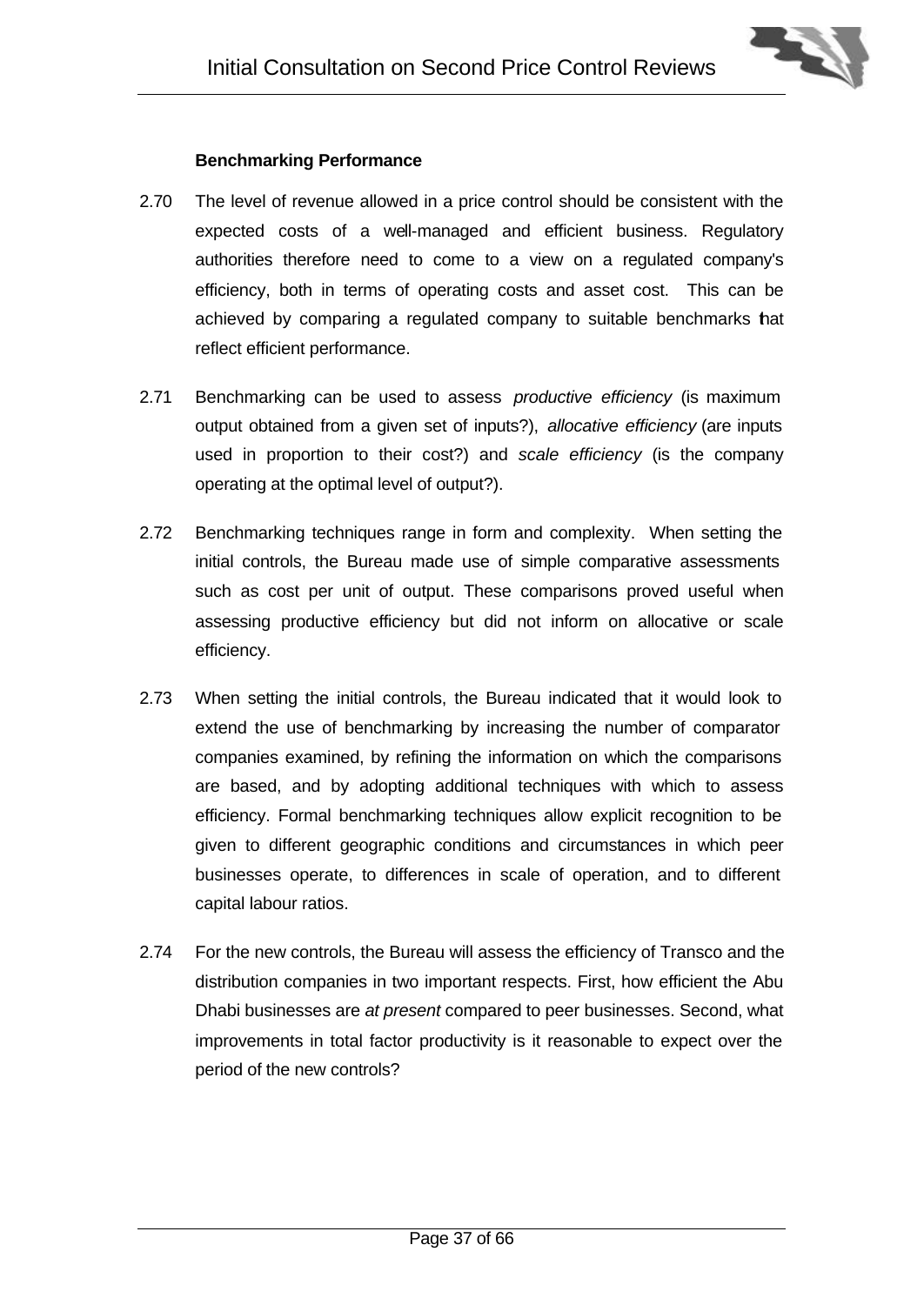

2.75 Data envelopment analysis (DEA) will be used to compare the present efficiency of the electricity transmission and distribution businesses to similar businesses operating in other markets. DEA is a technique that uses

units distributed, etc) to construct an efficiency frontier. Each business is then assessed in terms of its position relative to the frontier. Unfortunately, no comparator companies for water transmission and distribution are available. The Bureau will therefore look to use the results of the benchmarking analysis for the electricity businesses to inform on the efficiency of the water businesses.

- 2.76 To assess the scope for efficiency improvements over the period of the new control, the Bureau will make use of analyses by regulatory authorities in other markets concerning achieved and expected increases in the total factor productivity of network industries. It will be important to identify changes in efficiency attributable to changes in the scale and density of operation separately from changes in the trend rate of total factor productivity. Regression analysis has proved useful when disaggregating these effects. The Bureau will make use of research in this area and will, where possible, use information on the costs and outputs of the Abu Dhabi companies to perform its own regression analysis.
- 2.77 There is evidence that significant improvements in efficiency occur in the period following a major restructuring or privatisation initiative. Thereafter, a lower sustainable trend rate of efficiency improvement is observed. By the time the new price controls take effect, the Abu Dhabi companies will have been operating for three years.
- 2.78 The Bureau will consider carefully the degree to which the efficiency of the Abu Dhabi companies has improved since the restructuring. If substantial efficiency improvements are identified, it will be appropriate to focus assumptions concerning future efficiency improvements on trend rates observed in other network industries. On the other hand, it may be appropriate to allow for additional and significant catch up efficiencies in the new controls.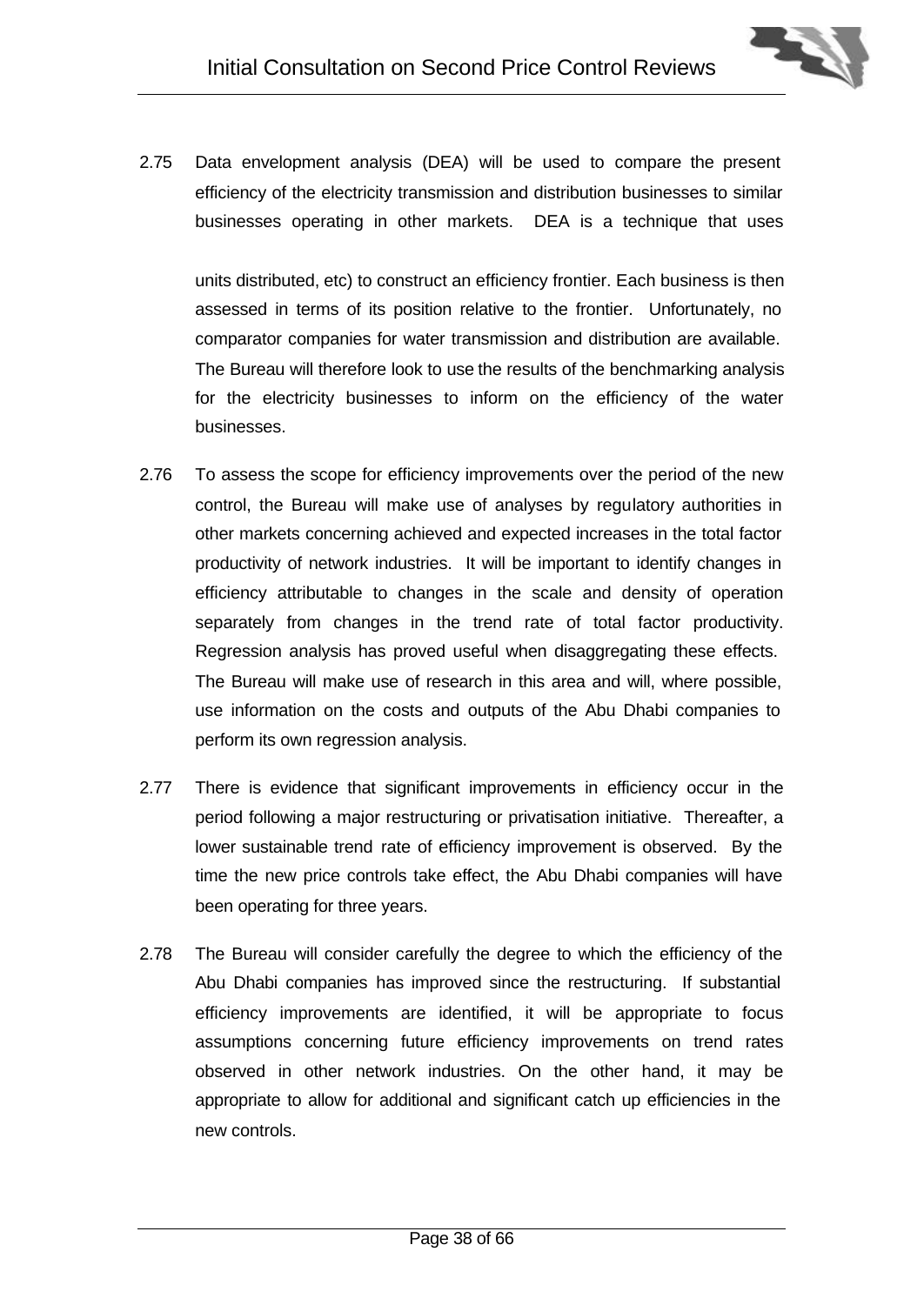

# **Treatment of Technical & Non-technical Losses**

- 2.79 When setting the first price controls, the Bureau recognised that the controls should provide appropriate incentives for reducing both technical and nontechnical losses. Non-technical losses arise from illegal connections. Technical losses reflect the investment companies make in their systems, the extent to which equipment is loaded at different times, and the geographic circumstances in which the systems operate.
- 2.80 The savings to customers from reduced losses will be the avoided costs of production, transmission and distribution, less any incentive payments to companies. In addition to these direct cost savings, reducing losses also provides wider and important environmental benefits.
- 2.81 The effectiveness of reducing transport losses through formulaic incentive mechanisms has been demonstrated by regulatory authorities in other markets. However, the lack of comprehensive and accurate metering on the Abu Dhabi water and electricity transmission systems was such that a formula based approach to losses was not possible for the first price controls. The Bureau understands that it will not be possible to incorporate such mechanisms in the new controls due to the continued lack of comprehensive and accurate metering. The Bureau is reluctant to accept this as, by the end of the new price control period (assuming the new controls operate for 5 years), the network businesses would have operated for eight years without such a mechanism.
- 2.82 Transco and the distribution companies have been asked to provide, as part of their price control submissions, a statement on the metering of entry points and exit points to their systems.These statements will be viewed in the light of each companies licence obligations and the requirements of the Metering and Data Exchange Code (MDEC).
- 2.83 Transco has a legal duty to develop a system for the settlement of payments due to and from the providers of water and electricity capacity and output. For Transco to meet its legal obligations the flows of electricity and water must be properly accounted for at the boundaries between the entities so that financial transactions which become due can be settled.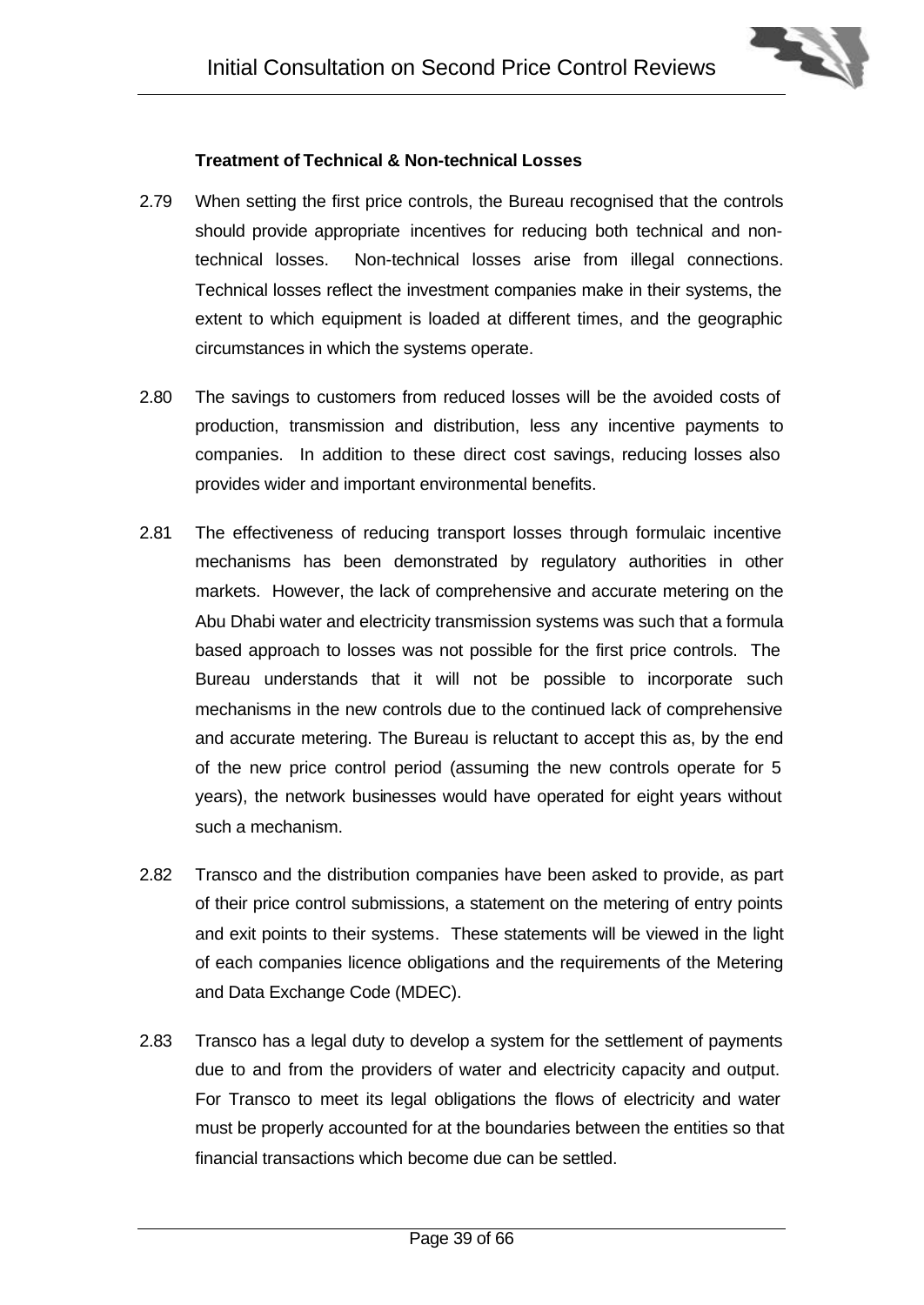

2.84

ensure a metering system in installed that is registered with Transco and which complies with the provisions of the MDEC. Compliance with the MDEC is a requirement of the distribution and supply licence.

- 2.85 As regards units entering or exiting the distribution systems, the distribution companies are required by the terms of their licences to offer terms for connection to their systems. All connection agreements include provisions regarding the installation of meters required to measure water and electricity entering or exiting the system.
- 2.86 In view of these obligations, and in the light of the apparent lack of progress made to improve the coverage and quality of metering, the Bureau will consider whether the new price controls should include new and specific incentives to improve metering.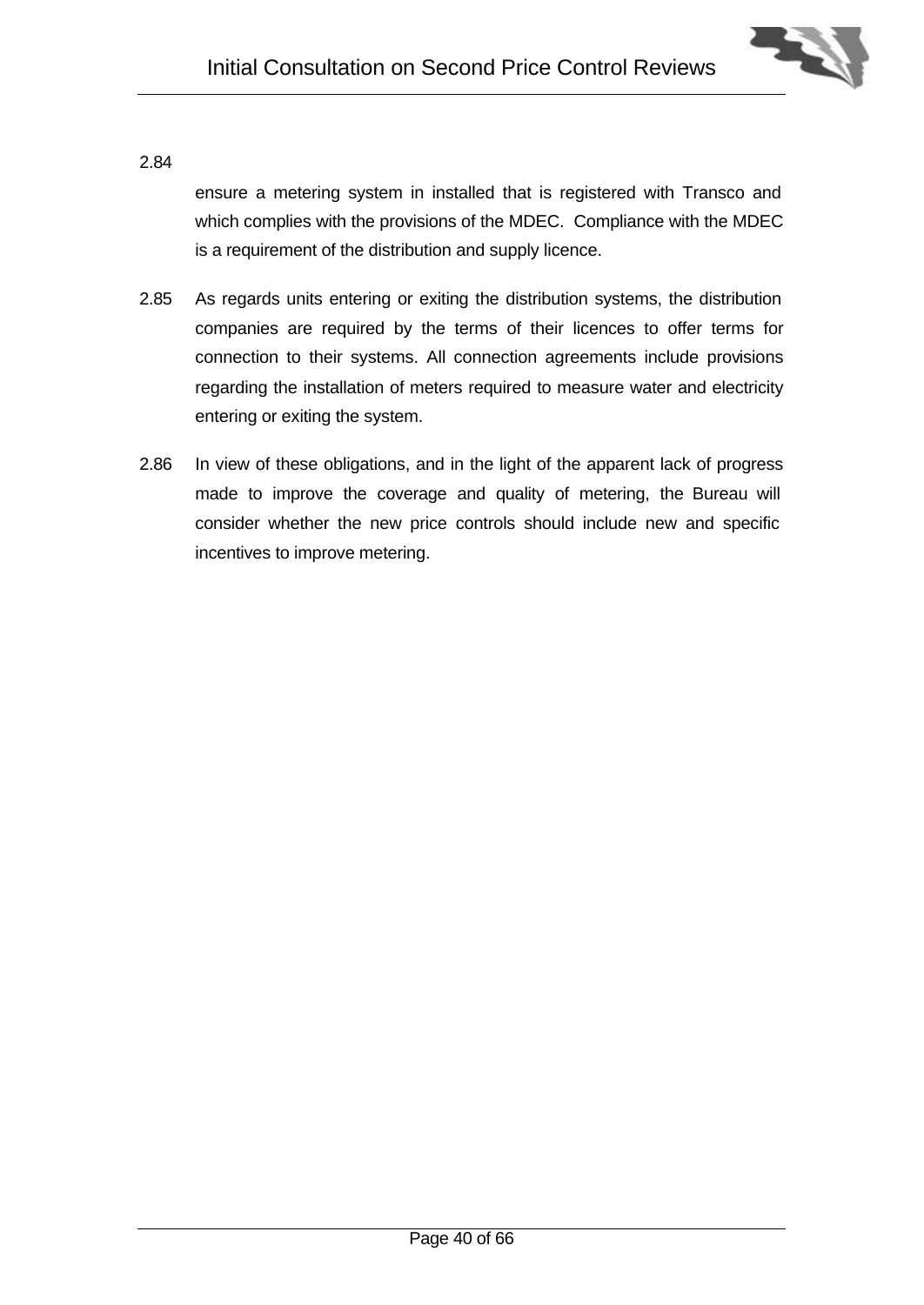

# **Quality and Standards of Customer Service**

- 2.87 Price controls give the company concerned an incentive to reduce costs. Cost reduction should not, however, be achieved at the expense of service quality. An important concomitant of any price control is, therefore, a set of service standards and indicators.
- 2.88 Transco is required by the terms of its licence to prepare standards with regard to security and standards of service, and to plan and develop the water and electricity transmission systems in accordance with those standards.
- 2.89 ADWEC is required by the terms of its licence to satisfy a generation security standard (GSS). The standard requires ADWEC to ensure that the supply of electricity to customers will not be discontinued for a total of more than 1 day in any period of 10 years. In accordance with a further licence obligation ADWEC has proposed a desalination security standard (DSS). The Bureau will discuss the proposed standard with ADWEC so that an appropriate DSS can be implemented as quickly as possible.
- 2.90 For the distribution companies, quality of service standards take a number of forms, including:
	- Operational and planning standards for the distribution system;
	- Agreed criteria for measuring distribution system security, availability, and quality of service; and
	- Standards of performance, including standards where failure results in payment of compensation to the customer concerned.
- 2.91 The Bureau welcomes the constructive approach of the distribution companies as regards these standards. A number of issues related to the implementation of the standards need to be resolved, these are discussed in Part 3.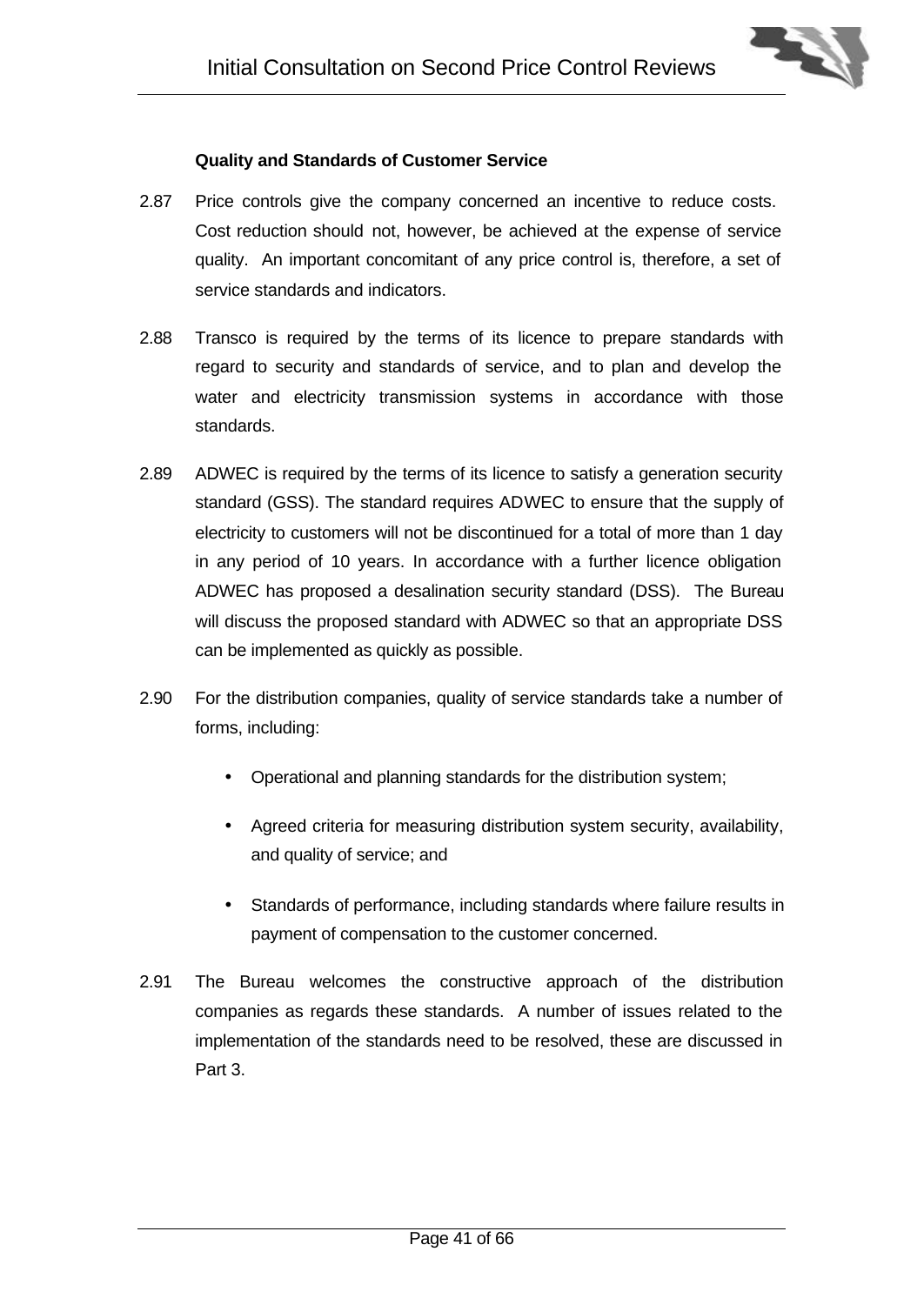

2.92 In setting the new price controls the Bureau will consider carefully the interaction between quality of service and costs. Where a clear benefit to customers can be identified as a result of improved quality of service, it may be appropriate to recognize increased costs in the price control. On the other hand, customers can also benefit from more efficient ways of working that may reduce total costs. There are many examples of improved methods of working that both lower cost and raise quality of service.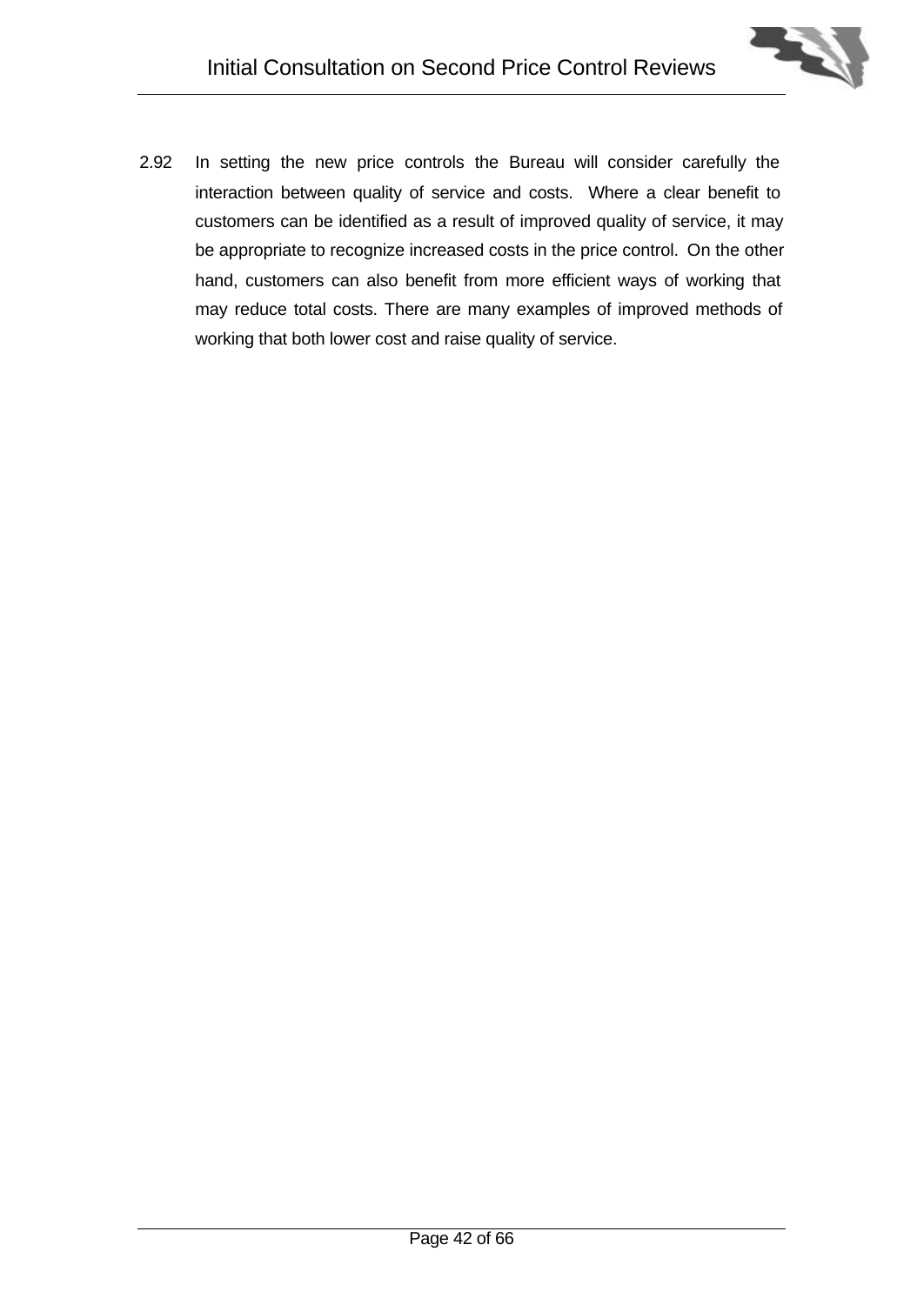

# **Part 3. Company Specific Issues**

# **TRANSCO**

# **Settlement**

- 3.1 Transco is responsible for the operation and development of its water and electricity transmission systems, for scheduling and despatch of plant and for organising other functions necessary to maintain system stability.
- 3.2 Law Number (2) of 1998 places a duty on Transco to develop a system for the settlement of payments due to and from the providers of production capacity, delivered water and electricity units, and ancillary services. Transco is involved with others in the development of a comprehensive settlement system. This is a long-term project and implementation is some way off. To facilitate settlement of PWPA and BST transactions, Transco developed an interim system for settlement.
- 3.3 Orderly and timely settlement of transactions between the water and electricity businesses is important to the commercial operation of these businesses. In recognition of this, the Bureau is considering including a mechanism in Transco's price control to recover a revenue stream sufficient to cover the costs of the settlement function. This revenue would, however, be subject to meeting certain standards of service. The standards would need to reflect the settlement requirements of the Abu Dhabi businesses as regards quality and timely provision of data.
- 3.4 The detail of such a mechanism needs careful consideration but it would provide Transco with an incentive that it does not presently have to ensure systems are in place and data is available to facilitate timely settlement of financial transactions.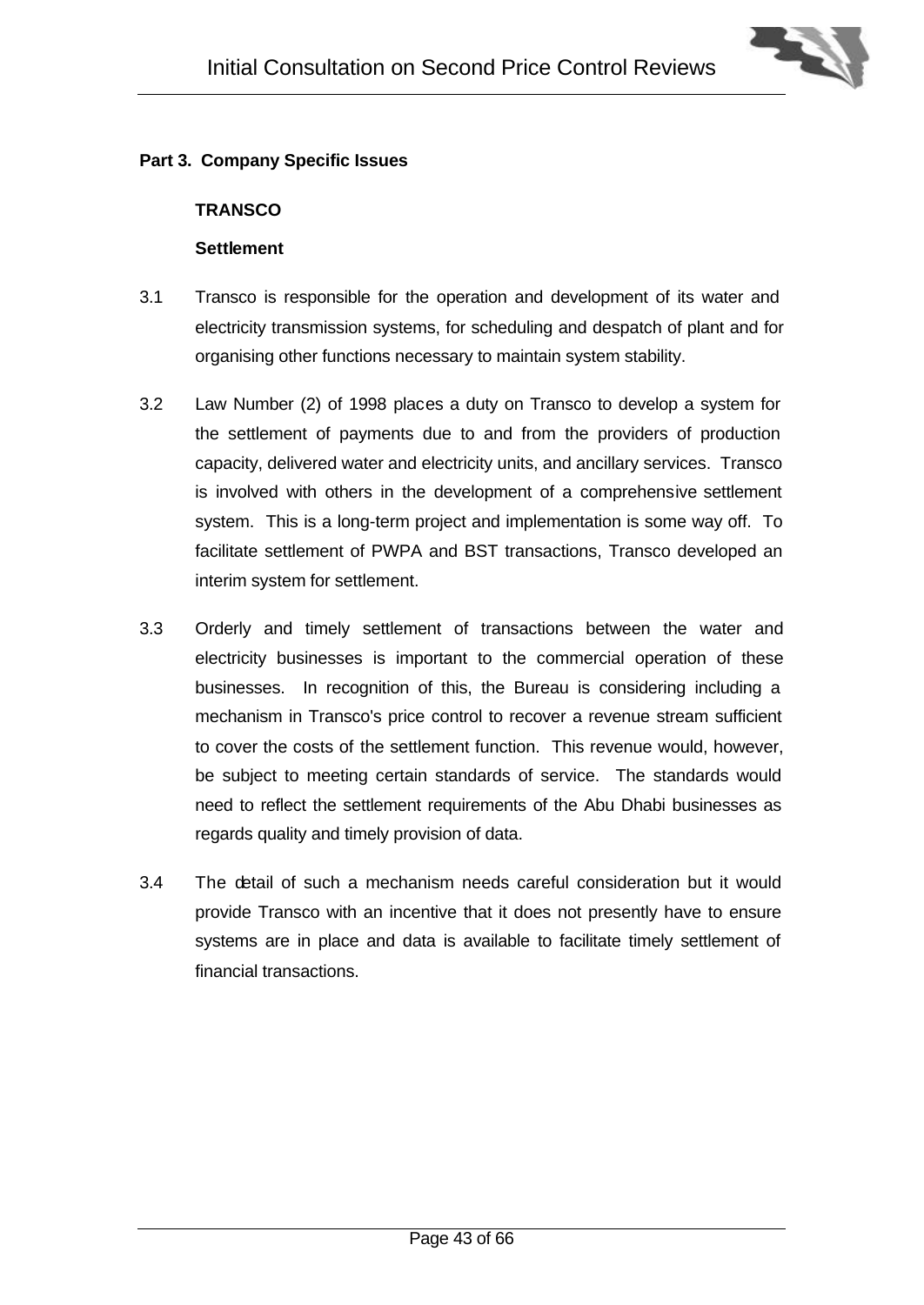

# **Transmission Use of Systems Charges**

- 3.5 The Bureau's view when setting the initial price controls was that charges to customers for use of Transco's transmission systems should be based on maximum demand. This would send appropriate signals to customers about the economic cost of meeting their demands. Moreover, the cost of Transco's electricity system are affected by the power factors of their customers and charges should therefore be based on apparent power (kVA) rather than active power (kW).
- 3.6 Transmission use of system charges for 1999, 2000 and the prospective charge for 2001 reflect kW not kVA. The Bureau is disappointed that Transco has not calculated charges on the required basis as there is no obvious reason why this cannot be done. The Bureau will therefore ask for an undertaking from Transco that from 2002 electricity use of system charges will be based on apparent power (kVA) rather than active power (kW).

#### **Metering & Losses**

3.7 In 1999, Transco stated that it would take between 18 months and 2 years to improve the metering of its systems. Some progress has been made since 1999 to improve the coverage and accuracy of metering on the transmission

systems is far from complete and that it will not be possible to incorporate a direct formulaic based incentive for loss reduction in the second price controls.

3.8 This is disappointing. Reducing losses remains an important objective and the Bureau will ask Transco to provide, as part of its price control submission, a statement clarifying the present configuration of metering of its water and electricity transmission systems. The statement would also identify the gaps where units are not presently metered and the arrangements that are or should be in place to rectify the shortcomings.

3.9

obligations, the Transmission Codes, and the Metering and Data Exchange Code.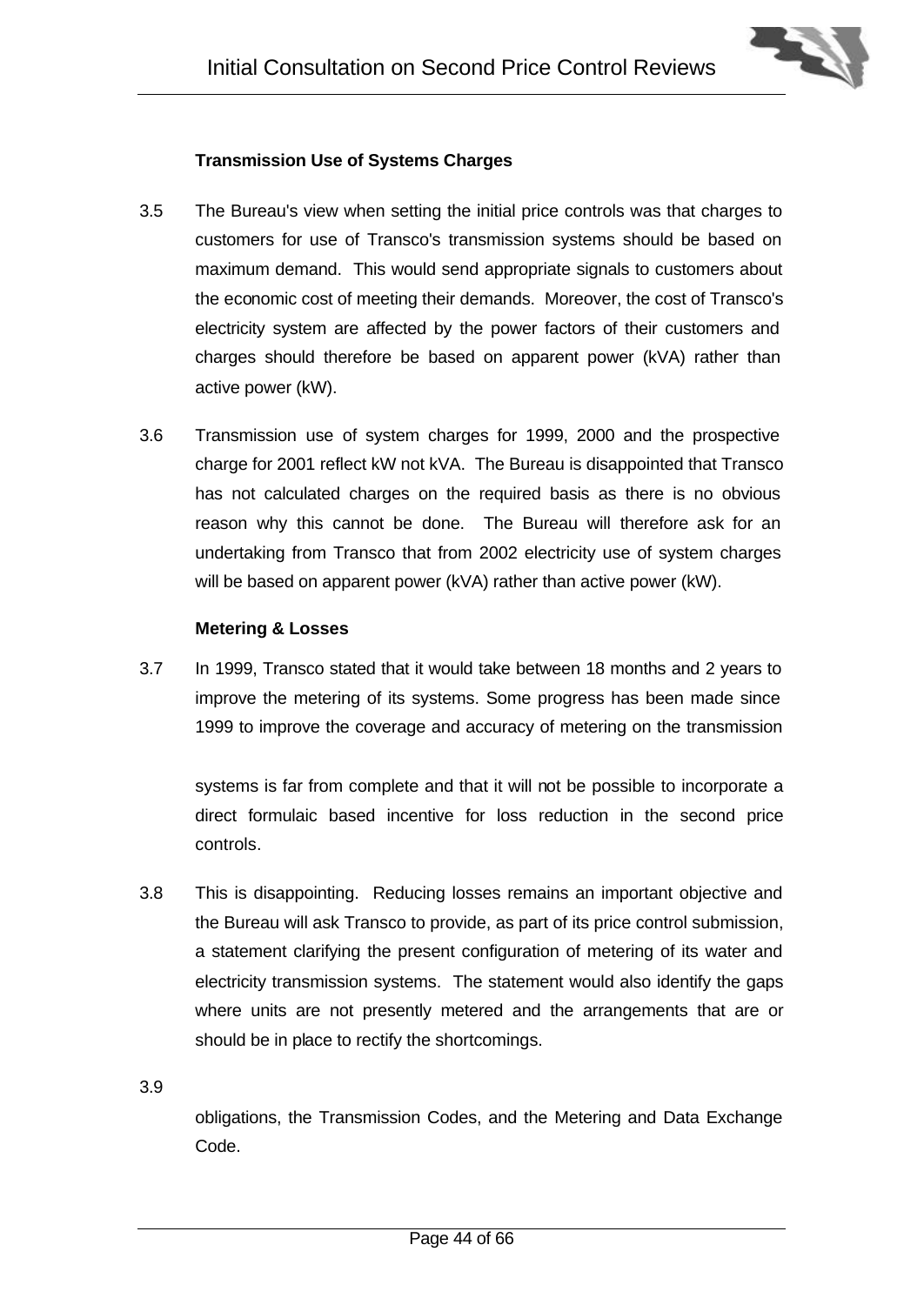

3.10 The Bureau is considering what mechanisms other than formulaic based incentives could be used to strengthen incentives on Transco to manage technical and non-technical losses on its transmission systems. One approach would be an incentive mechanism similar to that used for metered water units in the price controls of the water distribution businesses. That mechanism implicitly assumes a significant increase in the number of water customers with meters. If the distribution companies fail to introduce metering to the extent assumed by the Bureau in setting the controls, then they stand to lose significant revenues. This approach could be applied in the transmission price controls and would act as a significant incentive on Transco to improve the metering and management of losses on its systems.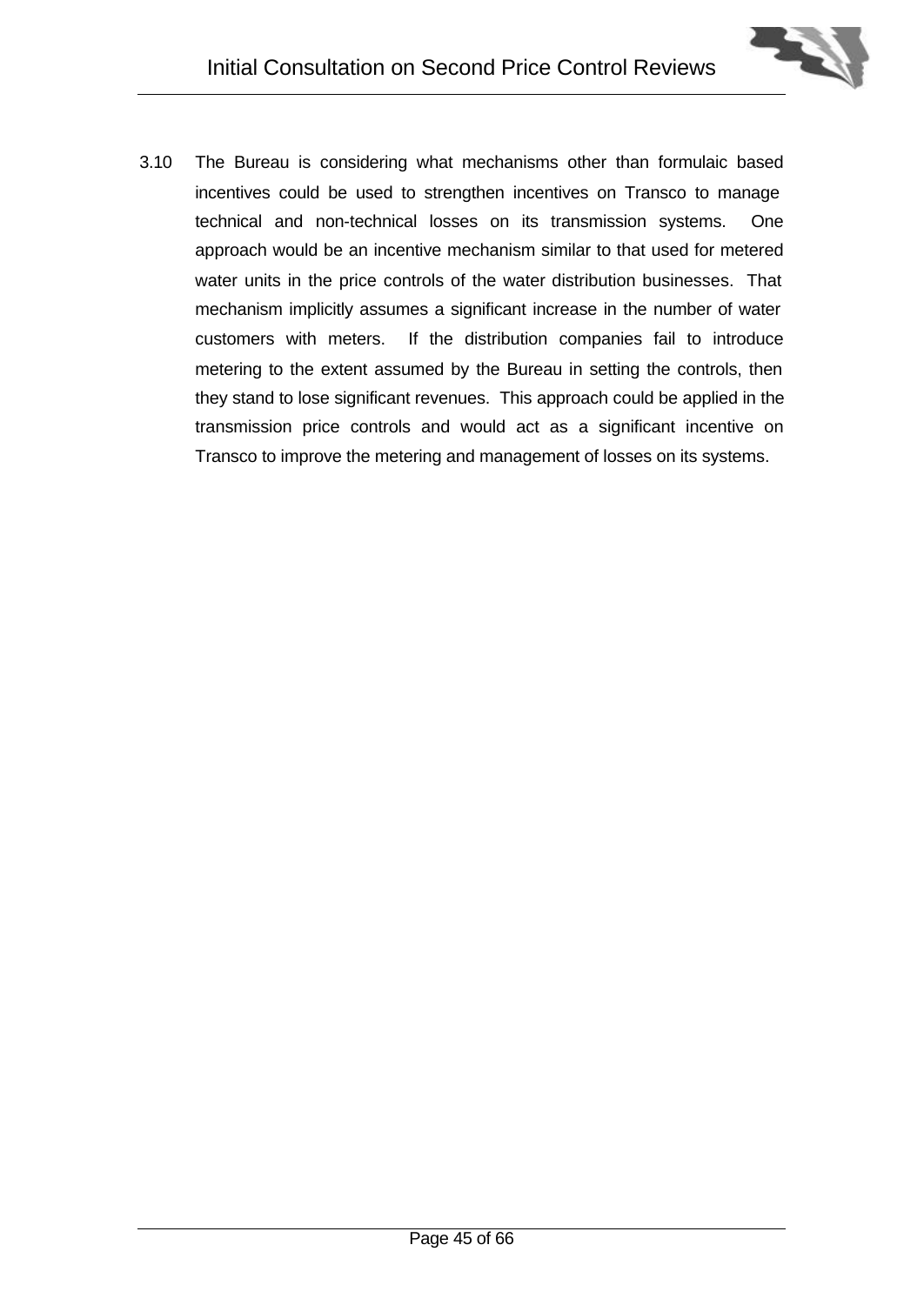

# **AADC & ADDC**

# **Separate Price Controls for Distribution & Supply**

- 3.11 The Bureau proposes to develop separate price control mechanisms for the distribution and supply activities. If implemented, the distribution companies would be subject to four price controls, one for each separate business. There are strong arguments in support of separate controls.
- 3.12 The terms of the distribution companies' licences require them to publish separate accounts for their water distribution and supply businesses and their electricity distribution and supply businesses. The present price controls identify revenue attributable to the water and electricity businesses as a whole, but do not identify revenue for the supply and distribution activities of those businesses. Separate price controls would therefore assist the companies meet their licence obligations regarding the preparation of separate accounts.
- 3.13 In a wider context, the water and electricity sector has been restructured so as to accommodate competition in the supply activity. Any person wishing to engage in the supply of electricity to premises can do so subject to the Bureau granting that person a licence.
- 3.14 To supply customers, a licenced supplier would purchase their customer's energy requirements from ADWEC under the terms of the BST. Use of system charges would be due for the transportation of energy across Transco's transmission systems. If the customer is connected to the distribution system, a distribution use of system charge would also apply. Large customers connected directly to the transmission system would not incur distribution use of system charges. These transactions require separate charging mechanisms for supply and distribution that are not presently available. Separate price controls would assist the preparation of these charges.
- 3.15 Moreover, the supply component of the final charge to customers would reflect competition between the new licensed supplier and ADDC or AADC. Competition is likely to exert downward pressure on costs to the benefit of customers.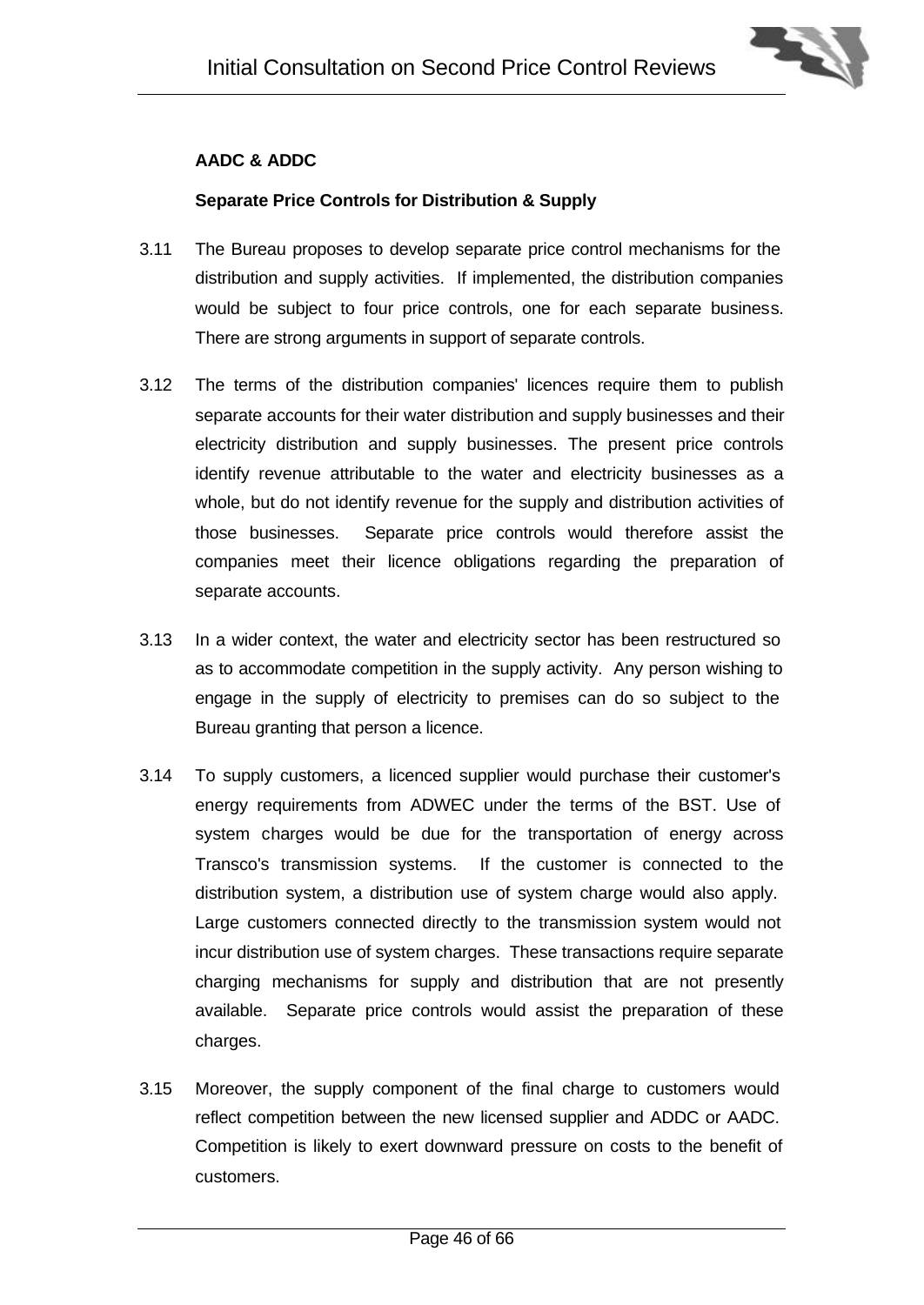

- 3.16 The Bureau has provided the distribution companies with what it regards as an appropriate definition of the boundaries between distribution and supply;
	- The water and electricity distribution businesses are responsible for all matters connected with the development, maintenance, and operation of the distribution networks. They provide connections to the network and deal with customer enquiries about all distribution related matters. The distribution businesses also operate and maintain all metering equipment and conduct all meter reading services;
	- The water and electricity supply businesses are responsible for customer billing and account collection and for maintaining customer records. The supply businesses purchase water and electricity from ADWEC for sale to customers and arrange for the products to be transported to customers by the distribution businesses. The supply businesses pay distribution and transmission use of system charges to the distribution businesses and Transco, and recover these charges from customers.
- 3.17 A large proportion of costs can be allocated to the distribution and supply activities on the basis of the definitions outlined above. However, certain costs are common to both activities, and common also to the water and electricity businesses. The allocation of common costs will require careful consideration. The Bureau understands that the distribution companies are working together to agree the basis of apportionment and allocation of common costs.
- 3.18 As regards price control mechanisms, the present distribution price controls include three revenue drivers. The customer number driver could form part of a supply price control, and the units distributed driver a part of the distribution price control. It would then be necessary to allocate the fixed term revenue driver between supply and distribution.
- 3.19 The Bureau is not proposing this as the basis for new controls, as it is appropriate to consider the full range of possible options. However, the discussion shows how separate controls could be derived from the existing price control mechanism.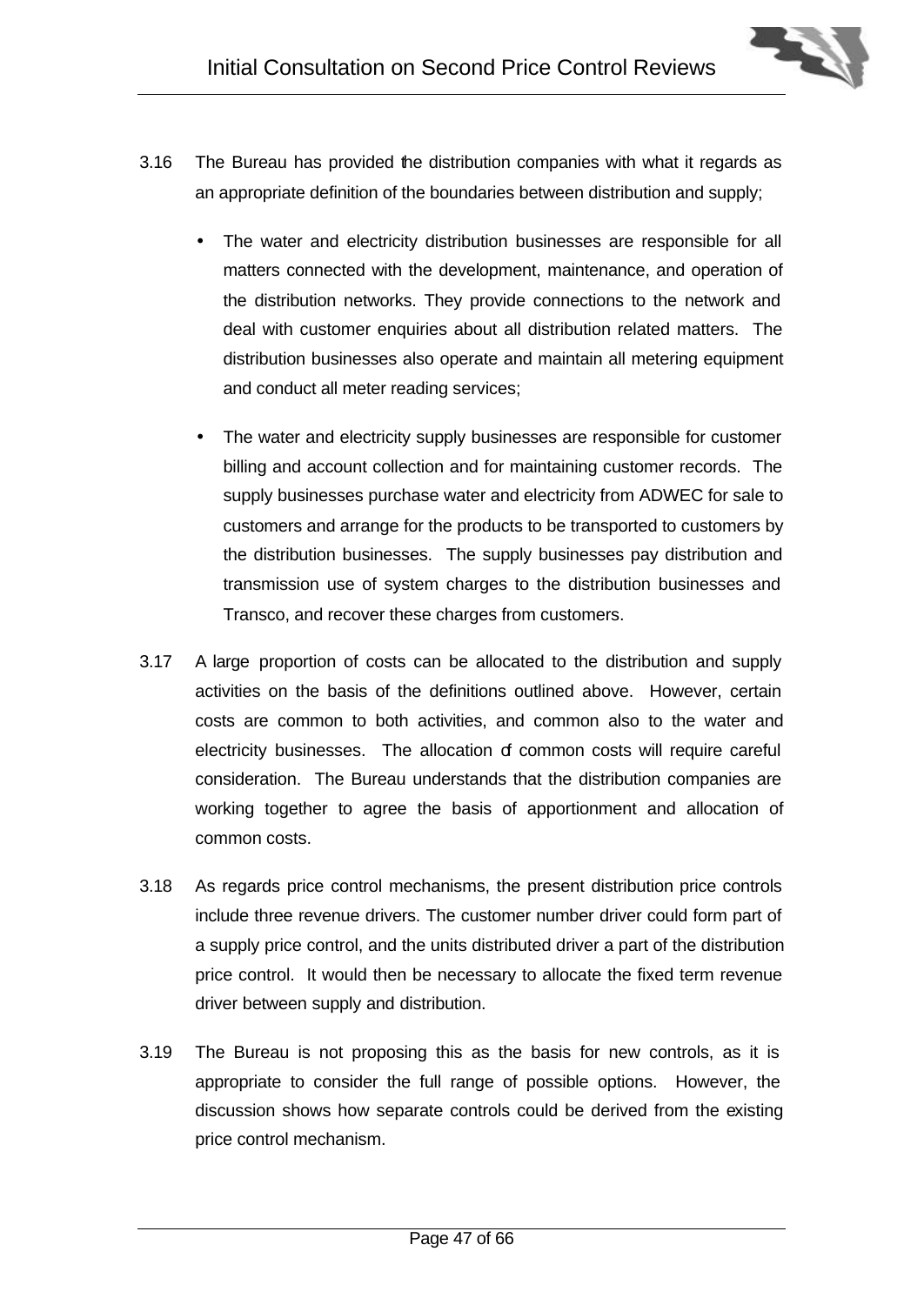

# **Metering & Losses**

- 3.20 Metering of units entering and leaving the water and electricity distribution systems is incomplete. It will not be possible to include in the new price controls a formulaic based incentive for the distribution companies to manage losses on their systems.
- 3.21 Reducing losses remains an important objective and the Bureau will ask the distribution companies to provide, as part of their price control submissions, a statement clarifying the present configuration of metering at entry and exit points of the water and electricity distribution systems. The statements would also identify the points where units are not presently metered, and the arrangements that are or should be in place to rectify the shortcomings.

3.22

licence obligations, the Distribution Code, the Metering and Data Exchange Code, and their connection agreements with Transco.

### **Quality & Standards of Service**

- 3.23 The distribution companies are required by the terms of their licences to report regularly to the Bureau on their performance against an agreed set of standards. The Bureau set the standards after consultation with the companies. There are two types of standards:
	- ß **Guaranteed Standards**: set service levels that must be met in each individual case. If the service falls below the guaranteed standard a payment is made to the customer affected; and
	- **Overall Standards:** cover areas of service where it is not appropriate to give individual guarantees, at least at present, but where customers in general have a right to expect from companies predetermined minimum levels of service.
- 3.24 The distribution companies have agreed to the standards set by the Bureau. However, not all guaranteed standards have been implemented. The Bureau will want to establish a timescale to ensure the full implementation of all guaranteed standards.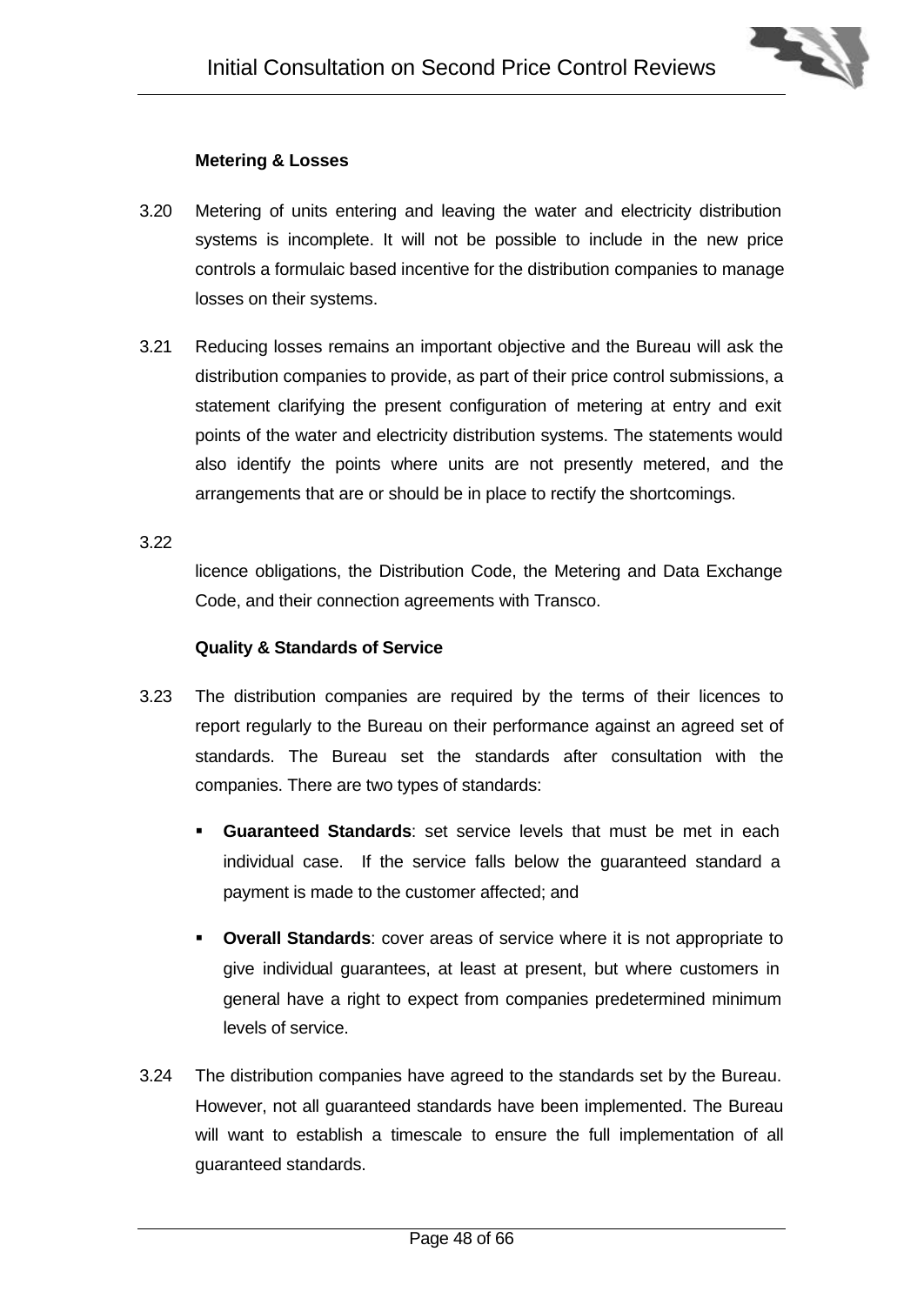

3.25 The distribution companies are required to undertake a review of their performance against the standards each year. The results of these reviews should be made available to customers. As yet no performance reviews have been completed. The Bureau will ask the distribution companies to confirm when the first such review will be undertaken.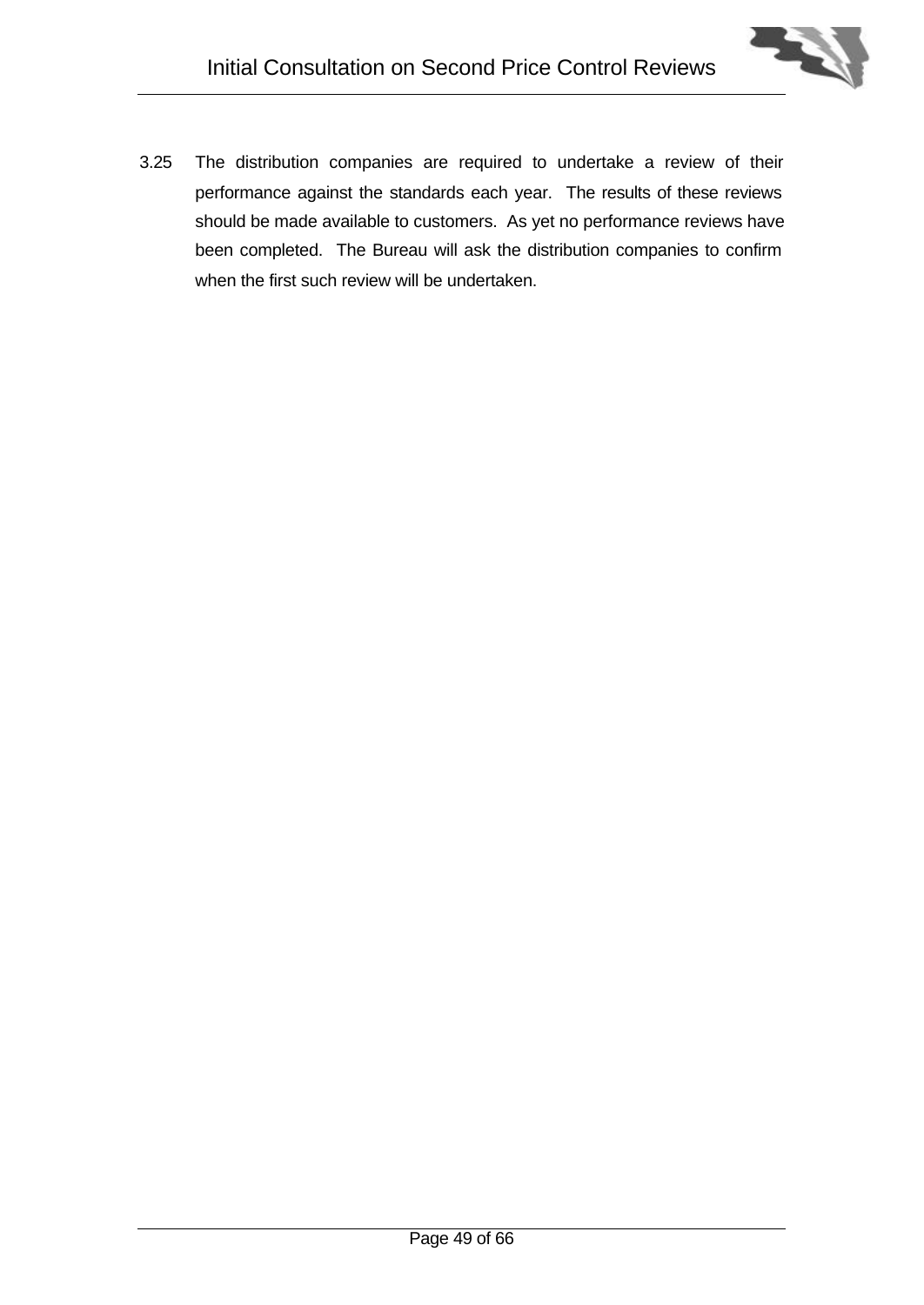

# **ADWEC**

# **Incentives to Manage PWPA & Fuel Costs**

- 3.26 The consultation on ADWEC's initial price control considered how ADWEC might be given enhanced incentives to manage its PWPA and fuel purchases. One way to offer incentives to ADWEC would be to allow efficiency savings made in respect of these costs to be shared between ADWEC, the production companies, and customers.
- 3.27 The Bureau decided it was not practicable to include such incentives in ADWEC's initial control, but did not rule out the introduction of incentives in the future. It is appropriate to consider whether incentives to manage PWPA

# **Security Standards**

- 3.28 A related issue considered when setting ADWEC's initial control was that ADWEC has no direct financial incentive to meet the generation and desalination security standards. The Bureau recognizes that ADWEC has inherited a supply-demand balance over which it had no previous control. In designing an incentive regime related to the generation and desalination security standards it would be appropriate to take this into account.
- 3.29 Nevertheless, a breach of the security standards would be a very serious

The Bureau therefore proposed in the second ADWEC consultation paper that in cases where ADWEC fails to meet either of the security standards, the

revenue under the price control by a maximum of AED 5 million. This proposal was not implemented, but the Bureau will consider whether it should

3.30 It is important that the inputs used to calculate reliability performance indices, as required by the GSS, properly reflect the reliability characteristics of units in operation. The Bureau will ask ADWEC to clarity the basis on which generation unit forced outage rates are calculated.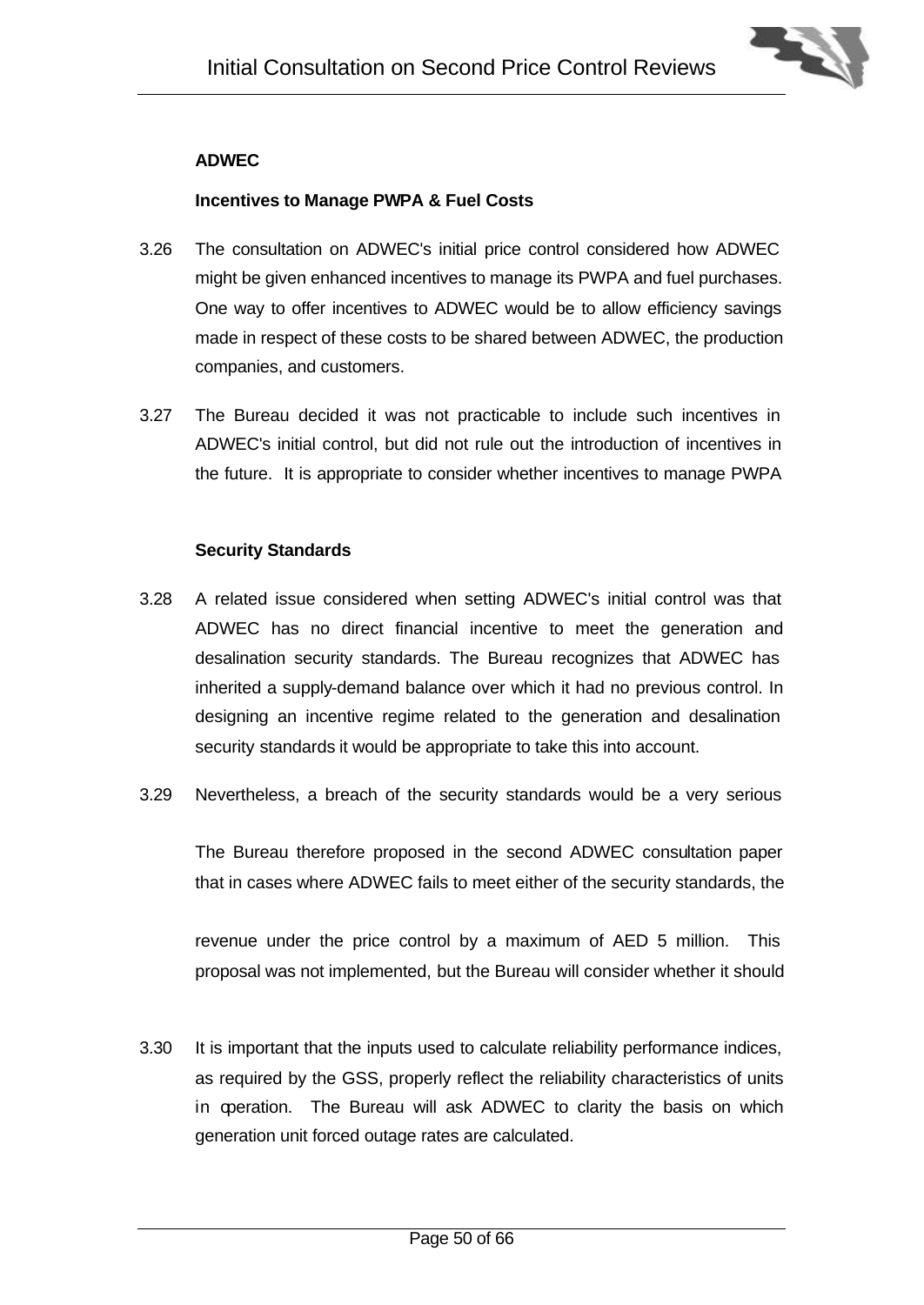

3.31 There are internationally accepted standards regarding the calculation of forced outage rates, and the Bureau wants to ensure that the methods used by ADWEC accord with these standards. Similar considerations apply to desalination unit forced outage rates as the DSS will need to reflect a probabilistic not deterministic measure of reliability.

#### **Functional Analysis of Costs**

3.32 ADWEC is responsible for a number of specific functions. While there is some overlap between them, the planning role requires different skills than the procurement and contracting function, and these are in turn distinct from the annual review and preparation of the Bulk Supply Tariffs.

3.33

the costs of each separate function. To inform the setting of the new control the Bureau has asked ADWEC to provide a breakdown of its costs by function. This wi

used to meet each of its licence obligations.

**Regulation & Supervision Bureau January 2001**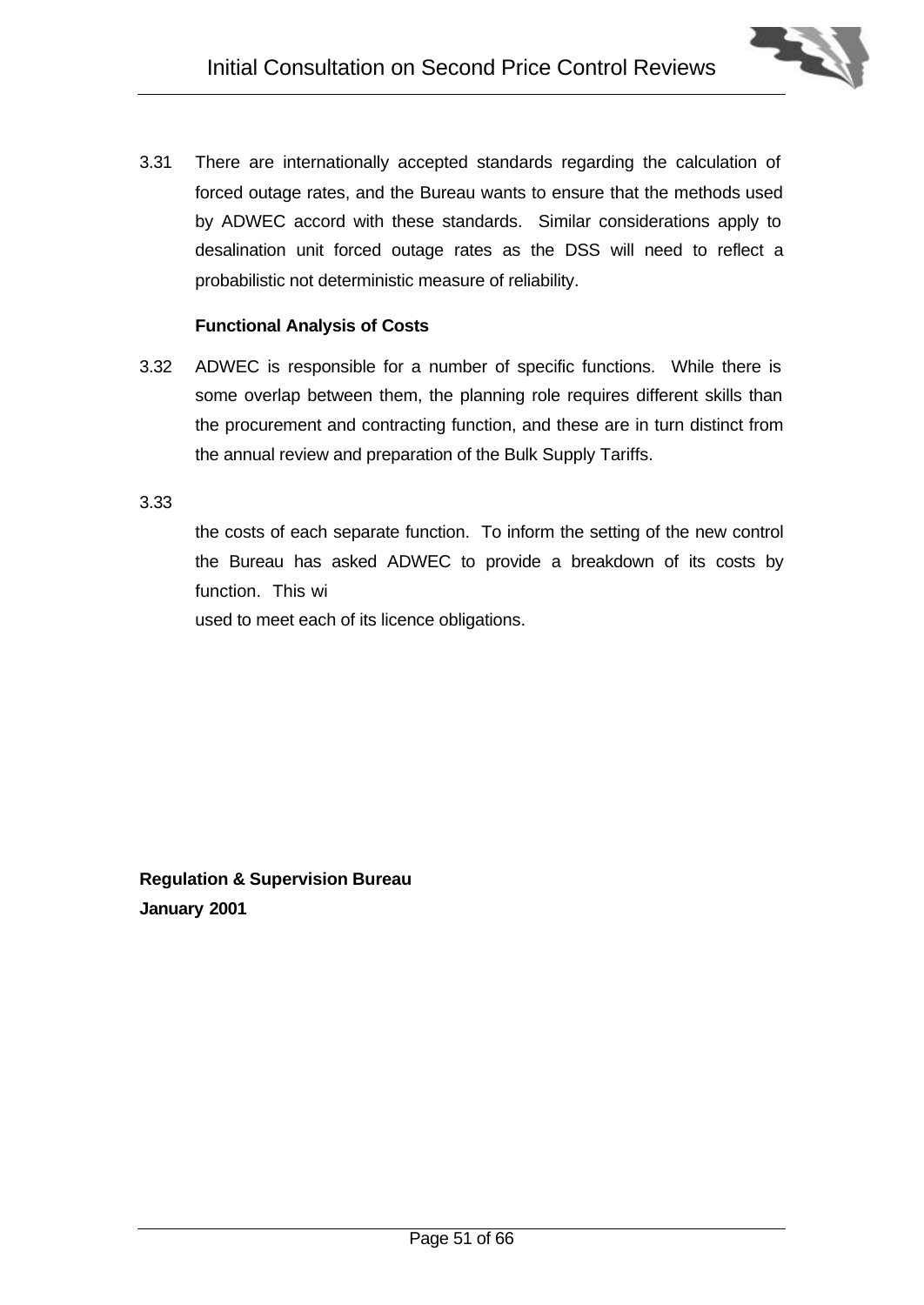

# **Annex A: Summary of Issues for Consultation**

#### **General Issues for Consultation**

- A.1. **Scope of New Controls.** should cover all revenue recovered from charges to customers.
- A.2. **Duration of New Controls.** should have a five-year duration.
- A.3. **Form of Control.** The Bureau proposes to retain the RPI-X approach.
- A.4. **Price Control Mechanisms.** The Bureau will review each component of the present price control mechanisms, including the choice of revenue drivers in each control, the proportion of revenue attributable to each driver, and the weighting of local and foreign CPI indices.
- A.5. **Valuation of Assets.** When setting the initial controls the Bureau took as a starting point the value of assets in the 1998 Accounts. For Transco, the accounting valuations were adjusted to bring them in line with economic

the light of recent information and make further adjustments, if warranted.

- A.6. **Cost of Capital.** The Bureau used the Capital Asset Pricing Model (CAPM) to estimate the cost of equity for the Abu Dhabi businesses that are subject to price control. The Bureau has reviewed and updated its cost of capital calculations and proposes to retain a 6 per cent real weighted average cost of capital for the new price controls.
- A.7. **Treatment of Capital Expenditure.** controls should be set without regard to forecasts of capital expenditure. Actual expenditure would be remunerated in the subsequent control, subject to meeting certain criteria.
- A.8. **Benchmarking.** Data envelopment analysis (DEA) will be used to compare the present efficiency of the electricity transmission and distribution businesses to similar businesses operating in other markets. Regression analysis will be used to assess the scope for trend increases in total factor productivity over the period of the new controls.

### A.9. **Metering and Losses.**

metering and to manage technical & non-technical losses on the transmission and distribution systems should be strengthened.

A.10.**Security Standards and Quality of Service.** In setting the new price controls the Bureau will consider carefully the interaction between quality of service and costs.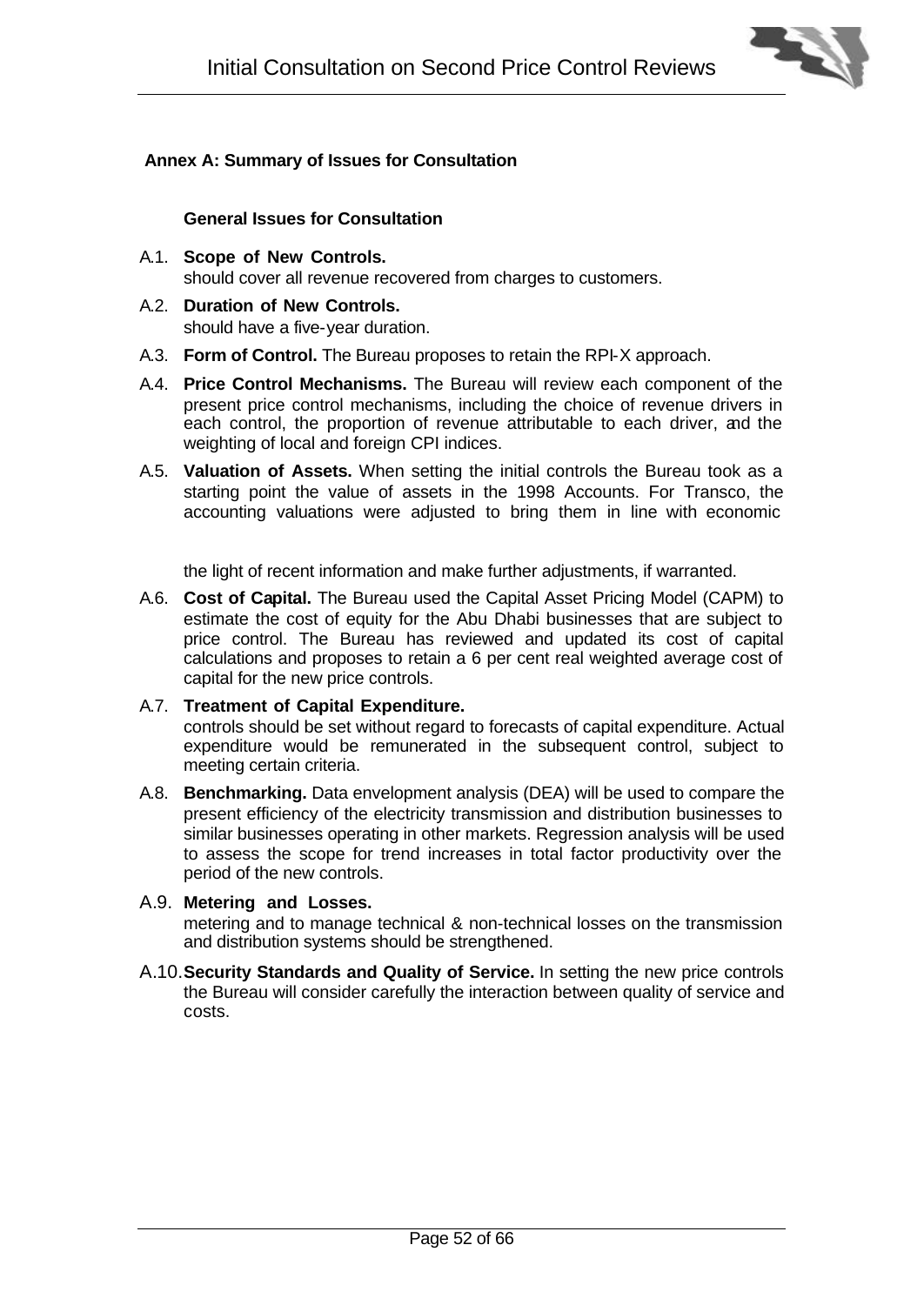

# **Company Specific Issues for Consultation**

#### **Transco**

#### A.11. **Settlement.**

price control that would allow, subject to meeting certain standards of service, a revenue stream sufficient to cover the costs of the settlement function.

#### A.12. **Use of System Charges.**

transmission system should be based on apparent power (kVA) rather than active power (kW).

A.13. **Metering & Losses.** Metering of units entering and leaving the water and electricity transmission systems is incomplete. The Bureau proposes to provide Transco with stronger incentives to improve metering and to manage technical & non-technical losses on its systems.

# **AADC & ADDC**

- A.14. **Distribution & Supply.** The Bureau proposes to develop separate price control mechanisms for the distribution and supply activities. If implemented, the distribution companies would be subject to four price controls, one for each of their separate businesses.
- A.15. **Metering & Losses.** Metering of units entering and leaving the water and electricity distribution systems is incomplete. The Bureau proposes to provide ADDC and AADC with stronger incentives to improve metering and to manage technical & non-technical losses on their systems.
- A.16. **Quality & Standards of Service.** The distribution companies are required to report regularly to the Bureau on their performance against an agreed set of standards. There are two types of standards: guaranteed standards and overall standards. The Bureau will ask the distribution companies to establish a timescale for the implementation of all guaranteed standards.

# **ADWEC**

A.17. **Incentives to Manage PWPA & Fuel Costs.** The Bureau is considering

PWPA and fuel purchases.

A.18. **Security Standards.** If ADWEC fails to meet either of the security standards, It

price control by a maximum of AED 5 million.

A.19. **Functional Analysis of Costs.** The Bureau has asked ADWEC to provide a breakdown of its costs by each function for which it has a licence obligation.

each of its licence obligations.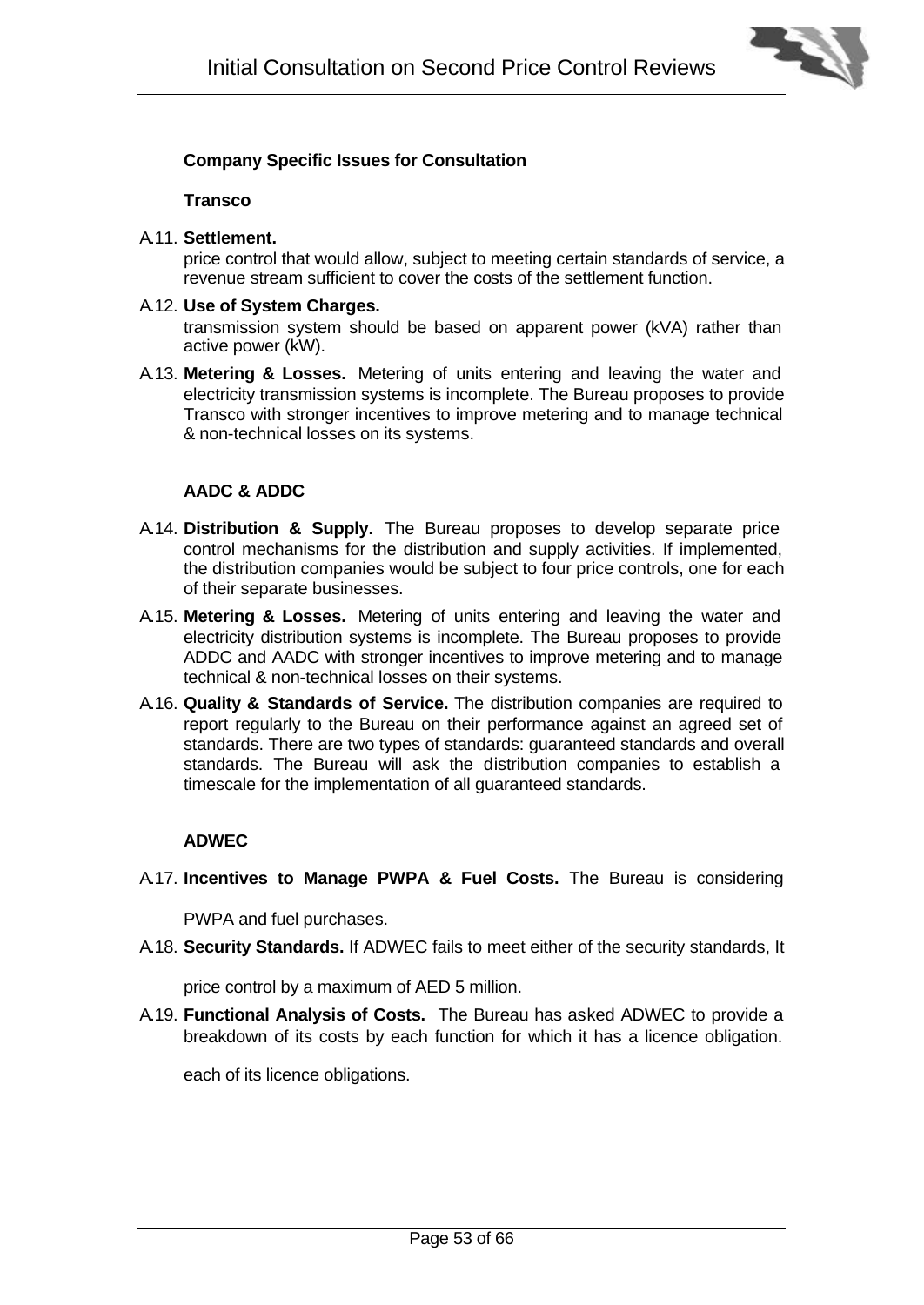

#### **Annex B: List of Bureau Publications**

#### **Consultation Papers**

- B:1. First Consultation on the Water & Electricity Price Controls for Abu Dhabi Transmission & Despatch Company May 1999
- B:2. First Consultation on the Water & Electricity Price Controls for Abu Dhabi Distribution Company and Al Ain Distribution Company May 1999
- B:3. Second Consultation on the Water & Electricity Price Controls for Abu Dhabi Transmission & Despatch Company July 1999
- B:4. Second Consultation on the Water & Electricity Price Controls for Abu Dhabi Distribution Company and Al Ain Distribution Company August 1999
- B:5. First Consultation on the Price Control for Abu Dhabi Water and Electricity Company October 1999
- B:6. Second Consultation on the Price Controls for Abu Dhabi Water & Electricity Company December 1999.
- B:7. Consultation on Over & Under Relay Setting Derogation October 2000

#### **Determinations & Other**

- B:8. Electricity Performance Reporting December 1999
- B:9. The Water Quality Regulations January 2000
- B:10. Measurement of Performance for the Water Distribution System - October 2000
- B:11. Earth Leakage protection Regulation (draft) October 2000
- B:12. Incident Reporting & Investigation Reporting Regulation (draft) - December 2000

#### **Annual Report**

B:13. Regulation & Supervision Bureau Annual Report - 1999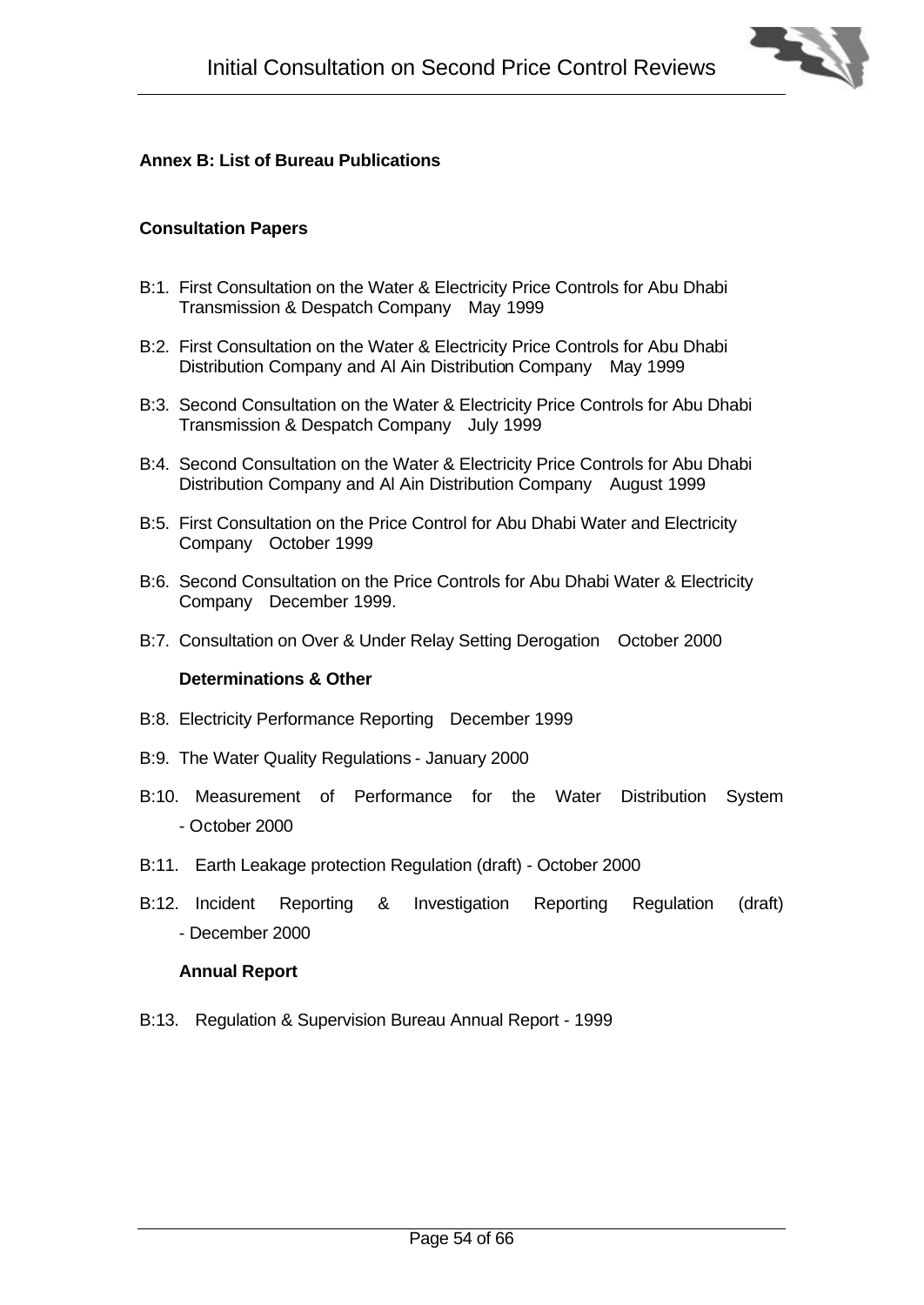

# **Annex C: Legal and Licence Obligations**

# **Al Ain & Abu Dhabi Distribution Companies**

- C.1. Article (39) of Law No (2) of 1998 requires the holder of a distribution licence to develop, maintain and operate efficient and economical water and electricity distribution systems. The licence contains a number of other obligations relevant to this duty. These include an obligation to prepare standards with regard to security and standards of service, and to plan and develop the water and electricity distribution systems in accordance with those standards.
- C.2. The distribution licence also sets out the parameters of the price controls which act to limit the revenue which the water and electricity businesses can recover through customer tariffs.
- C.3. Water and electricity tariffs are set by the distribution companies on the basis of pre-defined customer categories. Each customer is placed within one of these categories and supplied on the appropriate tariff. Larger customers (those with water consumption greater than 10,000 litres per day or electricity demand greater than 500 kW) may be supplied on an individual contract.
- C.4. Present water and electricity tariffs in the emirate embody a significant degree

Dhabi Water and Electricity Authority (ADWEA) may designate certain

the full economic cost of supply. The difference between the price charged to a customer and the full economic cost represen the sector.

C.5. The distribution companies have a duty to comply with any reasonable request for connection to the water and electricity distribution systems. Condition 21 of the distribution licence requires distribution companies to prepare a statement setting out the basis upon which charges for connection to their systems will be made.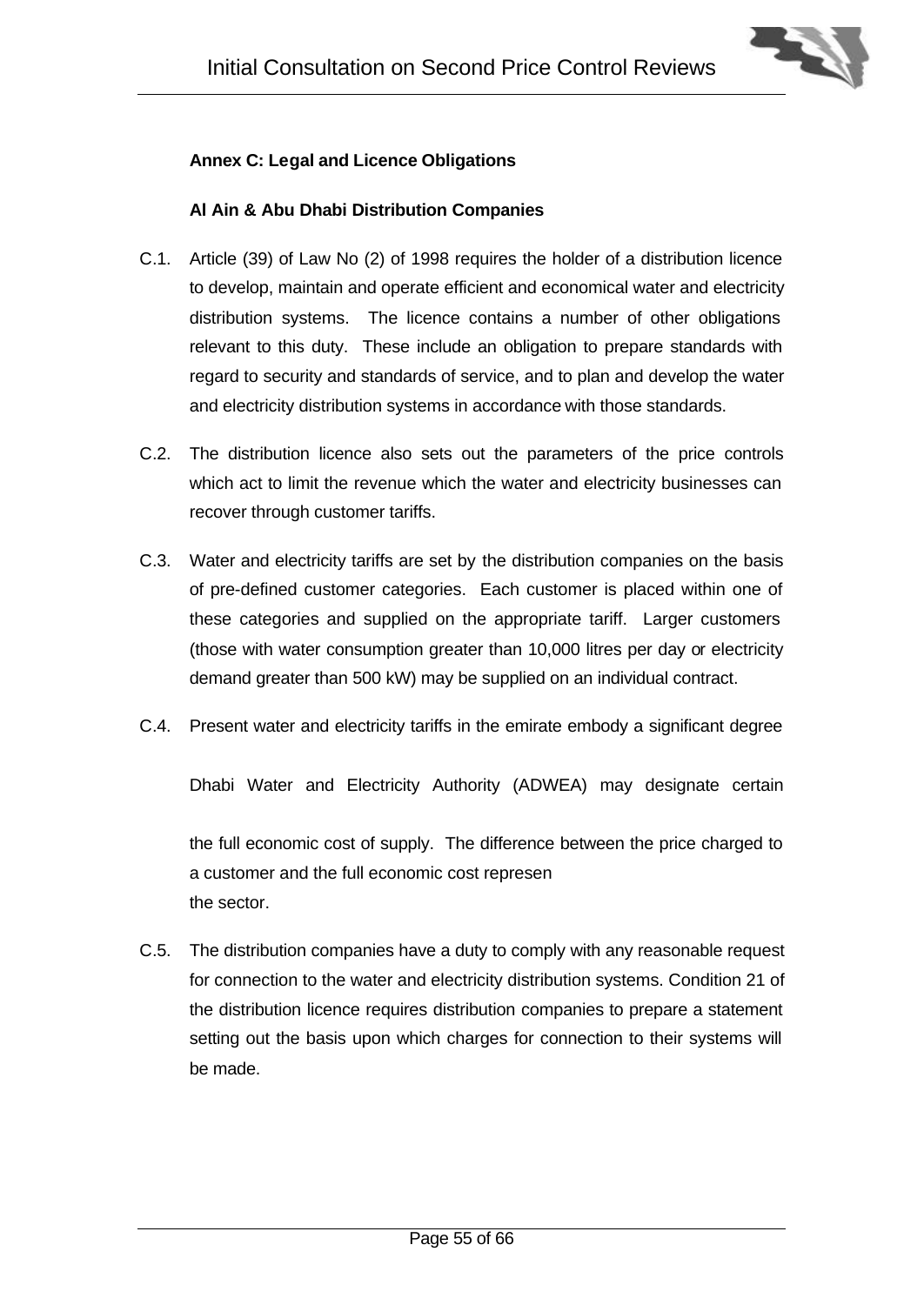

# **TRANSCO**

- C.6. Article (39) of Law No (2) of 1998 requires Transco as holder of a transmission licence to develop, maintain and operate efficient and economical water and electricity transmission systems. Transco`s licence contains a number of other obligations. These include an obligation to prepare standards with regard to security and standards of service and to plan and develop the water and electricity transmission systems in accordance with those standards.
- C.7. Transco`s licence also sets out the parameters of the price controls which act to limit the revenue which the water and electricity transmission businesses can recover through water and electricity transmission charges. The customers of the water and electricity transmission systems are the licensed distribution operators and operators of production facilities. Under the terms of its licence Transco can charge licensed distribution operators for connection to and use of its water and electricity transmission systems. Transco can also recover the costs of connecting water and electricity production units to its transmission systems.
- C.8. Transco has a duty to comply with any reasonable request for connection to its water and electricity transmission systems. This duty extends to requests to connect facilities for water storage and desalination and electricity generation, and systems for water and electricity distribution and supply. Condition 15 of the transmission licence requires Transco to prepare a statement setting out the basis upon which the charges for use of system and connection to Transco`s transmission systems will be made.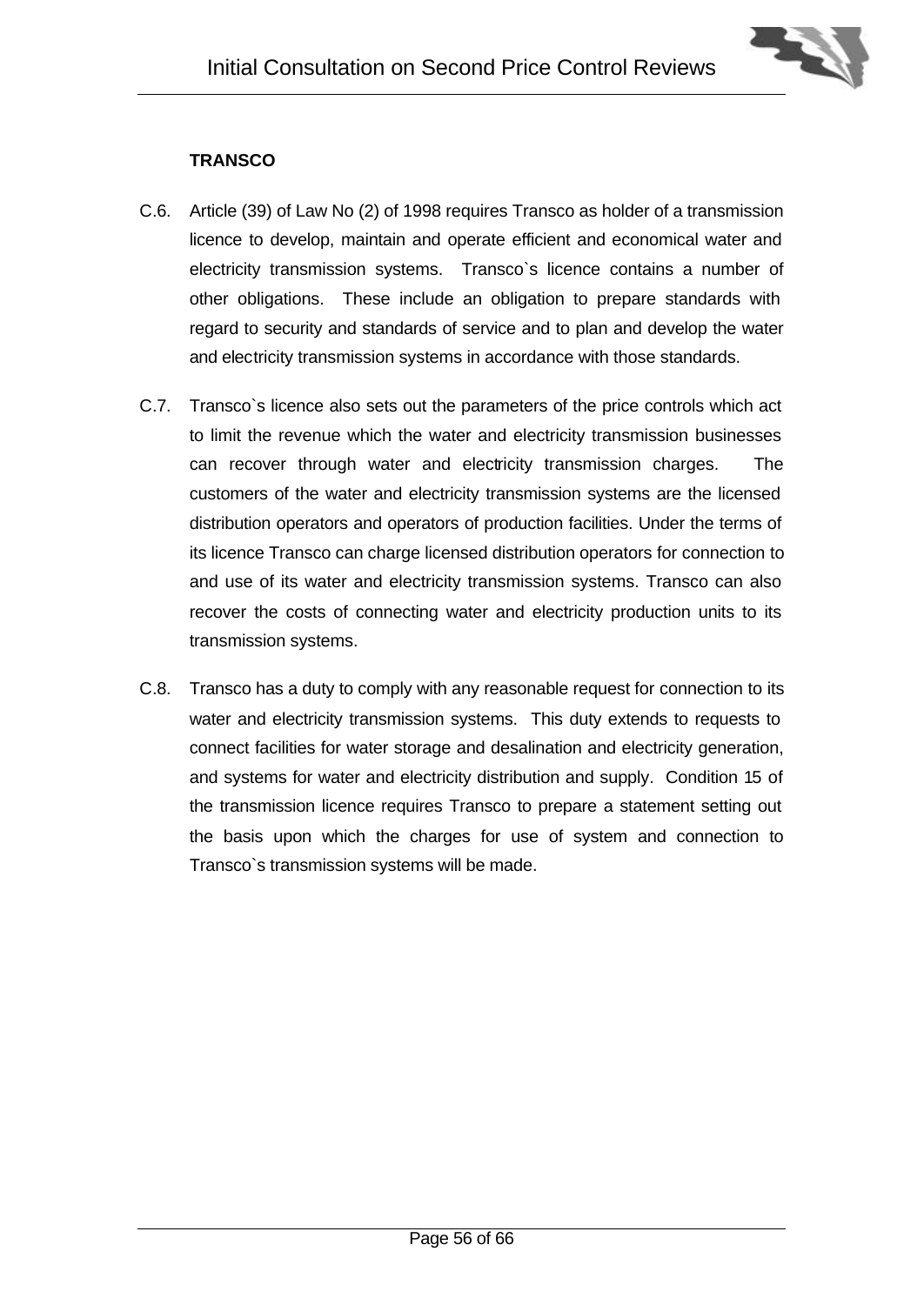

# **ADWEC**

C.9. Articles 30 to 38 of Law No (2) of 1998 contain ADW

-term availability of sufficient water and electricity production capacity at all times, and to economically purchase such capacity and fuel to meet demand in the emirate of Abu Dhabi. To perform its duties in the emirate of Abu Dhabi, ADWEC has a legal obligation to:

- Secure and contract for the purchase of sufficient production capacity to satisfy all reasonable water and electricity demand (Article 30);
- Contract for the purchase of all water and electricity output from licensed production operators (Article 31);
- Ensure long-term security of water and electricity supply by determining annually, in respect of each year and the next five years, the requirement for new or additional electricity generation, water desalination and water storage capacities (Article 32);
- Procure and supply fuel to each provider of production capacity (Article 33);
- Purchase economically when contracting for capacity, fuel, and ancillary services (Article 34);
- Invite tenders for the provision of new or additional production capacity or for the contract of existing production capacity (Article 35);
- Develop and apply evaluation criteria for such tenders (Article 35);
- Enter into payment agreements (PWPAs) with providers of available production capacity and delivered water/electricity output, and suppliers of ancillary services (Article 36);
- Supply licensed distribution companies with sufficient water and electricity to meet all reasonable demand in the emirate of Abu Dhabi (Article 37); and

Regulation and Supervision Bureau (Article 38).

C.10. C.10. licence. For example, Conditions 17, 18 and 19 require ADWEC to meet generation and desalination security planning standards, to prepare annually a statement showing a seven-year projection of water/electricity demand and

<sup>•</sup>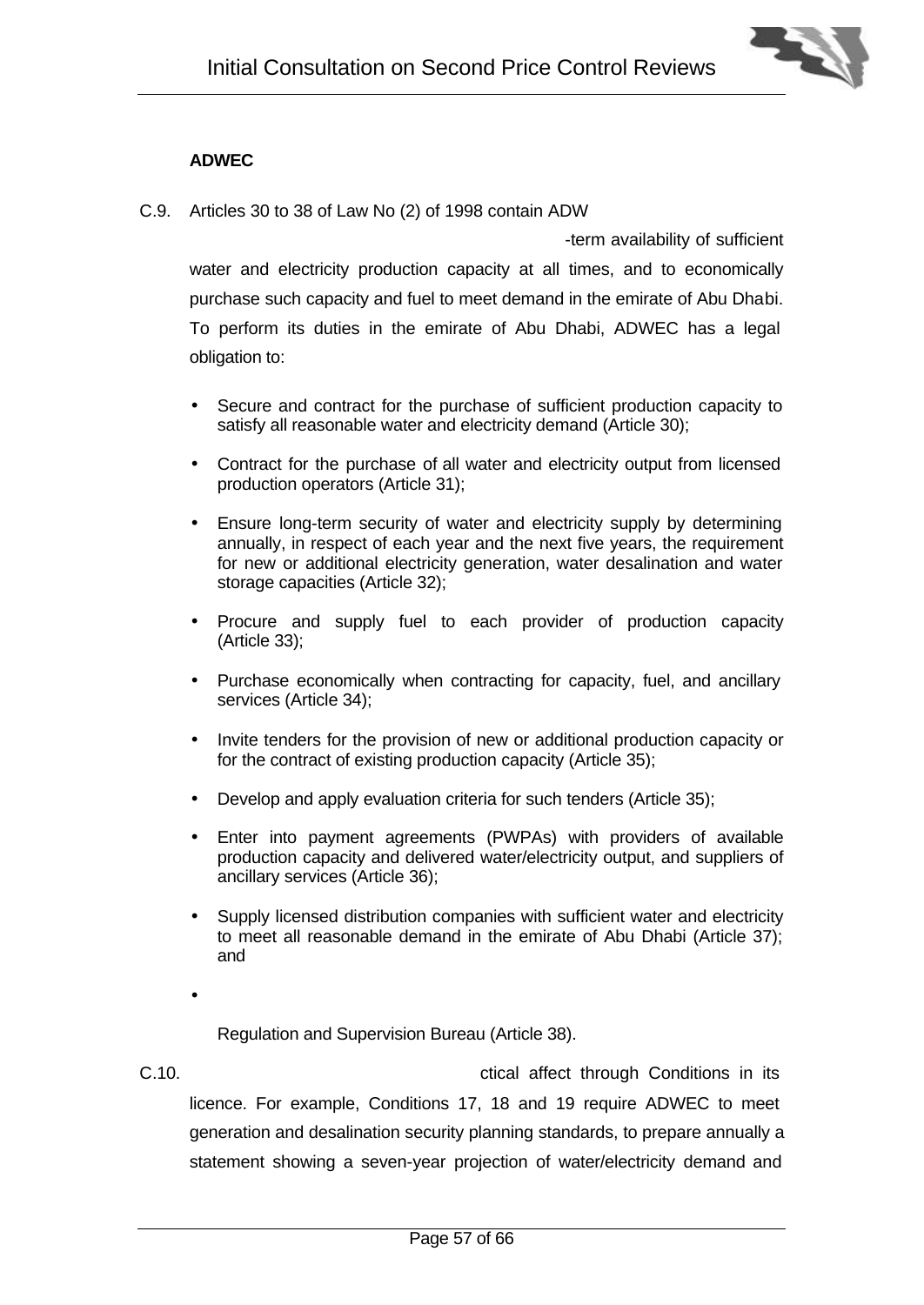

capacity requirements, and to cooperate with licensed operators in assessing future demands for water and electricity. These conditions enforce articles 30, 32 and 37 of Law No. 2.

- C.11. Conditions 14, 15 and 16 require ADWEC to purchase economically when contracting for capacity, ancillary services and fuel. These Conditions relate to
- C.12. ADWEC is also obliged by its licence to enter into Power and Water Purchase Agreements (PWPA) with each of the G/D companies. The PWPAs set out the terms of payments to the G/D companies for available production capacity, delivered electricity and/or water output and ancillary services.
- C.13. ADWEC is responsible for procuring the natural gas required by licensed producers of electricity and water. ADWEC does not charge the production companies for the natural gas used, but provides it free under the terms of energy conversion agreements. Incentive mechanisms in the energy conversion agreements allow for bonus and/or penalty payments to the production companies depending on whether fuel use at individual stations improves or detoriates relative to a benchmark.
- C.14. ADWEC is also required to produce a Bulk Supply Tariff (BST) for sales of water and electricity to the distribution companies (Condition 12). The BST comprises, for both power and water, energy/output charges and a demand charge. The energy/output charges reflect the (short term) marginal cost of providing units of water and electricity at different times of day and in different months. Demand charges reflect the cost of providing the generation and desalination capacity required to meet demand. Total BST charges in 1999 are estimated at AED 2.2 billion, of which AED 1.5 billion is for electricity and AED 0.7 billion for water.

C.15.

control places a ceiling on the aggregate level of revenue recoverable in each

customers. The price control mechanism is set out in Part 4 of the licence (Schedule Charge Restriction Conditions).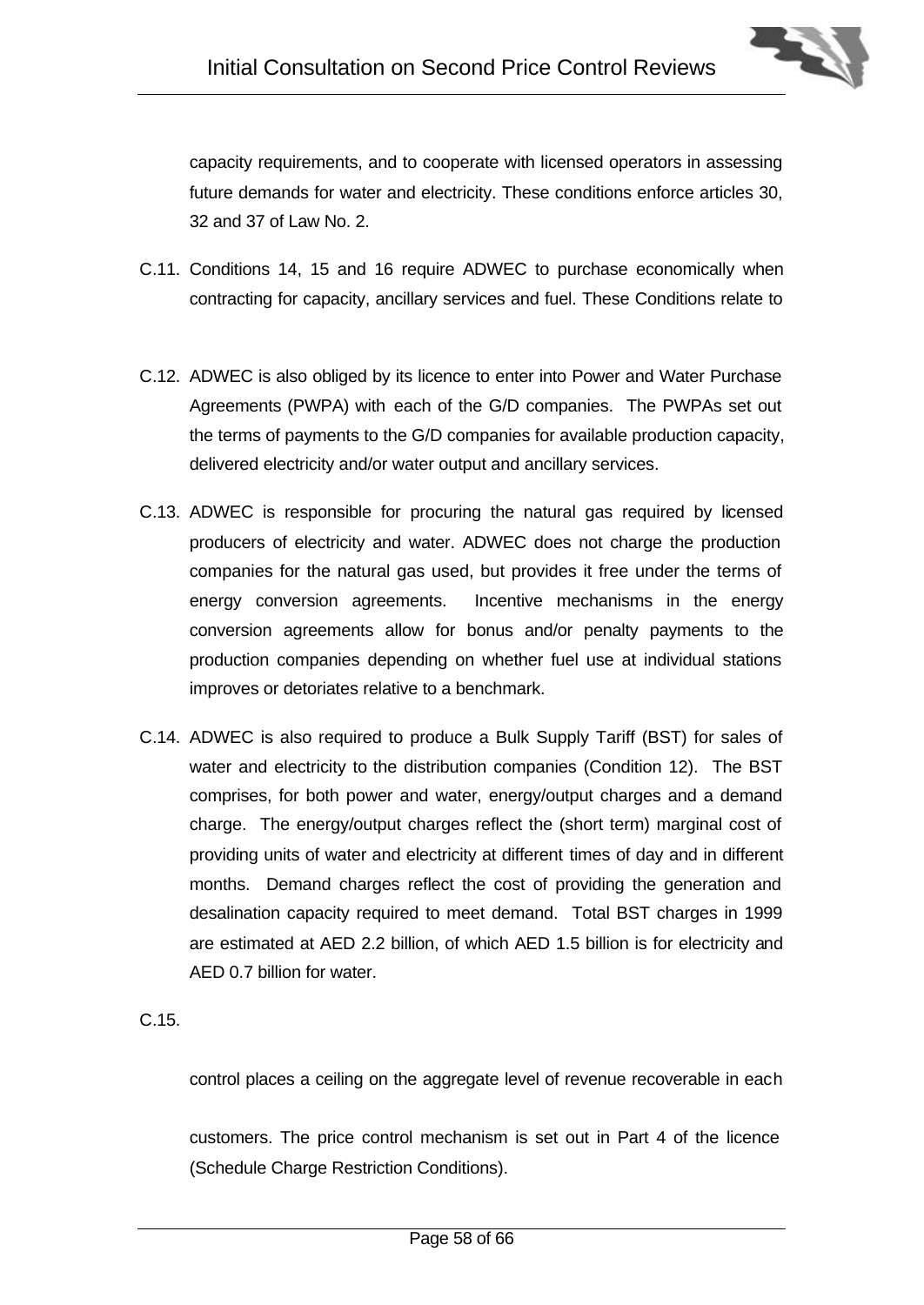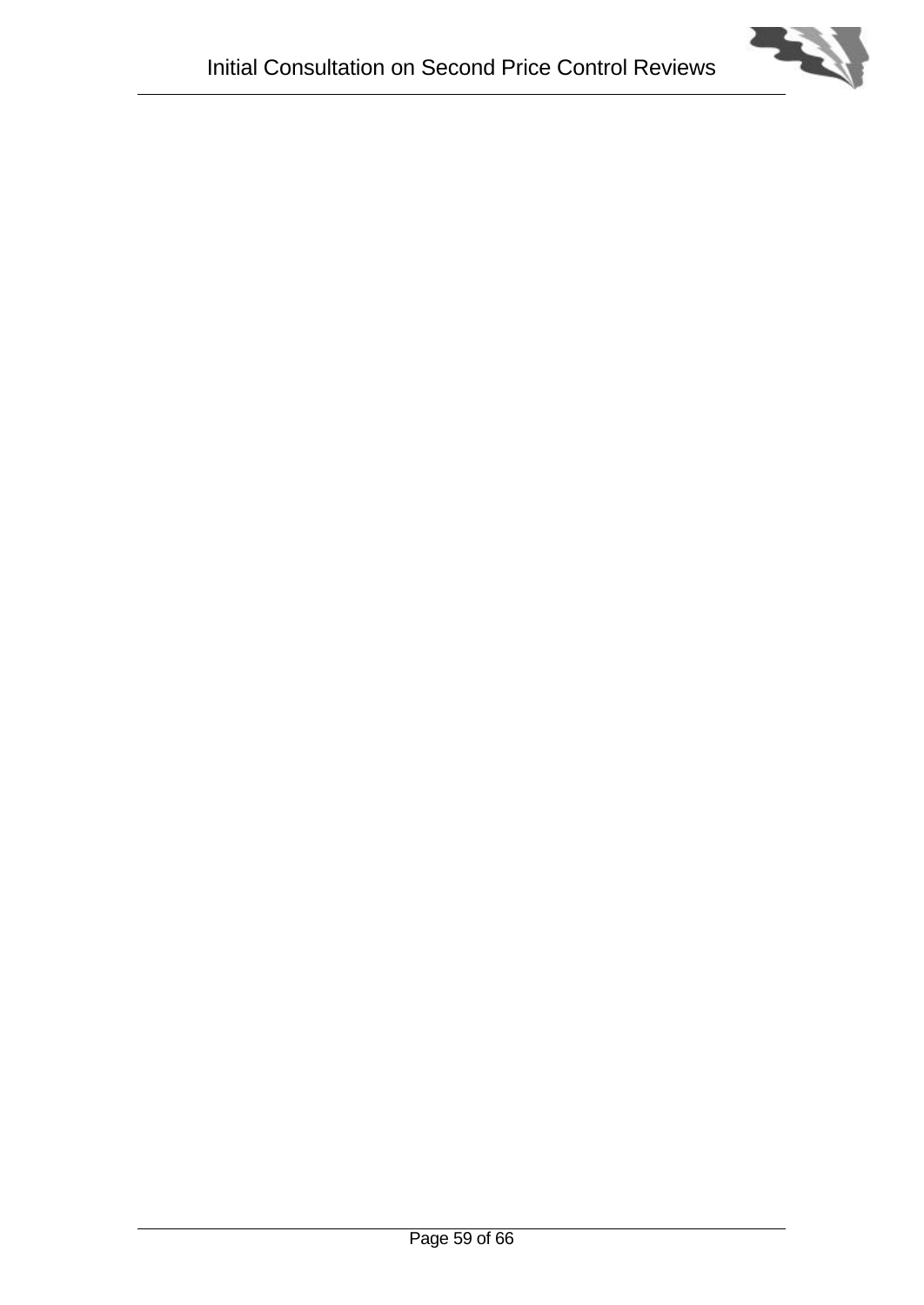

# **Annex D: Form of Control: Approaches to Economic Regulation**

D.1. The overriding objective of economic regulation is to promote economic efficiency. Economic efficiency requires *productive efficiency:* where maximum output is obtained from a given set of inputs, *allocative efficiency:* where inputs are used in proportion to their cost, and the price of goods and services are cost reflective: and *dynamic efficiency*: where productive and allocative efficiency are maintained over time. The following paragraphs assess different approaches to economic regulation in terms of their efficiency properties.

# **RPI-X Price Control**

- D.2. An RPI-X control constrains average price or revenue to increase by no more than a specified level (X) relative to the rate of inflation as measured by an appropriate price index. An RPI-X control reflects anticipated future operating and capital expenditure, and is set to provide an adequate return to those financing the business consistent with efficient performance. This form of control is extensively used in UK utility regulation and is increasingly the preferred form of regulation in the US, Australia and other countries.
- D.3. The RPI-X form of control provides strong incentives to productive efficiency insofar as companies keep the gains from greater efficiency or suffer the losses of inefficiency during the period in which the control applies. Critics of the RPI-X approach claim that gains made by a company during the period of a control are sometimes at the expense of allocative efficiency.
- D.4. Customers can benefit from efficiency improvements as the control in one period can be set to reflect efficiency improvements regarded as achievable in that period and as achieved improvements in efficiency are taken into account when setting the control in subsequent periods.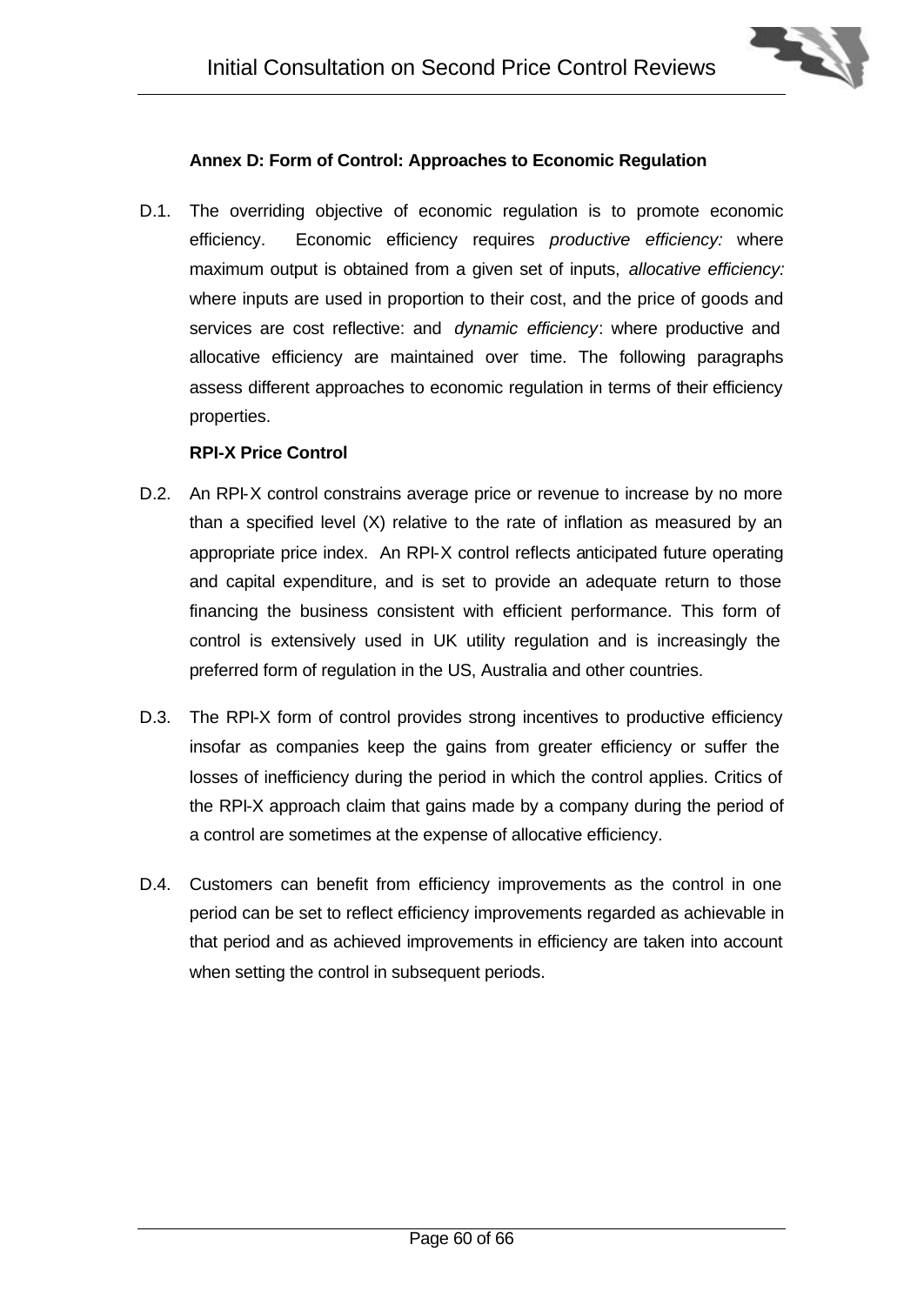

D.5. The precise formulation of an RPI-X control may differ according to circumstances. The revenue yield version of the control specifies that average revenue per unit (kW/MG of maximum demand or kWh/gallon of units transmitted) should not exceed RPI-X. An alternative formulation, known as a tariff basket approach, specifies that a weighted average of the prices of different products or services should not exceed RPI-X. Both approaches allow the licencee to adjust the structure of tariffs subject to meeting other statutory and licence obligations.

# **Rate of Return Regulation**

D.6. One alternative to an RPI-X price control is rate of return regulation under which prices are adjusted to reflect movements in allowed costs and a specified return on capital. Rate of return has the advantage of less extreme variations in profit or loss and ensures a more rapid adjustment of prices to ensure allocative efficiency. However, experience of this type of control suggests that there may also be less incentive to operate and invest efficiently which can result in higher prices to customers in the longer run.

# **Sliding Scale Regulation**

- D.7. A further alternative to an RPI-X control is sliding scale regulation. This mechanism attempts to preserve the incentive properties of RPI-X while ensuring a closer link between prices and profit year on year. When profit moves outside certain pre-specified limits, prices are adjusted downwards or upwards compared to the level implicit in the RPI-X component of the control. Experience of sliding scale regulation in the US and the results of independent research suggest that the disadvantages of the mechanism outweigh the potential benefits.
- D.8. A further approach, and one closely related to sliding scale, is a control on profit. A major difficulty with a direct control on profit is the need to specify what allowed profit should be, how divergences from it should be identified in practice and how customers and those financing the business should apportion profits and losses which diverge from the allowed rate.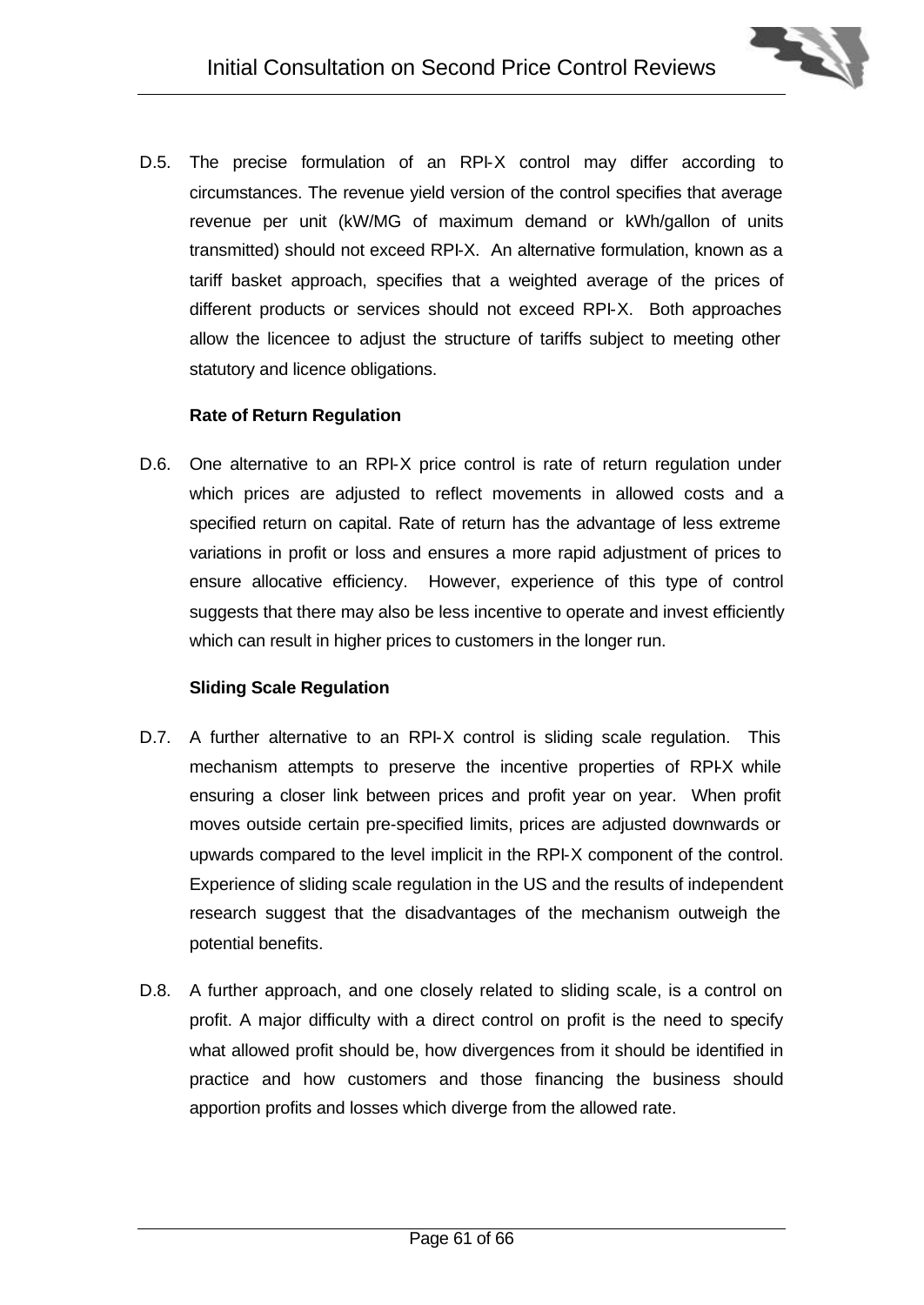

D.9. There might be considerable scope for subjective judgement as to how an observed level of profit or loss ought to be adjusted or interpreted in the light of unexpected events. While this has historically been the predominant type of price control in the US electricity industry, other forms of control are increasingly being adopted. There is evidence that profit-sharing measures may reduce incentives to productivity efficiency or might reduce regulatory stability. Such controls also pose considerable measurement problems.

# **Efficiency Properties of Different Approaches to Regulation**

D.10. Figure 7 shows the different approaches discussed above. The matrix shows productive efficiency on the horizontal axis and allocative efficiency on the vertical. RPI-X is regarded as having high productive efficiency properties, but scores less well in terms of allocative efficiency and is therefore placed in the bottom right quadrant. Rate of return is placed in the top left quadrant as it is regarded as scoring highly in terms of allocative efficiency but less well in terms of productive efficiency.



**Figure 7: Efficiency Properties of Regulatory Approaches**

D.11. Proponents of the sliding scale and profit sharing approaches claim these have strong productive and allocative efficiency properties. However, there is little evidence to support these claims as both approaches have been shown to weaken incentives for productive efficiency.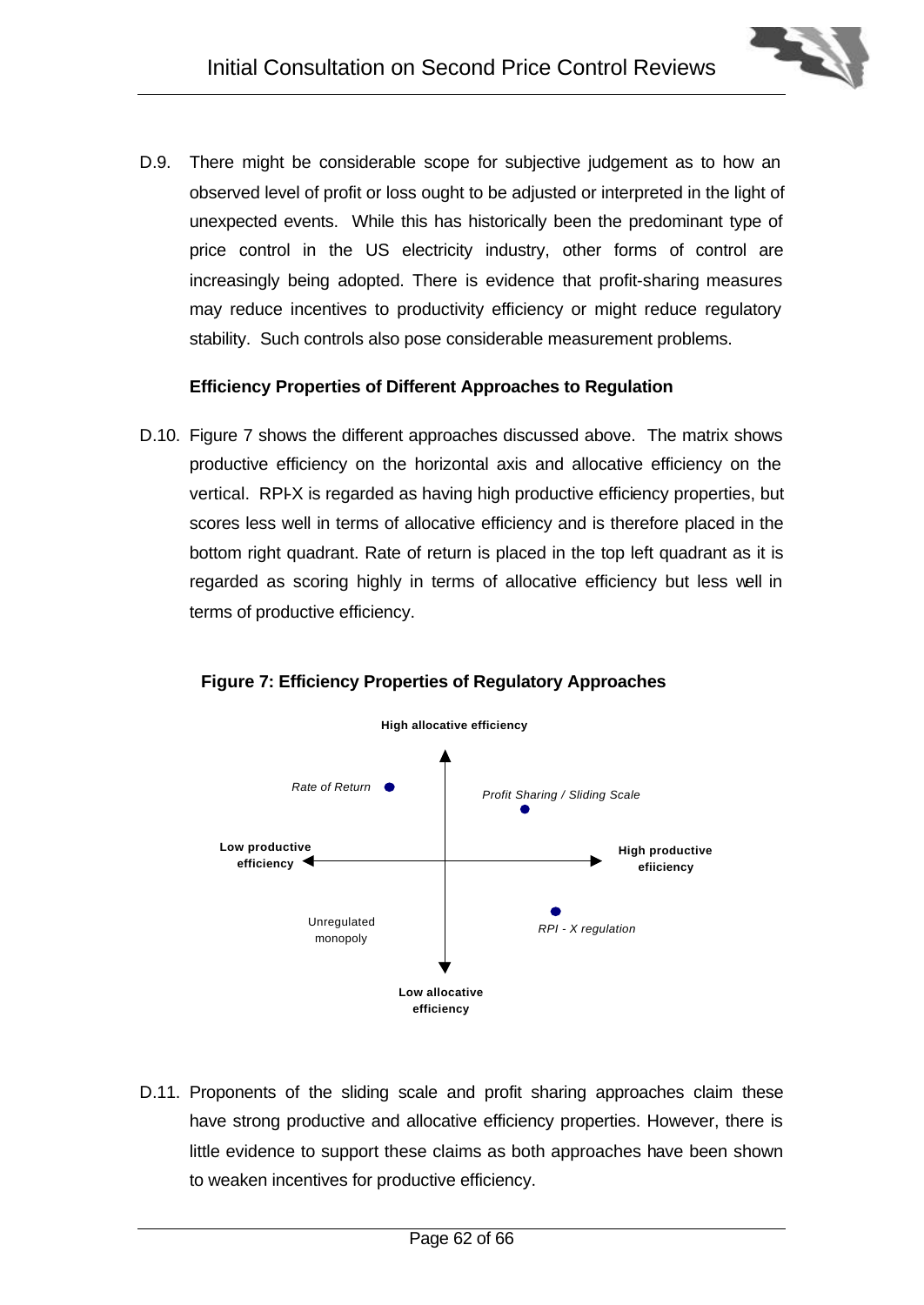

# **Annex E: Cost of Capital Calculations**

# **Basic Approach**

- E.1. The method used to estimate the weighted average cost of capital (WACC) is the Capital Asset Pricing Model (CAPM). This model is the dominant approach used in calculating the cost of capital for individual businesses. Utility regulators typically use it in the determination of the weighted average cost of capital (WACC) for regulated businesses and it is widely used by financial analysts in evaluating conventional businesses.
- E.2. The CAPM considers the two main sources of finance used in most businesses: debt and equity. Separate estimates are made of the cost of these two sources of finance and they are then weighted by their relative proportions in the business to produce the overall WACC.
- E.3. The table below shows lower and upper estimates of the components of CAPM and the WACC.

|                                  | Lower | Upper |
|----------------------------------|-------|-------|
| Risk free rate (%)               | 3     | 4     |
| Debt premium (%)                 | 1     | 2     |
| Equity risk premium              | 3.5   | 5     |
| Equity beta                      | 0.6   | 0.8   |
| Debt proportion (%)              | 50    | 70    |
| Cost of debt                     | 4     | 6     |
| Cost of equity                   | 5.1   | 8     |
| Weighted average cost of capital | 4.55  | 6.6   |
| Source: Bureau                   |       |       |

# **Table A.1 Weighted Average Cost of Capital**

E.4. The remainder of this annex discusses the components of CAPM.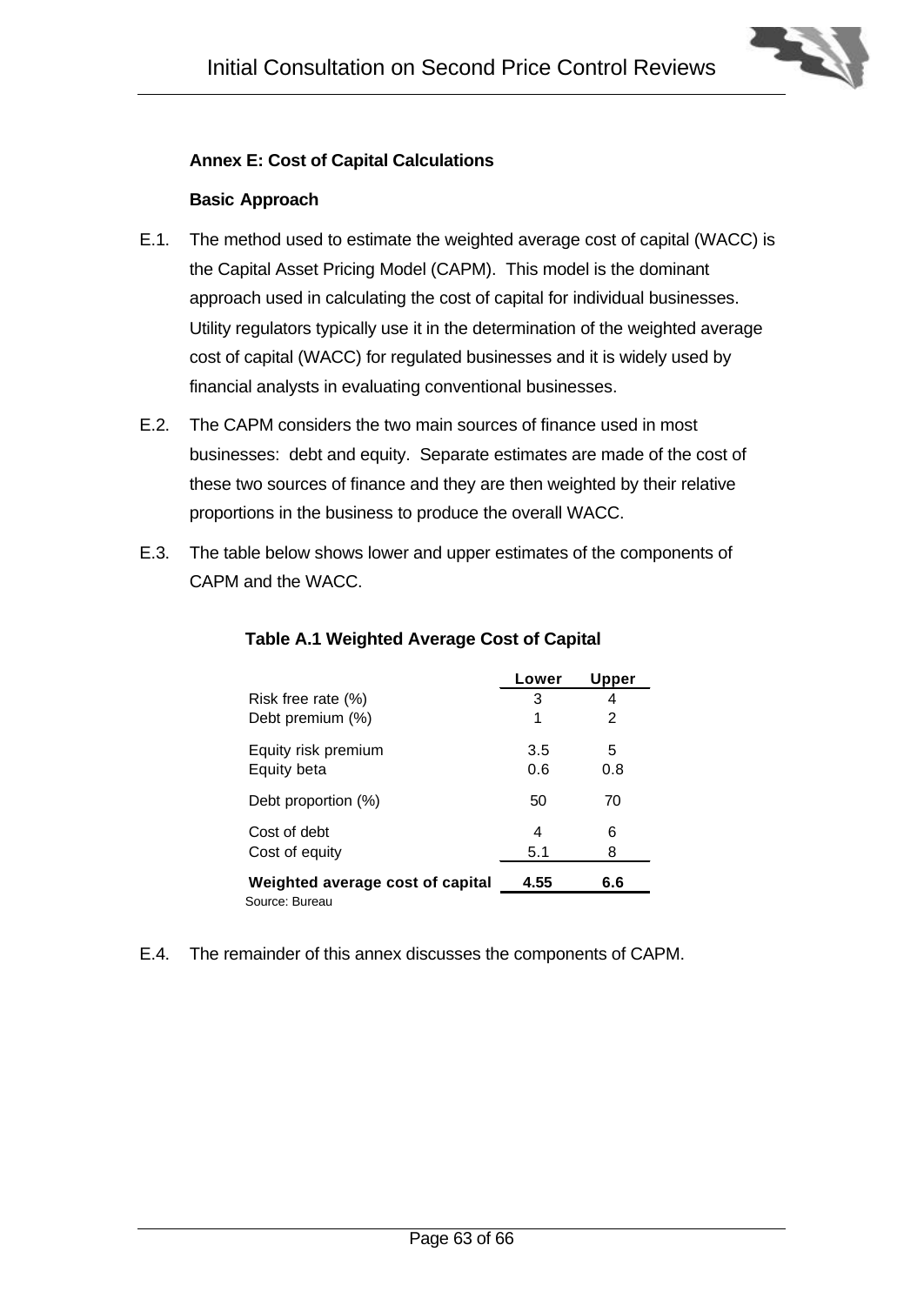

# **The Components of the CAPM**

# **Risk Free Rate**

- E.5. This represents the return available from a completely riskless form of investment, that is one whose cashflows are fixed and that carries no risk of default. Typically, bonds issued by the UK or US government are taken as the most suitable risk-free investment. An additional advantage of using bonds issued by these governments is that both issue index-linked securities, that is bonds that, to all intents and purposes, guarantee a real rate of return unaffected by inflation.
- E.6. The UK government has a comparatively long history of issuing index-linked bonds and their return has tended to vary between three and four per cent. US index-linked securities have been available for only a couple of years and there is therefore a much shorter pricing history. However, these bonds have been issued with par rates of return of either 3.375% or 3.625% indicating little difference from the returns available on UK index-linked bonds. **For present purposes a range of 3 to 4 is assumed for the risk free rate.**

#### **Debt Premium**

E.7. The risk-free rate is not an appropriate measure of the cost of debt for businesses with uncertain cashflows and default risk. The debt premium measures the additional return required over and above the risk-free rate by a given business. There is little information about an appropriate debt premium for businesses in Abu Dhabi. However, Moody`s rates the long-term debt of the UAE at A2. Analysis of data from the US Federal Reserve shows that over the past 28 years, American utilities with an A rating have yielded an average 1.6% over 10 year Treasury bonds. **The analysis presented in Table A1 has, in consequence, used a range of 1% to 2% for the debt premium of.**  It is worth noting that this compares with a range of 0.3% to 0.8% used by the UK competition authorities in the assessment of the price control of Northern Ireland electricity`s transmission and distribution business.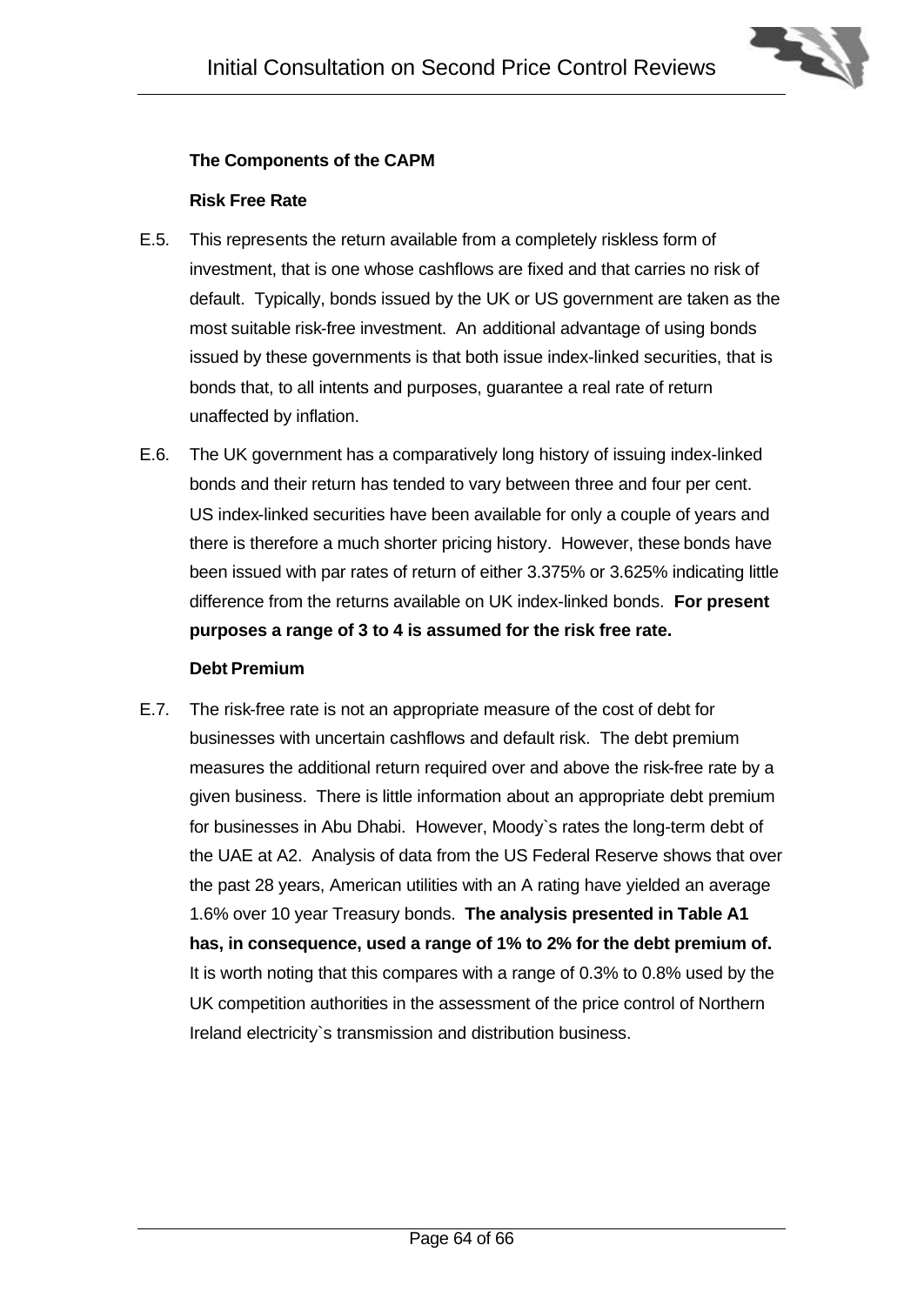

# **Equity Risk Premium**

E.8. This parameter measures the extra return required on average for investment in equities compared to the risk-free rate. Historically, this has been the most contentious component of the CAPM. However, in recent years a consensus has begun to emerge around significantly lower values for the equity risk premium than had previously been considered. This parameter also raises the question of the applicability of values derived from UK and US analysis to the Abu Dhabi situation. There is little information available regarding required returns in the UAE but it is at least arguable that the return required by water and electricity distribution businesses in Abu Dhabi need not be materially different from that required by comparable businesses in the UK. The regulatory regime developed for Abu Dhabi has drawn deliberately on best practice in the UK and elsewhere to minimise the level of unnecessary risk to which the businesses might be exposed. **Accordingly, a range of between 3.5 and 5 is assumed for the equity premium.** 

# **Equity Beta**

E.9. The equity measures the riskiness of a given investment relative to the average level of risk in the market. A beta of one indicates that a company is perceived as having average risk, a lower figure suggests lower than average risk. Utilities are generally regarded as comparatively low risk. US rate of return regulated utilities have reported betas as low as 0.2 for sustained periods. Betas on UK price regulated utilities have tended to be higher, in the range 0.4 to 1. **For present purposes a range of 0.6 to 0.8 is consistent with the view taken by regulators in recent price control reviews.**

# **Debt / Equity Proportion**

E.10. Regulated network businesses have relatively stable cashflows and are therefore well suited to a high level of gearing. It has been the experience in the UK that gearing levels have risen over time: `providers of capital are content with higher levels of gearing for utilities` Ofwat October 1998. For its present review of water and sewerage prices, Ofwat has focused on a gearing level between 50% and 60%. **For the purposes of the price control calculations a proportion of debt of between 50% and 70% is assumed.**